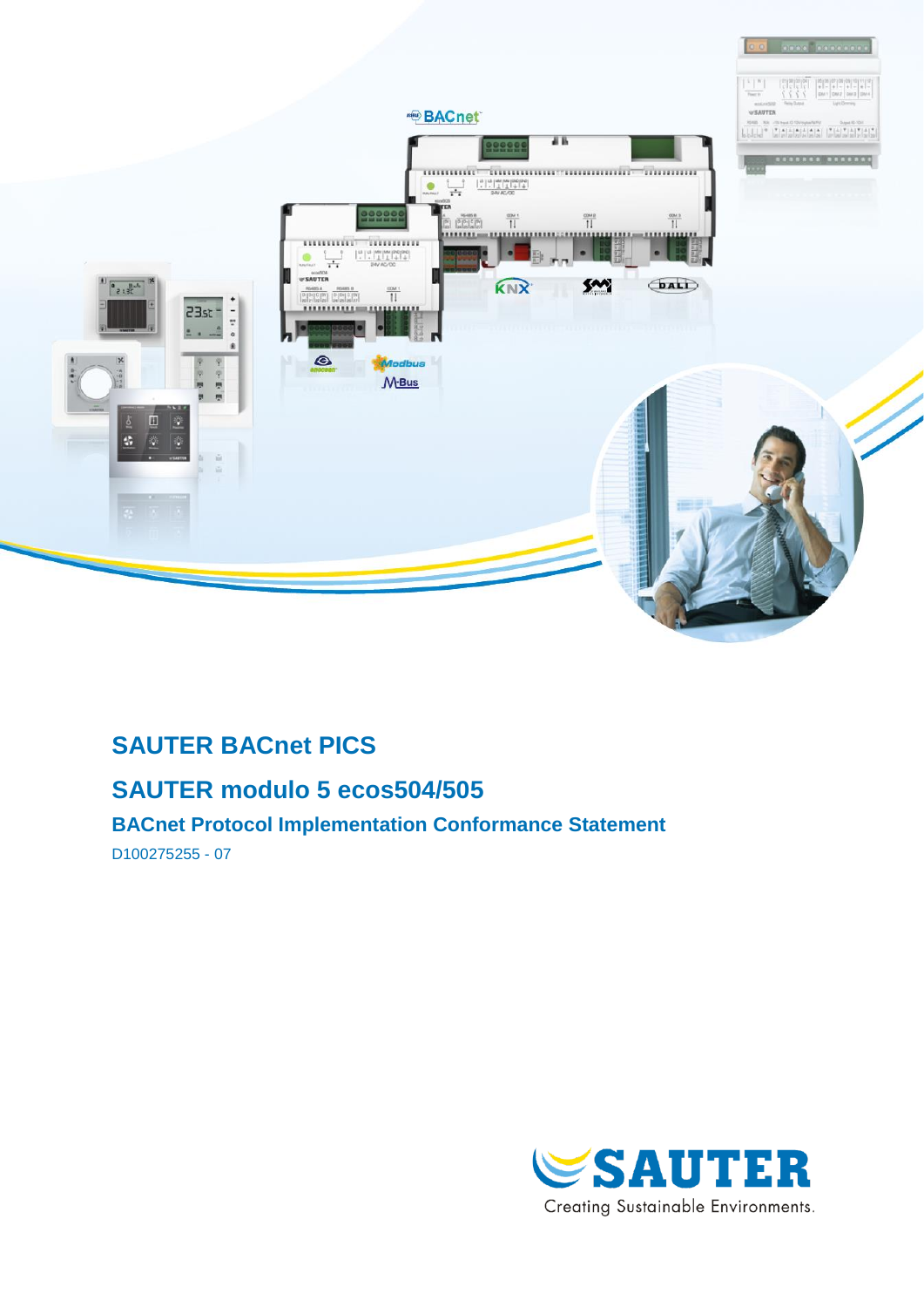

#### **Note:**

This statement corresponds to the ANSI/ASHRAE 135-2020 release. Changes are taking place constantly, without prior notification.

#### **Trademarks**:

ASHRAE, ASHRAE BACnet are registered trademarks of the American Society of Heating, Refrigerating and Air-Conditioning Engineers, Inc. (ASHRAE)

BACnet is a trademark of the American Society of Heating, Refrigerating and Air-Conditioning Engineers, Inc. (ASHRAE)

Other brand names or product names mentioned are trademarks and/or registered trademarks of the owners of the respective rights.

#### **Legend:**

This document contains tables with symbols and abbreviations for which the following legend applies:

| M          | yes, supported                  | ш            | no, not supported                         |  |  |
|------------|---------------------------------|--------------|-------------------------------------------|--|--|
| -. n/a     | not applicable                  | CC.          | <b>Conformance Code</b>                   |  |  |
| ( )        | comments in parenthesis         | R            | <b>Required Readable</b>                  |  |  |
| W          | Required Readable and Writable  | O            | (Conditionally) Optional                  |  |  |
| OC.        | Dynamic object creation         | <b>OD</b>    | Dynamic object deletion                   |  |  |
| <b>OOS</b> | <b>Out-Of-Service writeable</b> | <b>COV</b>   | Change of value                           |  |  |
| <b>CMD</b> | Object commandable              | <b>IR/AR</b> | <b>Intrinsic</b><br>Algorithmic<br>change |  |  |
|            |                                 |              | reporting                                 |  |  |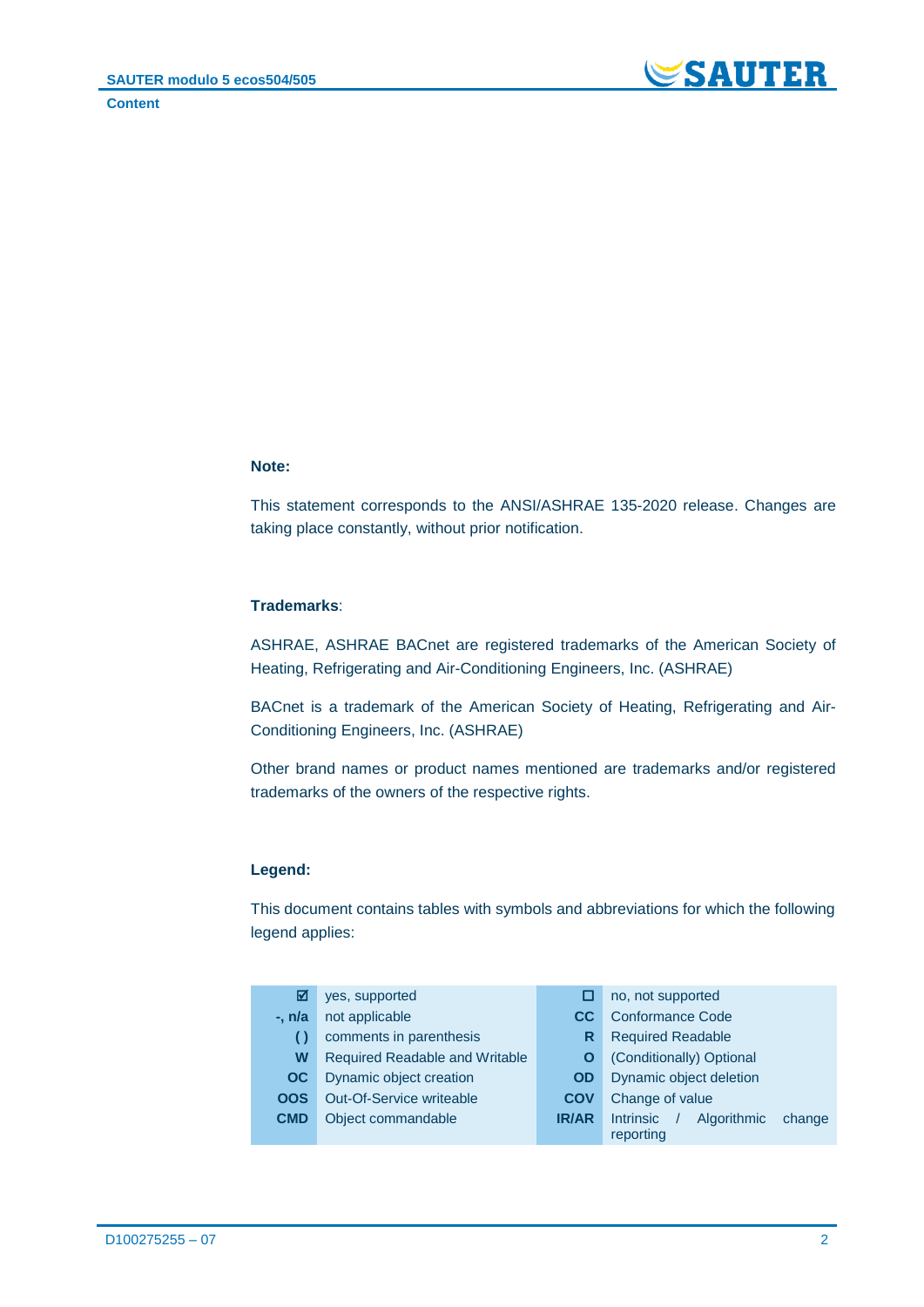

### <span id="page-2-0"></span>**Content**

| ı. |        | BACnet Protocol Implementation Conformance Statement 5 |  |
|----|--------|--------------------------------------------------------|--|
|    | 1.1    | SAUTER EY-modulo 5 Room Automation Controllers 5       |  |
|    | 1.1.1  |                                                        |  |
|    | 1.1.2  |                                                        |  |
|    | 1.1.3  |                                                        |  |
|    | 1.1.4  |                                                        |  |
|    | 1.1.5  |                                                        |  |
|    | 1.1.6  |                                                        |  |
|    | 1.1.7  |                                                        |  |
|    | 1.1.8  |                                                        |  |
|    | 1.1.9  |                                                        |  |
|    | 1.1.10 |                                                        |  |
|    |        |                                                        |  |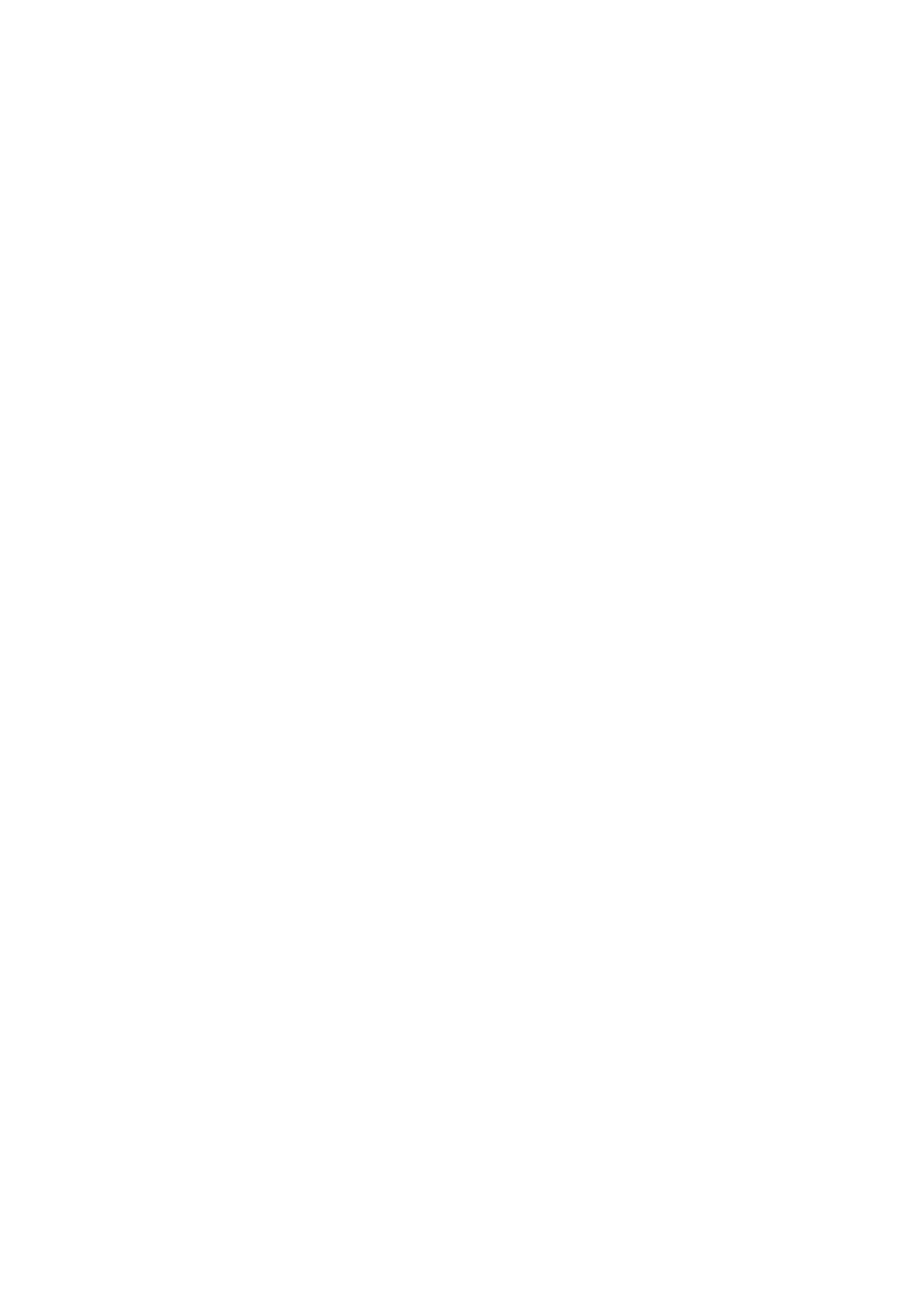

#### **BACnet Protocol Implementation Conformance Statement**

### <span id="page-4-0"></span>I. BACnet Protocol Implementation Conformance Statement

#### <span id="page-4-1"></span>I.1 SAUTER EY-modulo 5 Room Automation Controllers

| <b>Date</b>                          | February 2022                                                                                                                                                                                                                                                                 |  |  |
|--------------------------------------|-------------------------------------------------------------------------------------------------------------------------------------------------------------------------------------------------------------------------------------------------------------------------------|--|--|
| <b>Vendor Name</b>                   | Fr. Sauter AG (Vendor ID: 80)                                                                                                                                                                                                                                                 |  |  |
| <b>Product Name</b>                  | EY-modulo 5 Room Automation Controller                                                                                                                                                                                                                                        |  |  |
| <b>Product Model Number</b>          | All BACnet Room Automation Station ecos504 and<br>$ecos505$ :<br>$EY-RC504Fxxx1$<br>where xxx <sup>1</sup> is 001, 011, 021, 041, 0C1, 0D1, 101, 202<br>$EY-RC505Fxxx^2$<br>where xxx <sup>2</sup> is 031, 051, 061, 071, 081, 091, 0A1, 0B1,<br>0E1, 0F1, 0G1, 0H1, 0J1, 0K1 |  |  |
| <b>Applications Software Version</b> | (CASE Engine Interface, Function Index)<br>2.22                                                                                                                                                                                                                               |  |  |
| <b>Firmware Revision</b>             | V4.0.1 (BACnet Firmware)                                                                                                                                                                                                                                                      |  |  |
| <b>BACnet Protocol Revision</b>      | Version 1, Revision 16                                                                                                                                                                                                                                                        |  |  |

#### <span id="page-4-2"></span>I.1.1 BACnet Conformance Certificate (BCC)

| <b>BACnet Profile</b> | B-BC, B-LD, B-GW                             |
|-----------------------|----------------------------------------------|
| <b>Date</b>           | 28th Feb 2022                                |
| <b>Test Report</b>    | 21.080.002.002 (iHomeLab)                    |
| <b>BTL-Listing</b>    | BTL-30832                                    |
| <b>Firmware</b>       | V4.0.1                                       |
| <b>Model</b>          | $EY-RC504Fxxx1$<br>EY-RC505Fxxx <sup>2</sup> |

### <span id="page-4-3"></span>I.1.2 Product Description

The SAUTER BACnet Room Automation Stations ecos504/505 from the family SAUTER modulo are programmable automation stations for common room automation control applications (e.g. room control, light, blinds, fan…). The software component on the controller is a BACnet Server and includes as well BACnet Client functionality for peer-to-peer communication with other BACnet devices. It has integrated BBMD and FD functionality.

The ecos504/505 are BACnet Building Controllers (B-BC) with integrated gateway capabilities to support fieldbus systems like SLC/RS-485, EnOcean via SLC/RS-485, KNX/TP1, DALI, SMI, Modbus/RTU+ASCII via RS-485 and M-Bus. Adding a software component allows to combine BACnet with MQTT to communicate with the IoT world.

#### <span id="page-4-4"></span>I.1.3 BACnet Standardized Device Profile (Annex L)

| ⊠ | B-BC        | <b>BACnet Building Controller</b> |
|---|-------------|-----------------------------------|
| ⊠ | B-LD        | <b>BACnet Lighting Device</b>     |
| ⊠ | <b>B-GW</b> | <b>BACnet Gateway</b>             |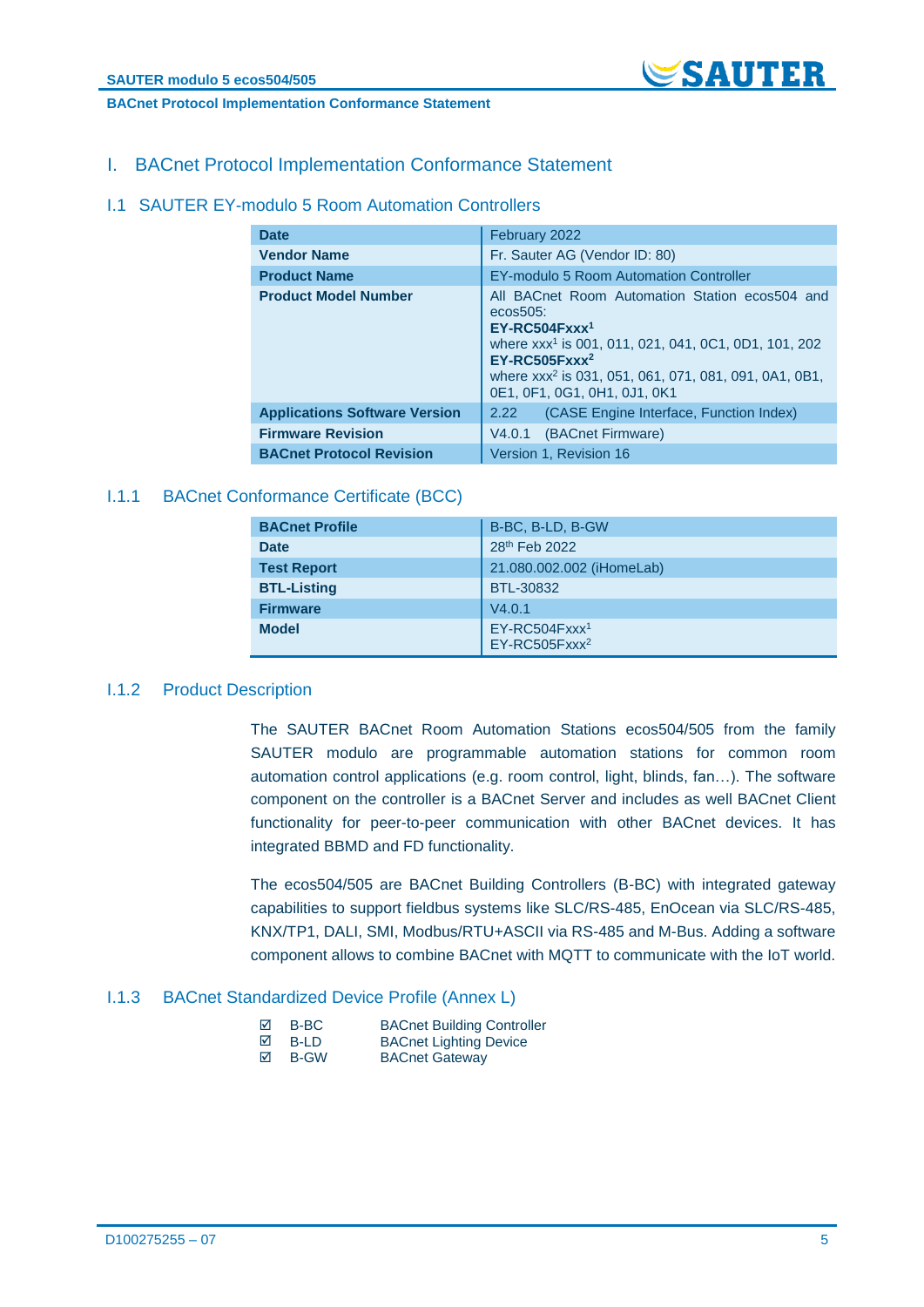### **BACnet Protocol Implementation Conformance Statement** Supported BIBBs Supported BIBBs



### <span id="page-5-0"></span>I.1.4 BACnet Interoperability Building Blocks (Annex K)

### **Supported BIBBs**

| <b>Data Sharing-</b>                 | <b>BIBB</b>     | -A | -В |
|--------------------------------------|-----------------|----|----|
| <b>Read Property-</b>                | DS-RP-          | ☑  | ☑  |
| <b>Read Property Multiple-</b>       | <b>DS-RPM-</b>  | ☑  | ⊠  |
| <b>Write Property-</b>               | DS-WP-          | ☑  | ⊠  |
| <b>Write Property Multiple-</b>      | DS-WPM-         | □  | ☑  |
| <b>Change Of Value-</b>              | DS-COV-         | ☑  | ⊠  |
| <b>Change Of Value Property-</b>     | DS-COVP-        | П  | ⊠  |
| <b>Change Of Value Unsubscribed-</b> | <b>DS-COVU-</b> | ☑  | ⊠  |
| <b>Lighting Output-</b>              | DS-LO-          | П  | ⊠  |

| <b>Alarm and Event Management-</b>   | <b>BIBB</b> | -A | -В |
|--------------------------------------|-------------|----|----|
| Notification-                        | AE-N-       | ☑  |    |
| Notification-Internal-               | $AF-N-I$    |    | ⊠  |
| Notification-External-               | $AF-N-F-$   |    | ⊠  |
| Acknowledge-                         | AE-ACK-     | П  | ⊠  |
| <b>Alarm Summary-</b>                | AE-ASUM-    | О  | ☑  |
| <b>Enrollment Summary-</b>           | AE-ESUM-    | П  | ⊠  |
| Information-                         | AE-INFO-    | П  | ⊠  |
| Event-Log-Internal-                  | $AF-FL-I-$  | ٠  | ⊠  |
| Event Log-External-                  | AE-EL-E-    | ٠  | ⊠  |
| <b>Configurable Recipient Lists-</b> | AE-CRL-     |    | ⊠  |

| Scheduling- | <b>BIBB</b> | -А | -в |
|-------------|-------------|----|----|
| Internal-   | SCHED-I-    |    |    |
| External-   | SCHED-E-    | ۰  |    |

| Trending-                              | <b>BIBB</b> | -Δ | -в. |
|----------------------------------------|-------------|----|-----|
| Viewing and Modifying Trends-Internal- | T-VMT-I-    | ٠  | ⊠   |
| Viewing and Modifying Trends-External- | T-VMT-F-    | ٠  | ⋈   |
| <b>Automated Trend Retrieval-</b>      | T-ATR-      |    | M   |

| <b>Device Management- / Gateway-</b> | <b>BIBB</b> | -A     | -в |
|--------------------------------------|-------------|--------|----|
| <b>Dynamic Device Binding-</b>       | DM-DDB-     | ⊠      | ☑  |
| <b>Dynamic Object Binding-</b>       | DM-DOB-     | П      | ⊠  |
| Device Communication Control-        | DM-DCC-     | □      | ☑  |
| <b>Time Synchronization</b>          | DM-TS-      | ☑      | ⊠  |
| <b>UTC Time Synchronization-</b>     | DM-UTC-     | ☑      | ⊠  |
| <b>Reinitialize Device-</b>          | DM-RD-      | $\Box$ | ⊠  |
| <b>Backup and Restore-</b>           | DM-BR-      | п      | ☑  |
| Restart-                             | $DM-R-$     | ⊠      | ⊠  |
| List Manipulation-                   | DM-LM-      | П      | ⊠  |
| <b>Object Creation and Deletion-</b> | DM-OCD-     | П      | ⊠  |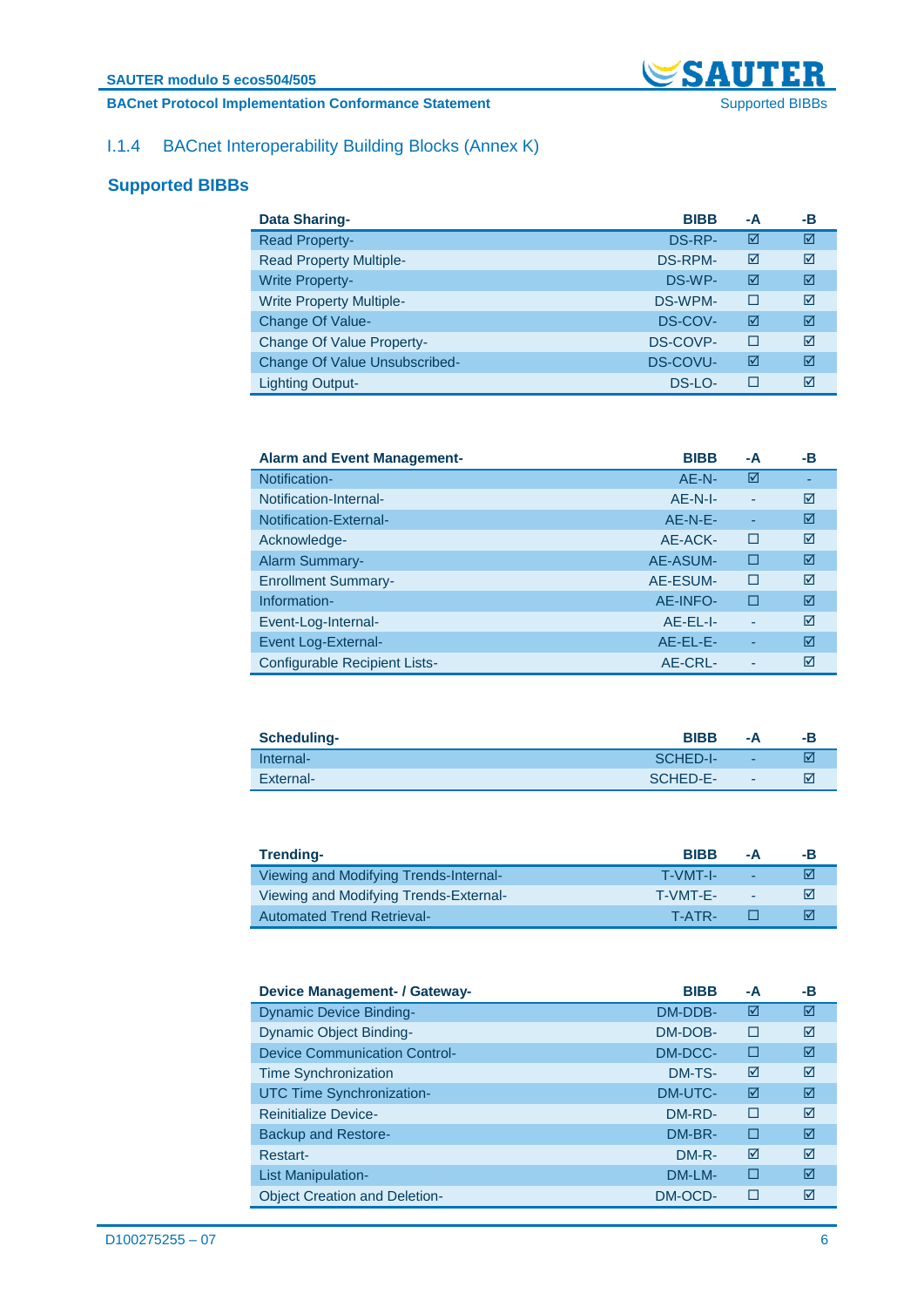**BACnet Protocol Implementation Conformance Statement** Supported BIBBs Supported BIBBs



| <b>Device Management- / Gateway-</b> | <b>BIBB</b> | -А     | -в. |
|--------------------------------------|-------------|--------|-----|
| Automatic Time Synchronization-      | DM-ATS-     |        | -   |
| <b>Embedded Objects-</b>             | GW-EQ-      | $\sim$ | M   |

The table below consolidates all BIBBs required for B-BC, B-LD, B-GW profile as of Annex L. Supplementary BIBBs are in *italics*.

| <b>Data Sharing</b>                                                                                               | <b>Alarm &amp; Event</b><br><b>Management</b>                                                                                    | <b>Scheduling</b>                    | <b>Trending</b>                                   | Device &<br><b>Network</b><br><b>Management /</b><br><b>Gateway</b>                                                                                                                      |
|-------------------------------------------------------------------------------------------------------------------|----------------------------------------------------------------------------------------------------------------------------------|--------------------------------------|---------------------------------------------------|------------------------------------------------------------------------------------------------------------------------------------------------------------------------------------------|
| $DS-RP-A, -B$<br>DS-RPM-A, -B<br>DS-WP-A. -B<br>DS-WPM-B<br>DS-COV-A, -B<br>DS-COVP-B<br>DS-COVU-A, -B<br>DS-LO-B | $AE-N-I-B$<br>AE-ACK-B<br>AE-INFO-B<br>AE-CRL-B<br>$AE-N-E-B$<br>AE-ESUM-B<br>AE-ASUM-B<br>$AF-FI -I-B$<br>AE-EL-E-B<br>$AF-N-A$ | <b>SCHED-E-B</b><br><b>SCHED-I-B</b> | <b>T-VMT-I-B</b><br><b>T-ATR-B</b><br>$T-VMT-F-B$ | DM-DDB-A, -B<br>DM-DOB-B<br>DM-DCC-B<br>DM-TS-B<br>DM-UTC-B<br>$DM-RD-B$<br>$DM-BR-B$<br>$DM-TS-A$<br><b>DM-UTC-A</b><br>DM-ATS-A<br>$DM-I$ $M-B$<br>DM-OCD-B<br>$DM-R-A. -B$<br>GW-EO-B |

### <span id="page-6-0"></span>I.1.5 Segmentation Capability

- Able to transmit segmented messages Window Size: 16
- Able to receive segmented messages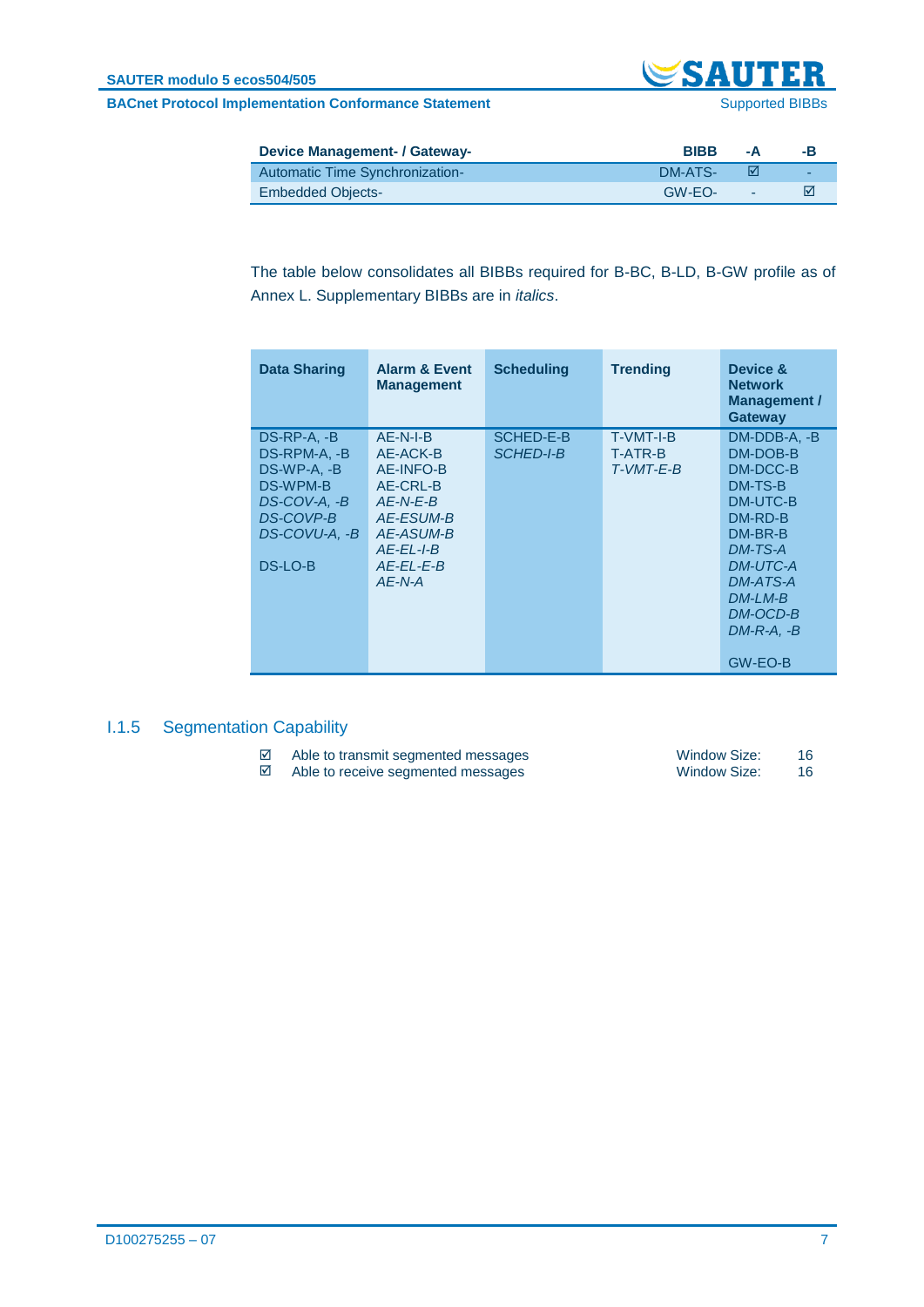#### **BACnet Protocol Implementation Conformance Statement**

### <span id="page-7-0"></span>I.1.6 Object Types

Standard and proprietary object types are supported and may be present in the device.

**SAUTER** 

#### **Note:**

Present-Value and Reliability properties are writable when Out-Of-Service = True.

Standard and proprietary objects may support optional functionality (Overview):

| <b>Object Type</b>            | ID             | <b>OC</b>       | OD     | <b>CMD</b>      | <b>OOS</b> | COV | <b>IR/AR</b>    |
|-------------------------------|----------------|-----------------|--------|-----------------|------------|-----|-----------------|
| <b>Analog Input</b>           | $\overline{0}$ | $\Box$          | п      | ٠               | ☑          | ☑   | ☑               |
| <b>Analog Output</b>          | $\overline{1}$ | П               | П      | ⊠               | ☑          | ☑   | ⊠               |
| <b>Analog Value</b>           | $\overline{2}$ | П               | п      | $\triangledown$ | ⊠          | ☑   | 冈               |
| <b>Binary Input</b>           | 3              | П               | П      | ٠               | ⊠          | ☑   | ⊠               |
| <b>Binary Output</b>          | $\overline{4}$ | п               | П      | ⊠               | ☑          | ☑   | ☑               |
| <b>Binary Value</b>           | 5              | П               | П      | ☑               | ☑          | ☑   | ☑               |
| <b>Calendar</b>               | 6              | ⊠               | ⊠      |                 |            | ٠   | ٠               |
| <b>Command</b>                | $\overline{7}$ | ☑               | ☑      |                 |            | ☑   |                 |
| <b>Device</b>                 | 8              | П               | П      | ٠               | ٠          | ٠   | ٠               |
| <b>Event Log</b>              | 25             | П               | П      | ٠               | ٠          | ٠   | ⊠               |
| <b>Event Enrollment</b>       | 9              | ☑               | ☑      | ٠               | ٠          | ٠   | ☑               |
| <b>File</b>                   | 10             | П               | П      |                 |            |     | ٠               |
| <b>Lighting Output</b>        | 54             | П               | п      | ⊠               | ⊠          | ⊠   | ٠               |
| Loop                          | 12             | П               | П      | ٠               | ⊠          | ☑   | ⊠               |
| <b>Multi-State Input</b>      | 13             | П               | П      | ٠               | ⊠          | ⊠   | ⊠               |
| <b>Multi-State Output</b>     | 14             | П               | П      | $\triangledown$ | ⊠          | ☑   | $\triangledown$ |
| <b>Multi-State Value</b>      | 19             | П               | п      | ⊠               | ⊠          | ⊠   | ⊠               |
| <b>Notification Class</b>     | 15             | ⊠               | ☑      | ٠               | ä,         | ٠   | ÷               |
| <b>Positive Integer Value</b> | 48             | П               | П      | ⊠               | ⊠          | ⊠   | ⊠               |
| Program                       | 16             | П               | П      | ٠               | ۰          | ٠   | ٠               |
| <b>Pulse Converter</b>        | 24             | $\Box$          | $\Box$ | ٠               | ☑          | ☑   | ☑               |
| <b>Schedule</b>               | 17             | $\triangledown$ | ⊠      |                 | 冈          |     |                 |
| <b>Structured View</b>        | 29             | П               | П      | ٠               | ÷,         | ٠   | ٠               |
| <b>Trend Log</b>              | 20             | ⊠               | ⊠      | ٠               | ÷          | ٠   | ☑               |
| <b>IO Unit</b>                | 384            | □               | □      | ٠               | ٠          | ٠   | ٠               |

Some standard objects may have proprietary properties in addition (Clause 23). There are no specific property range restrictions except those within the system SAUTER modulo and the range restrictions of the BACnet Standard. Supported standard and proprietary objects may support the following optional and proprietary properties and in addition to the standard conformance code some writable properties: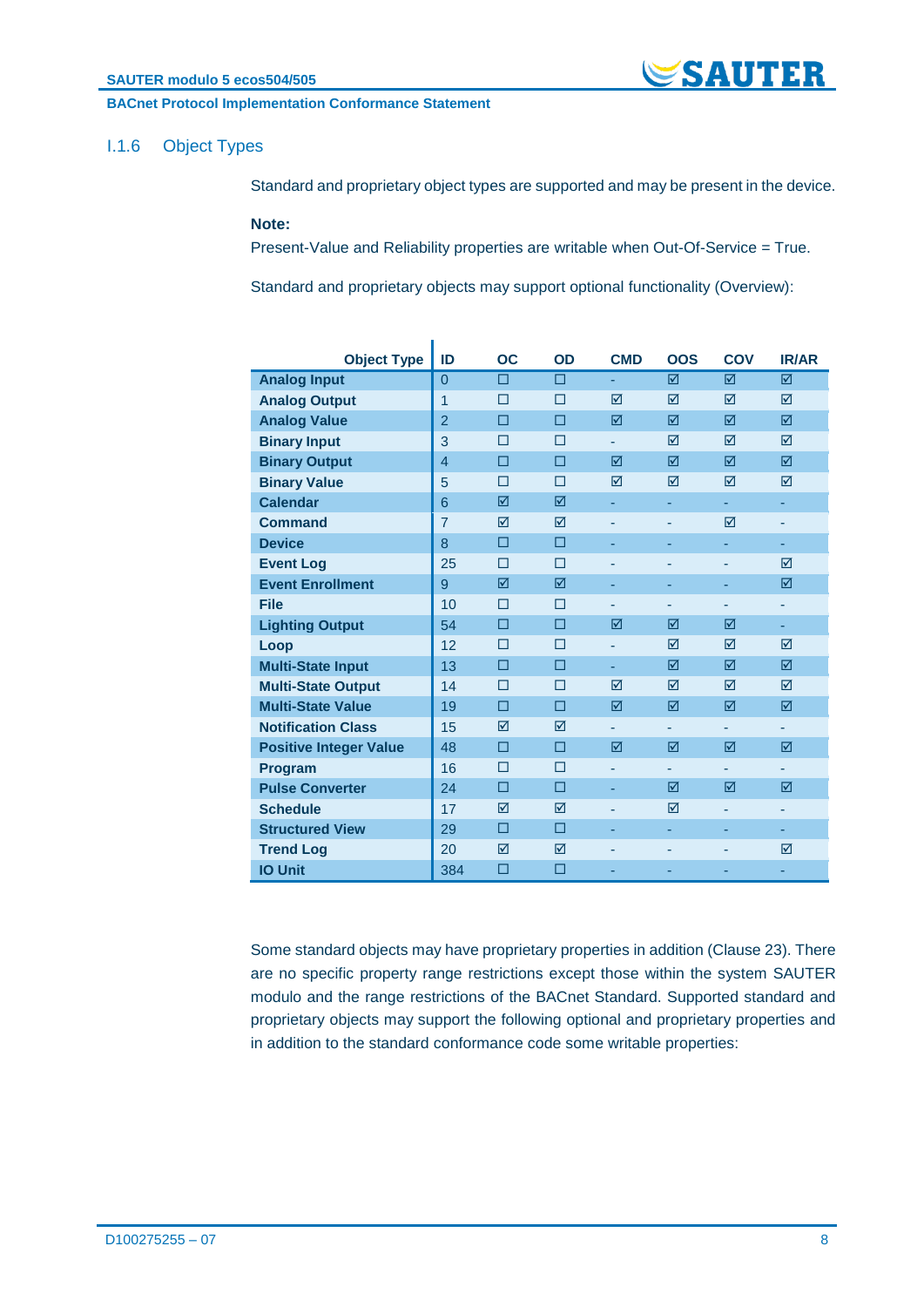**BACnet Protocol Implementation Conformance Statement** Device (DEV = 8)



### I.1.6.1 Device Management

### <span id="page-8-0"></span>**Device (DEV = 8)**

| <b>Standard Property</b>                       | cc             | R           | W           | <b>Range Restriction</b> |
|------------------------------------------------|----------------|-------------|-------------|--------------------------|
| <b>Object-Identifier</b>                       | $\mathsf{R}$   | ☑           |             |                          |
| <b>Object-Name</b>                             | R              | ☑           |             |                          |
| <b>Object-Type</b>                             | R              | ☑           |             |                          |
| <b>System-Status</b>                           | R              | ☑           |             |                          |
| <b>Vendor-Name</b>                             | R              | 図           |             |                          |
| <b>Vendor-Identifier</b>                       | R              | ☑           |             |                          |
| <b>Model-Name</b>                              | R              | ☑           |             |                          |
| <b>Firmware-Revision</b>                       | R              | ☑           |             |                          |
| <b>Application-Software-Version</b>            | R              | 図           |             |                          |
| <b>Location</b>                                | $\circ$        | ☑           | ☑           | (up to 128 characters)   |
| <b>Description</b>                             | $\circ$        | ☑           | ☑           | (up to 128 characters)   |
| <b>Protocol-Version</b>                        | $\mathsf{R}$   | ☑           |             |                          |
| <b>Protocol-Revision</b>                       | R              | ☑           |             |                          |
| <b>Protocol-Services-Supported</b>             | $\mathsf{R}$   | ☑           |             |                          |
| <b>Protocol-Object-Types-Supported</b>         | $\mathsf{R}$   | ☑           |             |                          |
| <b>Object-List</b>                             | R              | ☑           |             |                          |
| <b>Structured-Object-List</b>                  | $\circ$        | ☑           | $\Box$      |                          |
| Max-APDU-Length-Accepted                       | $\mathsf{R}$   | ☑           |             |                          |
| <b>Segmentation-Supported</b>                  | R              | ☑           |             |                          |
| <b>Max-Segments-Accepted</b>                   | $\circ$        | ☑           |             |                          |
| <b>Local-Time</b>                              | $\circ$        | ☑           | 図           | (time sync service)      |
| <b>Local-Date</b>                              | $\circ$        | ☑           | ☑           | (time sync service)      |
| <b>UTC-Offset</b>                              | $\circ$        | ☑           | ☑           | -780780 (configurable)   |
| <b>Daylight-Savings-Status</b>                 | $\circ$        | ☑           | $\Box$      | (automatic DST)          |
| <b>APDU-Segment-Timeout</b>                    | $\circ$        | ☑           | □           |                          |
| <b>APDU-Timeout</b>                            | R              | ☑           |             |                          |
| <b>Number-Of-APDU-Retries</b>                  | R              | ☑           |             |                          |
| <b>Time-Synchronization-Recipients</b>         | $\circ$        | ☑           | ☑           | (up to 32 recipients)    |
| <b>Device-Address-Binding</b>                  | $\mathsf{R}$   | ☑           |             | (up to 100 devices)      |
| <b>Database-Revision</b>                       | R              | ☑           |             |                          |
| <b>Configuration-Files</b>                     | $\circ$        | ☑           | □           |                          |
| <b>Last-Restore-Time</b>                       | O              | ☑           | □           |                          |
| <b>Backup-Failure-Timeout</b>                  | $\overline{O}$ | $\boxtimes$ | $\boxtimes$ |                          |
| <b>Backup-Preparation-Time</b>                 | O              | ☑           | □           |                          |
| <b>Restore-Preparation-Time</b>                | $\circ$        | 図           | $\Box$      |                          |
| <b>Restore-Completion-Time</b>                 | $\circ$        | ☑           | $\Box$      |                          |
| <b>Backup-And-Restore-State</b>                | $\circ$        | 図           | $\Box$      |                          |
| <b>Active-COV-Subscriptions</b>                | $\circ$        | ☑           | □           |                          |
| <b>Last-Restart-Reason</b>                     | $\circ$        | 図           |             |                          |
| <b>Time-Of-Device-Restart</b>                  | $\circ$        | ☑           |             |                          |
| <b>Restart-Notification-Recipients</b>         | O              | ☑           |             | (up to 32 recipients)    |
| UTC-Time-Synchronization-<br><b>Recipients</b> | $\circ$        | ☑           | ☑           | (up to 32 recipients)    |
| <b>Time-Synchronization-Interval</b>           | $\circ$        | 図           | ☑           |                          |
| <b>Align-Intervals</b>                         | $\circ$        | ☑           | ☑           |                          |
| <b>Interval-Offset</b>                         | $\circ$        | ☑           | ☑           |                          |
| <b>Serial-Number</b>                           | $\circ$        | ☑           | □           |                          |
| <b>Property-List</b>                           | $\mathsf{R}$   | 図           | $\Box$      |                          |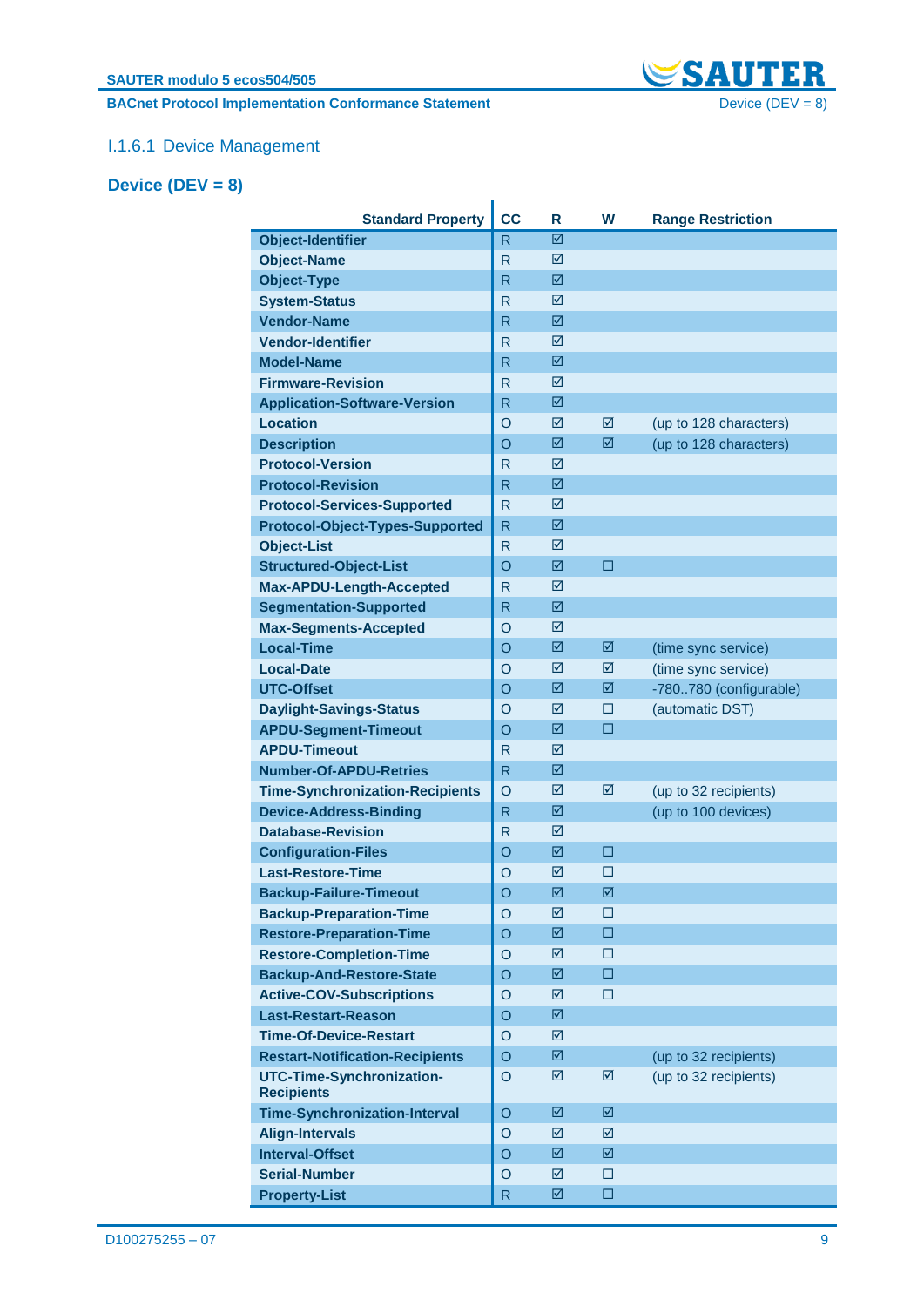#### **SAUTER modulo 5 ecos504/505**



|                     | <b>Standard Property   CC</b> |  | W | <b>Range Restriction</b> |
|---------------------|-------------------------------|--|---|--------------------------|
| <b>Profile-Name</b> |                               |  |   |                          |

| <b>Proprietary Property</b>                  | ID   | R | W | <b>Property Datatype</b><br><b>Range Restriction</b> |
|----------------------------------------------|------|---|---|------------------------------------------------------|
| <b>MAC-Address</b>                           | 8207 | ⊠ | п |                                                      |
| <b>Hardware-Revision</b>                     | 8208 | ⊠ | П |                                                      |
| Log-Object-List                              | 8252 | ⊠ | п |                                                      |
| <b>Firmware-Index</b>                        | 8255 | ⊠ | П |                                                      |
| <b>Serial-Number</b>                         | 8277 | ⊠ | п |                                                      |
| <b>Production-Date</b>                       | 8278 | ⊠ | П |                                                      |
| <b>Status-Flag-Sum</b>                       | 8300 | ☑ | п |                                                      |
| <b>Number-Of-Active-Transition</b>           | 8301 | ⊠ | П |                                                      |
| <b>Number-Of-Open-Transition</b>             | 8302 | ⊠ | п |                                                      |
| <b>MSP-Version</b>                           | 8313 | ⊠ | П |                                                      |
| <b>Sauter-Character-Set</b>                  | 8351 | ⊠ | п | 0: UTF8; 5: ISO-8859-1                               |
| Sauter-DST-Start-Date                        | 8352 | ☑ | П |                                                      |
| Sauter-DST-End-Date                          | 8353 | ☑ | П |                                                      |
| Sauter-DST-Start-Offset                      | 8354 | ⊠ | П |                                                      |
| Sauter-DST-End-Offset                        | 8355 | ⊠ | п |                                                      |
| Sauter-Disable-Event-Message-<br><b>Text</b> | 8358 | ⊠ | ⊠ |                                                      |
| <b>Sauter-Battery-OK-Indication</b>          | 8380 | ☑ | п |                                                      |
| Sauter-Latitude                              | 8348 | ⊠ | ⊠ |                                                      |
| <b>Sauter-Longitude</b>                      | 8347 | ⊠ | ⊠ |                                                      |
| <b>Sauter-Software-Product</b>               | 8357 | ⊠ | П |                                                      |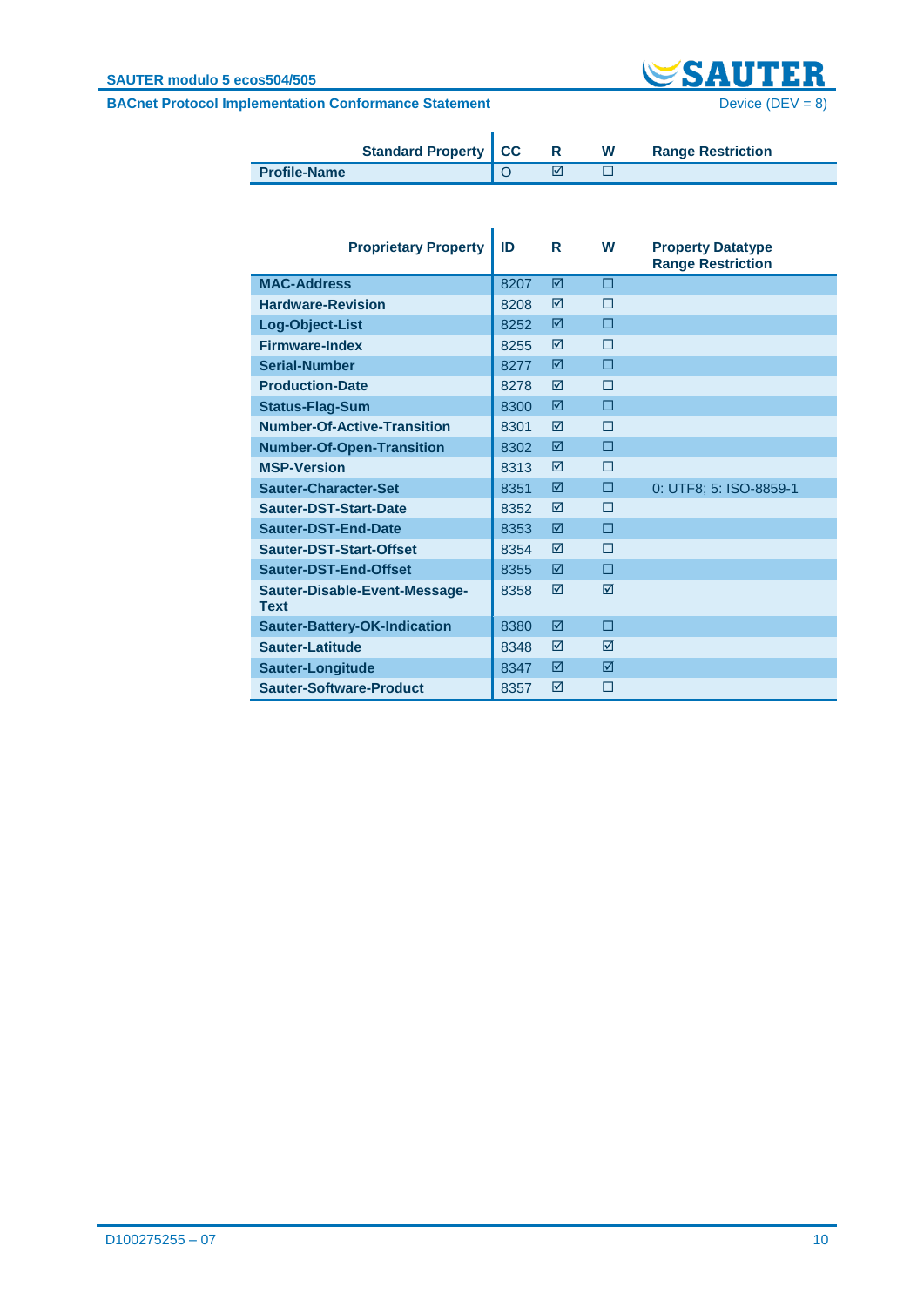# **BACnet Protocol Implementation Conformance Statement** File (FL = 10)



### <span id="page-10-0"></span>**File (FL = 10)**

|                           | <b>Standard Property</b> | cc | R | W | <b>Range Restriction</b> |
|---------------------------|--------------------------|----|---|---|--------------------------|
| <b>Object-Identifier</b>  |                          | R  | ☑ |   |                          |
| <b>Object-Name</b>        |                          | R  | ⊠ |   |                          |
| <b>Object-Type</b>        |                          | R  | ☑ |   |                          |
| <b>Description</b>        |                          | O  | ⊠ | ⊠ |                          |
| <b>File-Type</b>          |                          | R  | ☑ |   |                          |
| <b>File-Size</b>          |                          | R  | ⊠ | ⊠ | 0 (delete)               |
| <b>Modification-Date</b>  |                          | R  | ⊠ |   |                          |
| <b>Archive</b>            |                          | W  | ⊠ | ⊠ |                          |
| <b>Read-Only</b>          |                          | R  | ☑ |   |                          |
| <b>File-Access-Method</b> |                          | R  | ⊠ |   |                          |
| <b>Property-List</b>      |                          | R  | ⊠ | П |                          |
| <b>Profile-Name</b>       |                          | O  | ⊠ |   |                          |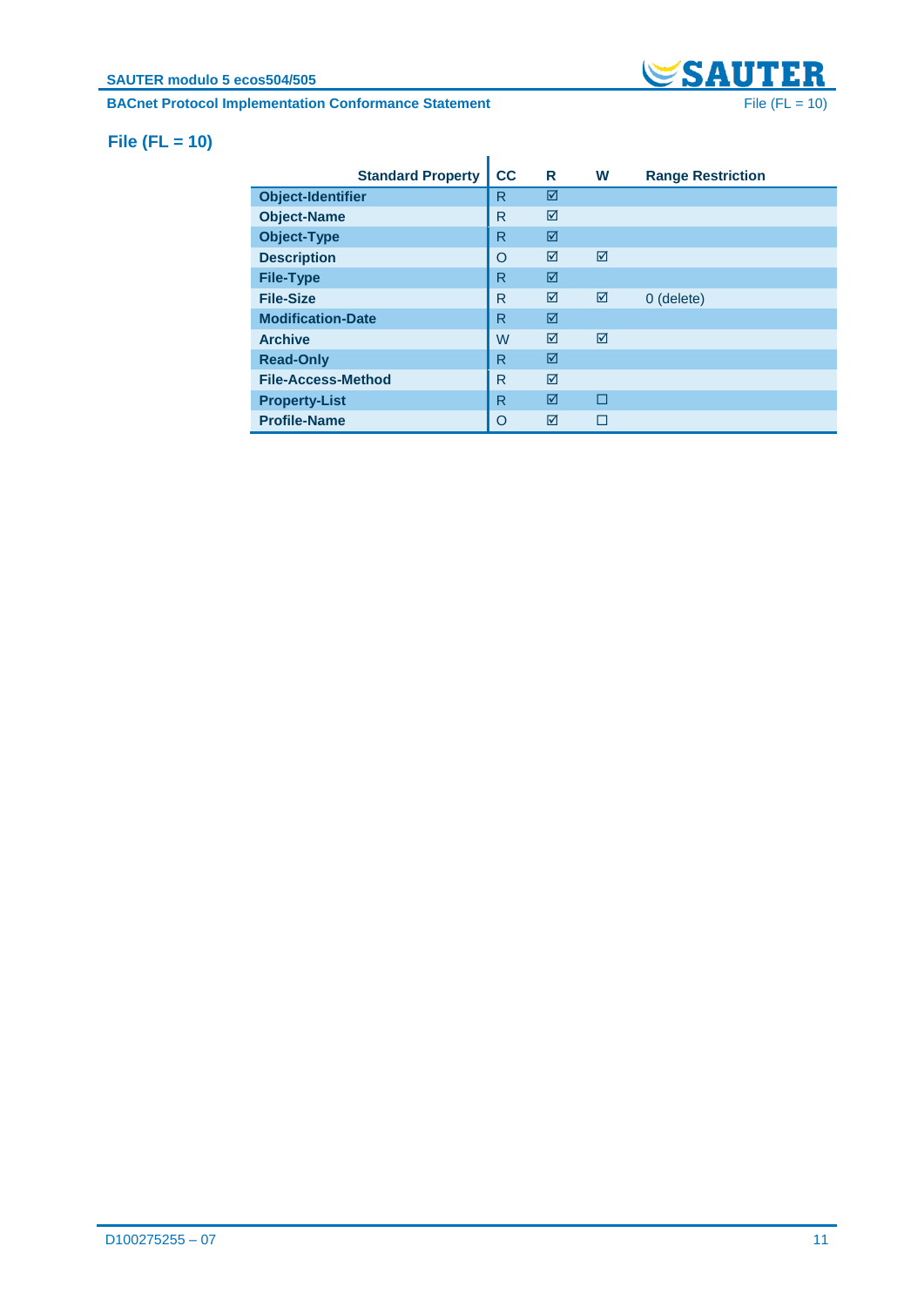# **BACnet Protocol Implementation Conformance Statement** Program (PRG = 16)



# <span id="page-11-0"></span>**Program (PRG = 16)**

|                            | <b>Standard Property</b> | cc           | R | W | <b>Range Restriction</b> |
|----------------------------|--------------------------|--------------|---|---|--------------------------|
| <b>Object-Identifier</b>   |                          | R            | ☑ |   |                          |
| <b>Object-Name</b>         |                          | R            | ☑ |   |                          |
| <b>Object-Type</b>         |                          | $\mathsf{R}$ | ☑ |   |                          |
| <b>Program-State</b>       |                          | R            | ⊠ |   |                          |
| <b>Program-Change</b>      |                          | W            | ☑ | ☑ |                          |
| <b>Reason-For-Halt</b>     |                          | $\Omega$     | ☑ |   |                          |
| <b>Description-Of-Halt</b> |                          | $\Omega$     | ☑ |   |                          |
| <b>Program-Location</b>    |                          | O            | ☑ |   |                          |
| <b>Description</b>         |                          | $\Omega$     | ☑ | ☑ | (up to 128 characters)   |
| <b>Instance-Of</b>         |                          | $\circ$      | ☑ |   |                          |
| <b>Status-Flags</b>        |                          | $\mathsf{R}$ | ☑ |   |                          |
| <b>Reliability</b>         |                          | $\Omega$     | ☑ | П |                          |
| <b>Out-Of-Service</b>      |                          | R            | ☑ |   |                          |
| <b>Property-List</b>       |                          | R.           | ☑ | П |                          |
| <b>Profile-Name</b>        |                          | $\Omega$     | ☑ | П |                          |

| <b>Proprietary Property</b> | ID   | <b>R</b> | W | <b>Property Datatype</b><br><b>Range Restriction</b> |
|-----------------------------|------|----------|---|------------------------------------------------------|
| <b>Download-User</b>        | 8322 | ☑        | Г |                                                      |
| <b>Download-Comment</b>     | 8323 | ☑        | г |                                                      |
| <b>Sauter-DDC-Inputs</b>    | 8257 | ☑        | г |                                                      |
| <b>Sauter-DDC-Outputs</b>   | 8258 | ☑        | г |                                                      |
| Sauter-DDC-Params           | 8259 | ☑        | г |                                                      |
| <b>Sauter-DDC-Memories</b>  | 8260 | ☑        | Г |                                                      |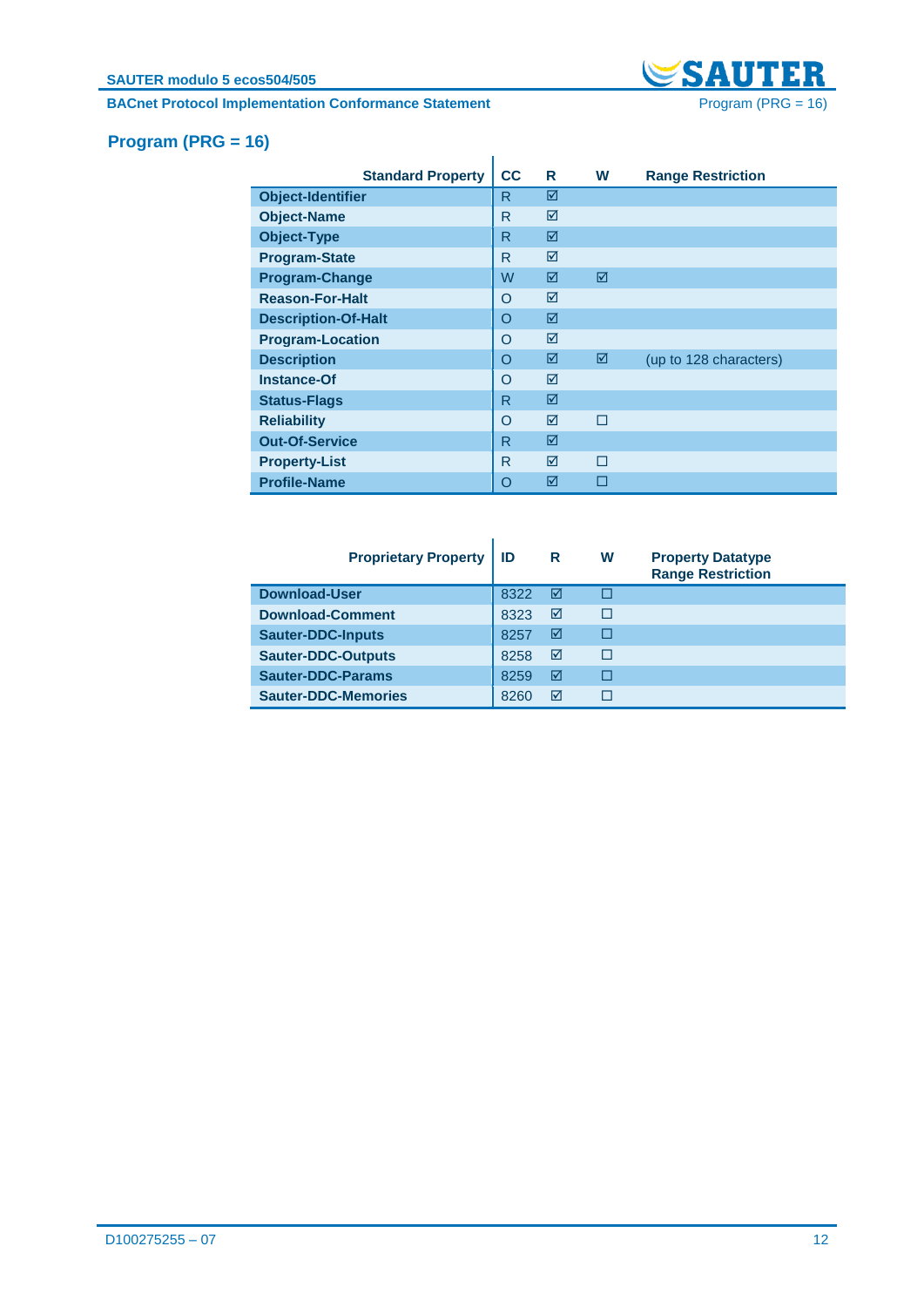**BACnet Protocol Implementation Conformance Statement** Structured View (SV = 29)



# <span id="page-12-0"></span>**Structured View (SV = 29)**

|                                | <b>Standard Property</b> | cc | R | W | <b>Range Restriction</b> |
|--------------------------------|--------------------------|----|---|---|--------------------------|
| <b>Object-Identifier</b>       |                          | R  | ☑ |   |                          |
| <b>Object-Name</b>             |                          | R  | ☑ |   |                          |
| <b>Object-Type</b>             |                          | R  | ☑ |   |                          |
| <b>Description</b>             |                          | O  | ☑ | П | (up to 128 characters)   |
| <b>Node-Type</b>               |                          | R  | ☑ |   |                          |
| <b>Node-Subtype</b>            |                          | O  | ⊠ | г |                          |
| <b>Subordinate-List</b>        |                          | R  | ☑ |   |                          |
| <b>Subordinate-Annotations</b> |                          | O  | ☑ | П |                          |
| <b>Property-List</b>           |                          | R  | ☑ | П |                          |
| <b>Profile-Name</b>            |                          | O  | ⊠ |   |                          |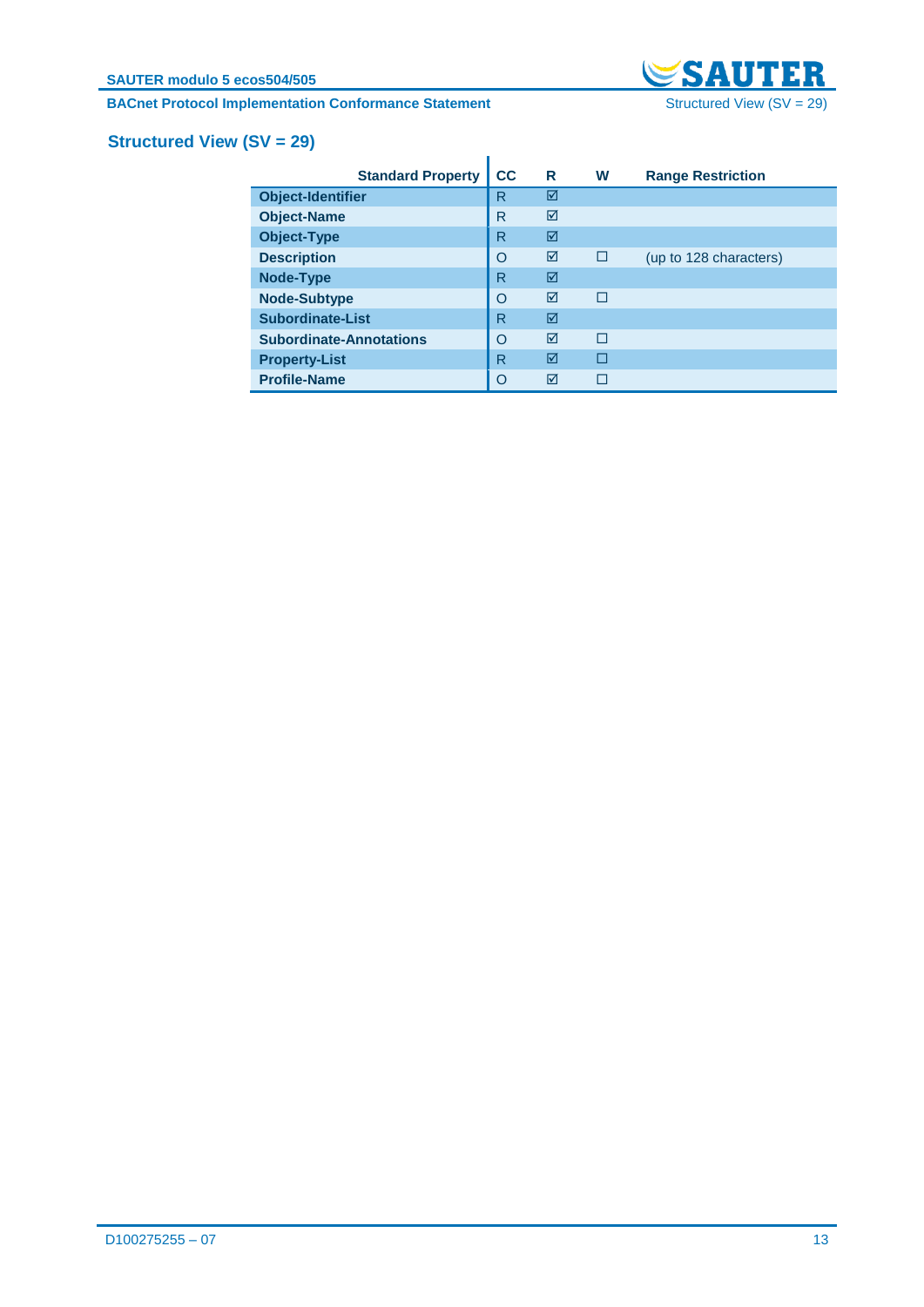**BACnet Protocol Implementation Conformance Statement** Analog Input (AI = 0)



## I.1.6.2 Input, Output, Value

## <span id="page-13-0"></span>**Analog Input (AI = 0)**

| <b>Standard Property</b>              | <b>CC</b>      |        | W             |                          |
|---------------------------------------|----------------|--------|---------------|--------------------------|
|                                       | R.             | R<br>☑ |               | <b>Range Restriction</b> |
| <b>Object-Identifier</b>              | R.             |        |               |                          |
| <b>Object-Name</b>                    |                | ☑      |               |                          |
| <b>Object-Type</b>                    | R              | ☑      |               |                          |
| <b>Present-Value</b>                  | $\mathsf{R}$   | ☑      |               |                          |
| <b>Description</b>                    | $\overline{O}$ | ☑      | 図             | (up to 128 characters)   |
| <b>Device-Type</b>                    | $\overline{O}$ | ☑      | □             |                          |
| <b>Status-Flags</b>                   | R.             | ☑      |               |                          |
| <b>Event-State</b>                    | $\mathsf{R}$   | ☑      |               |                          |
| <b>Reliability</b>                    | O              | ☑      | □             |                          |
| <b>Out-Of-Service</b>                 | R              | ☑      | ⊠             |                          |
| <b>Update-Interval</b>                | O              | ☑      | $\Box$        |                          |
| <b>Units</b>                          | $\mathsf{R}$   | ☑      | ☑             |                          |
| <b>Min-Pres-Value</b>                 | $\circ$        | ☑      | ⊠             |                          |
| <b>Max-Pres-Value</b>                 | $\overline{O}$ | ☑      | ☑             |                          |
| <b>Resolution</b>                     | $\overline{O}$ | ☑      |               |                          |
| <b>COV-Increment</b>                  | $\overline{O}$ | ☑      | ☑             |                          |
| <b>Time-Delay</b>                     | $\circ$        | ☑      | ☑             |                          |
| <b>Notification-Class</b>             | O              | ☑      | ☑             |                          |
| <b>High-Limit</b>                     | $\circ$        | ☑      | ☑             |                          |
| <b>Low-Limit</b>                      | $\circ$        | ☑      | ☑             |                          |
| <b>Deadband</b>                       | $\circ$        | ☑      | ☑             |                          |
| <b>Limit-Enable</b>                   | $\overline{O}$ | ☑      | ☑             |                          |
| <b>Event-Enable</b>                   | $\circ$        | ☑      | ☑             |                          |
| <b>Acked-Transitions</b>              | $\circ$        | ☑      | $\Box$        |                          |
| <b>Notify-Type</b>                    | $\overline{O}$ | ☑      | ☑             |                          |
| <b>Event-Time-Stamps</b>              | $\circ$        | ☑      | □             |                          |
| <b>Event-Message-Texts</b>            | O              | ☑      | $\Box$        |                          |
| <b>Event-Message-Texts-Config</b>     | $\circ$        | ☑      | ☑             |                          |
| <b>Event-Detection-Enable</b>         | O              | ☑      | $\Box$        |                          |
| <b>Event-Algorithm-Inhibit-Ref</b>    | $\circ$        | ☑      | $\Box$        |                          |
| <b>Event-Algorithm-Inhibit</b>        | $\overline{O}$ | ☑      | $(\boxtimes)$ |                          |
| <b>Time-Delay-Normal</b>              | $\circ$        | ☑      | ⊠             |                          |
| <b>Reliability-Evaluation-Inhibit</b> | O              | ☑      | п             |                          |
| <b>Property-List</b>                  | R              | ☑      |               |                          |
| <b>Interface-Value</b>                | R              | ☑      |               |                          |
| <b>Fault-High-Limit</b>               | $\circ$        | ☑      | ☑             |                          |
| <b>Fault-Low-Limit</b>                | $\circ$        | ☑      | ☑             |                          |
| <b>Profile-Name</b>                   | O              | ☑      | □             |                          |

| <b>Proprietary Property   ID</b>     |      | R | w | <b>Property Datatype</b><br><b>Range Restriction</b> |
|--------------------------------------|------|---|---|------------------------------------------------------|
| <b>Event-Suppress-Cascade-Active</b> | 8246 | М |   | (IR enabled)                                         |
| <b>Offset</b>                        | 8250 | ⊠ | ⊠ | <b>REAL</b>                                          |
| <b>Slope</b>                         | 8251 | ⊠ | ⊠ | <b>REAL</b>                                          |
| <b>COV-Synchronization-Period</b>    | 8314 | ⋈ | ⊠ |                                                      |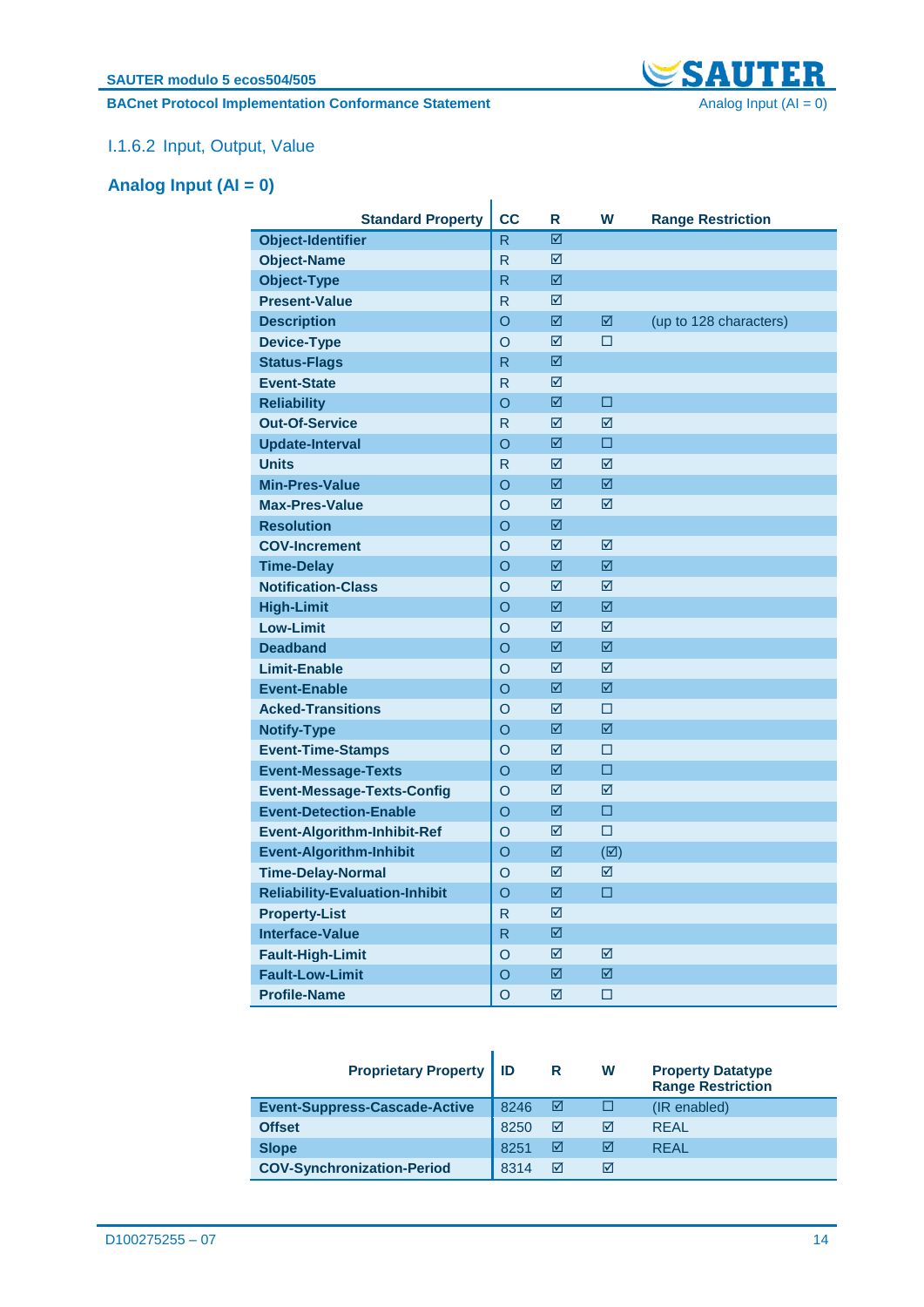**BACnet Protocol Implementation Conformance Statement** Analog Output (AO = 1)



# <span id="page-14-0"></span>**Analog Output (AO = 1)**

| <b>Standard Property</b>              | <b>CC</b> | R | W             | <b>Range Restriction</b> |
|---------------------------------------|-----------|---|---------------|--------------------------|
| <b>Object-Identifier</b>              | R         | ☑ |               |                          |
| <b>Object-Name</b>                    | R         | ☑ |               |                          |
| <b>Object-Type</b>                    | R         | ☑ |               |                          |
| <b>Present-Value</b>                  | W         | ☑ | ⊠             |                          |
| <b>Description</b>                    | O         | ☑ | 冈             | (up to 128 characters)   |
| <b>Device-Type</b>                    | O         | ☑ | □             |                          |
| <b>Status-Flags</b>                   | R         | ☑ |               |                          |
| <b>Event-State</b>                    | R         | ☑ |               |                          |
| <b>Reliability</b>                    | O         | 図 | П             |                          |
| <b>Out-Of-Service</b>                 | R         | ☑ | ☑             |                          |
| <b>Units</b>                          | R         | ☑ | ☑             |                          |
| <b>Min-Pres-Value</b>                 | O         | ☑ | ☑             |                          |
| <b>Max-Pres-Value</b>                 | O         | ☑ | ☑             |                          |
| <b>Resolution</b>                     | O         | ☑ | □             |                          |
| <b>Priority-Array</b>                 | R         | ☑ |               |                          |
| <b>Relinquish-Default</b>             | R         | ☑ |               |                          |
| <b>COV-Increment</b>                  | $\Omega$  | ☑ | ☑             |                          |
| <b>Time-Delay</b>                     | O         | ☑ | ⊠             |                          |
| <b>Notification-Class</b>             | $\Omega$  | ☑ | 冈             |                          |
| <b>High-Limit</b>                     | O         | ☑ | ⊠             |                          |
| <b>Low-Limit</b>                      | O         | 図 | 冈             |                          |
| <b>Deadband</b>                       | O         | ☑ | ⊠             |                          |
| <b>Limit-Enable</b>                   | O         | ☑ | ☑             |                          |
| <b>Event-Enable</b>                   | O         | ☑ | ☑             |                          |
| <b>Acked-Transitions</b>              | O         | ☑ | □             |                          |
| <b>Notify-Type</b>                    | O         | ☑ | ☑             |                          |
| <b>Event-Time-Stamps</b>              | O         | ☑ | $\Box$        |                          |
| <b>Event-Message-Texts</b>            | $\circ$   | ☑ | $\Box$        |                          |
| <b>Event-Message-Texts-Config</b>     | O         | ☑ | ☑             |                          |
| <b>Event-Detection-Enable</b>         | O         | ☑ | □             |                          |
| <b>Event-Algorithm-Inhibit-Ref</b>    | O         | ☑ | $\Box$        |                          |
| <b>Event-Algorithm-Inhibit</b>        | $\circ$   | ☑ | $(\boxtimes)$ |                          |
| <b>Time-Delay-Normal</b>              | O         | 図 | 冈             |                          |
| <b>Reliability-Evaluation-Inhibit</b> | O         | ☑ | $\square$     |                          |
| <b>Property-List</b>                  | R         | ☑ |               |                          |
| <b>Interface-Value</b>                | O         | ☑ | □             |                          |
| <b>Profile-Name</b>                   | O         | ☑ | □             |                          |

| <b>Proprietary Property</b>          | ID   | R | W | <b>Property Datatype</b><br><b>Range Restriction</b> |
|--------------------------------------|------|---|---|------------------------------------------------------|
| <b>Event-Suppress-Cascade-Active</b> | 8246 | ☑ |   | (IR enabled)                                         |
| <b>Min-Hardware-Value</b>            | 8248 | ☑ | ☑ | <b>REAL</b>                                          |
| <b>Max-Hardware-Value</b>            | 8249 | ☑ | ⊠ | <b>REAL</b>                                          |
| <b>Priority-Array-Reset</b>          | 8309 | ☑ | П |                                                      |
| <b>COV-Synchronization-Period</b>    | 8314 | ☑ | ⊠ |                                                      |
| <b>Hardware-Output-Value</b>         | 8334 | ⊠ |   |                                                      |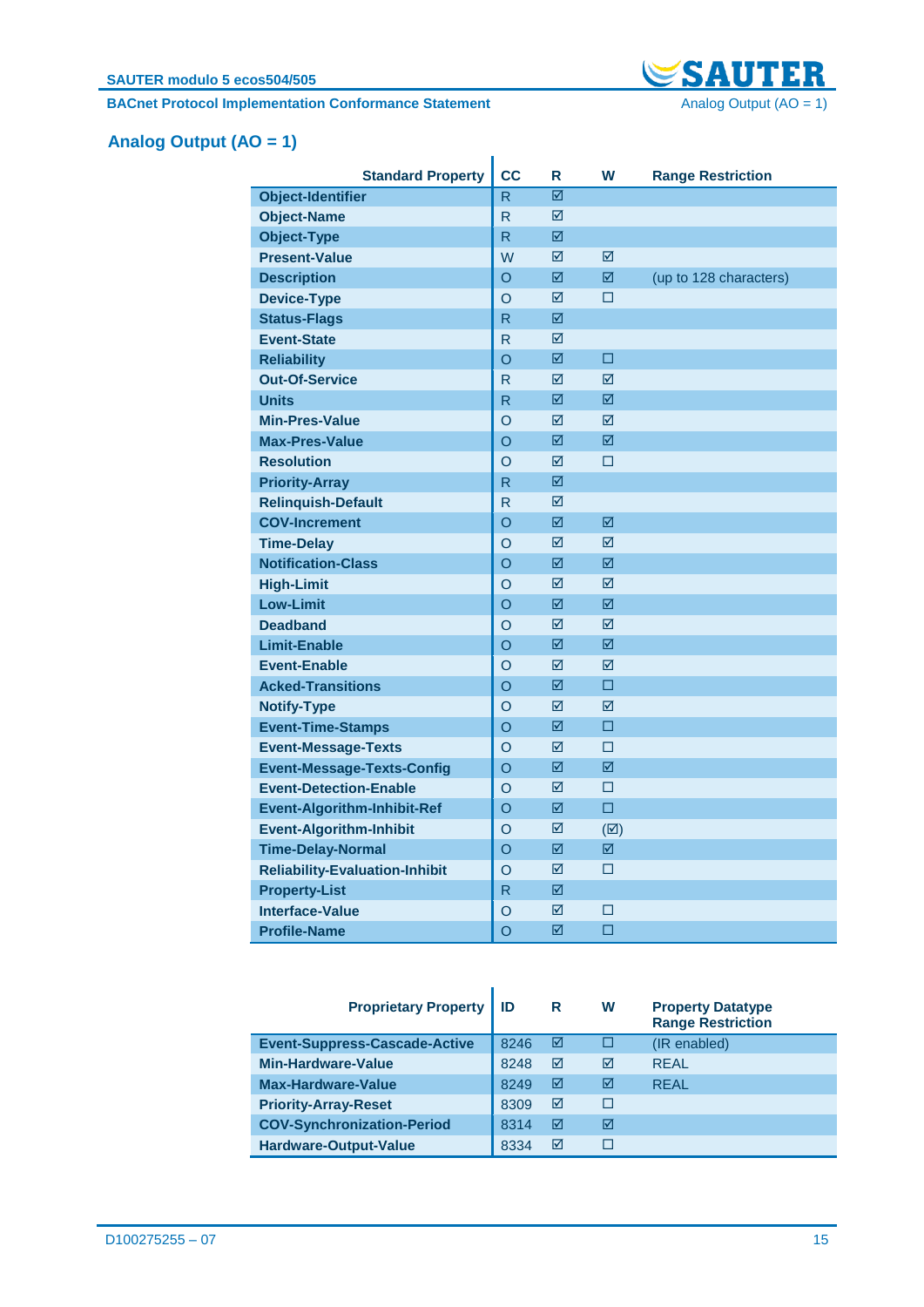**BACnet Protocol Implementation Conformance Statement** Analog Value (AV = 2)



# <span id="page-15-0"></span>**Analog Value (AV = 2)**

| <b>Standard Property</b>              | <b>CC</b>               | R | W             | <b>Range Restriction</b> |
|---------------------------------------|-------------------------|---|---------------|--------------------------|
| <b>Object-Identifier</b>              | R                       | ☑ |               |                          |
| <b>Object-Name</b>                    | R                       | ☑ |               |                          |
| <b>Object-Type</b>                    | R                       | ☑ |               |                          |
| <b>Present-Value</b>                  | $\mathsf{R}$            | ☑ | ☑             | (CMD enabled)            |
| <b>Description</b>                    | $\overline{O}$          | ☑ | 冈             | (up to 128 characters)   |
| <b>Status-Flags</b>                   | $\mathsf{R}$            | ☑ |               |                          |
| <b>Event-State</b>                    | R.                      | ☑ |               |                          |
| <b>Reliability</b>                    | $\circ$                 | ☑ | $\Box$        |                          |
| <b>Out-Of-Service</b>                 | $\overline{\mathsf{R}}$ | 冈 | 冈             |                          |
| <b>Units</b>                          | $\mathsf{R}$            | ☑ | ☑             |                          |
| <b>Priority-Array</b>                 | O                       | ☑ | □             |                          |
| <b>Relinquish-Default</b>             | $\circ$                 | ☑ | ☑             |                          |
| <b>COV-Increment</b>                  | O                       | ☑ | ☑             |                          |
| <b>Time-Delay</b>                     | $\circ$                 | ☑ | ☑             |                          |
| <b>Notification-Class</b>             | O                       | ☑ | ☑             |                          |
| <b>High-Limit</b>                     | $\circ$                 | ☑ | ☑             |                          |
| <b>Low-Limit</b>                      | O                       | ☑ | ☑             |                          |
| <b>Deadband</b>                       | $\circ$                 | ☑ | ⊠             |                          |
| <b>Limit-Enable</b>                   | O                       | ☑ | 冈             |                          |
| <b>Event-Enable</b>                   | $\circ$                 | ☑ | ⊠             |                          |
| <b>Acked-Transitions</b>              | O                       | 冈 | П             |                          |
| <b>Notify-Type</b>                    | O                       | ☑ | ⊠             |                          |
| <b>Event-Time-Stamps</b>              | O                       | ☑ | □             |                          |
| <b>Event-Message-Texts</b>            | $\circ$                 | ☑ | $\Box$        |                          |
| <b>Event-Message-Texts-Config</b>     | O                       | ☑ | ☑             |                          |
| <b>Event-Detection-Enable</b>         | $\circ$                 | ☑ | □             |                          |
| <b>Event-Algorithm-Inhibit-Ref</b>    | $\circ$                 | ☑ | $\Box$        |                          |
| <b>Event-Algorithm-Inhibit</b>        | $\circ$                 | ☑ | $(\boxtimes)$ |                          |
| <b>Time-Delay-Normal</b>              | $\overline{O}$          | ☑ | ☑             |                          |
| <b>Reliability-Evaluation-Inhibit</b> | $\circ$                 | ☑ | $\Box$        |                          |
| <b>Min-Pres-Value</b>                 | $\overline{O}$          | ☑ | ☑             |                          |
| <b>Max-Pres-Value</b>                 | $\circ$                 | ☑ | ⊠             |                          |
| <b>Resolution</b>                     | O                       | □ | П             |                          |
| <b>Property-List</b>                  | R                       | ☑ | $\Box$        |                          |
| <b>Fault-High-Limit</b>               | O                       | ☑ | ☑             |                          |
| <b>Fault-Low-Limit</b>                | O                       | ☑ | ☑             |                          |
| <b>Profile-Name</b>                   | O                       | ☑ | □             |                          |

| <b>Proprietary Property</b>          | l ID | R | W | <b>Property Datatype</b><br><b>Range Restriction</b> |
|--------------------------------------|------|---|---|------------------------------------------------------|
| <b>Event-Suppress-Cascade-Active</b> | 8246 | ☑ |   | (IR enabled)                                         |
| <b>Priority-Array-Reset</b>          | 8309 | ☑ |   | (CMD enabled)                                        |
| <b>COV-Synchronization-Period</b>    | 8314 | ⊠ | ⊠ |                                                      |
| <b>Min-Range-Value</b>               | 8332 | ⊠ | ⊠ |                                                      |
| <b>Max-Range-Value</b>               | 8333 | ⋈ | ☑ |                                                      |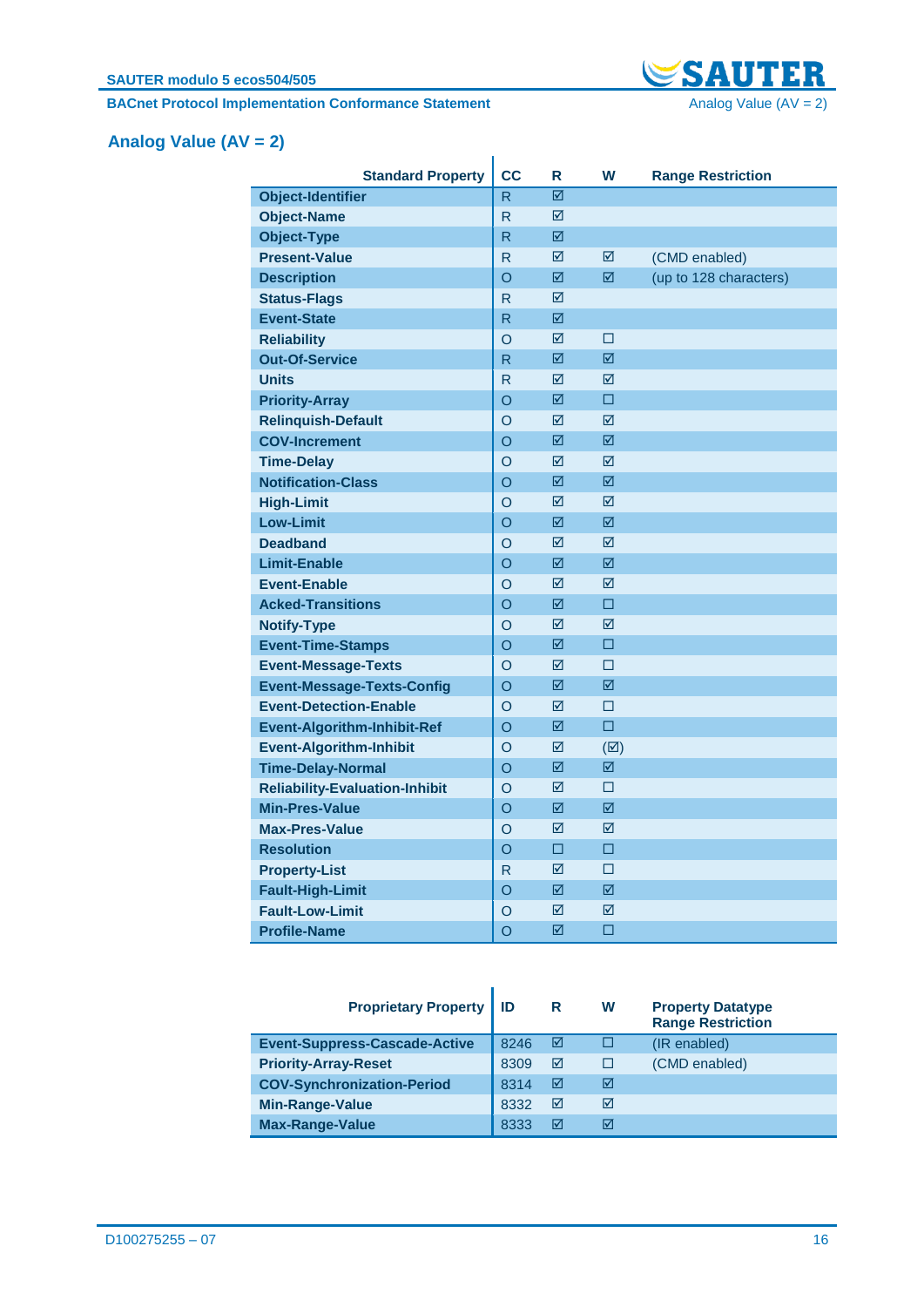**BACnet Protocol Implementation Conformance Statement** Binary Input (BI = 3)



# <span id="page-16-0"></span>**Binary Input (BI = 3)**

| <b>Standard Property</b>              | <b>CC</b>      | R | W             | <b>Range Restriction</b> |
|---------------------------------------|----------------|---|---------------|--------------------------|
| <b>Object-Identifier</b>              | R              | ☑ |               |                          |
| <b>Object-Name</b>                    | R              | ⊠ |               |                          |
| <b>Object-Type</b>                    | R              | ☑ |               |                          |
| <b>Present-value</b>                  | R              | ☑ |               |                          |
| <b>Description</b>                    | O              | ☑ | ☑             | (up to 128 characters)   |
| <b>Device-Type</b>                    | $\circ$        | ⊠ | П             |                          |
| <b>Status-Flags</b>                   | R              | ☑ |               |                          |
| <b>Event-State</b>                    | R              | ☑ |               |                          |
| <b>Reliability</b>                    | $\circ$        | ☑ | □             |                          |
| <b>Out-Of-Service</b>                 | R              | ☑ | ☑             |                          |
| <b>Polarity</b>                       | $\mathsf{R}$   | ☑ |               |                          |
| <b>Inactive-Text</b>                  | $\circ$        | ☑ | ☑             | (up to 32 characters)    |
| <b>Active-Text</b>                    | O              | ☑ | ☑             | (up to 32 characters)    |
| <b>Change-Of-State-Time</b>           | $\circ$        | ☑ | п             |                          |
| <b>Change-Of-State-Count</b>          | $\Omega$       | ☑ | ☑             | 0 (reset)                |
| <b>Time-Of-State-Count-Reset</b>      | $\circ$        | ☑ | □             |                          |
| <b>Elapsed-Active-Time</b>            | $\Omega$       | ☑ | 冈             | 0 (reset)                |
| <b>Time-Of-Active-Time-Reset</b>      | O              | ☑ | □             |                          |
| <b>Time-Delay</b>                     | $\Omega$       | ⊠ | 冈             |                          |
| <b>Notification-Class</b>             | O              | ☑ | ☑             |                          |
| Alarm-Value                           | $\Omega$       | ⊠ | 冈             |                          |
| <b>Event-Enable</b>                   | O              | ☑ | ☑             |                          |
| <b>Acked-Transitions</b>              | $\Omega$       | ⊠ | П             |                          |
| <b>Notify-Type</b>                    | O              | ☑ | ☑             |                          |
| <b>Event-Time-Stamps</b>              | $\circ$        | ☑ | □             |                          |
| <b>Event-Message-Texts</b>            | $\circ$        | ☑ | П             |                          |
| <b>Event-Message-Texts-Config</b>     | $\circ$        | ☑ | ☑             |                          |
| <b>Event-Detection-Enable</b>         | $\circ$        | ☑ | □             |                          |
| <b>Event-Algorithm-Inhibit-Ref</b>    | $\circ$        | ☑ | П             |                          |
| <b>Event-Algorithm-Inhibit</b>        | $\circ$        | ☑ | $(\boxtimes)$ |                          |
| <b>Time-Delay-Normal</b>              | $\circ$        | ☑ | 図             |                          |
| <b>Reliability-Evaluation-Inhibit</b> | $\circ$        | ☑ | □             |                          |
| <b>Property-List</b>                  | R              | ☑ | $\Box$        |                          |
| <b>Interface-Value</b>                | O              | ☑ |               |                          |
| <b>Profile-Name</b>                   | $\overline{O}$ | ☑ | $\Box$        |                          |

| <b>Proprietary Property   ID</b>     |      | w | <b>Property Datatype</b><br><b>Range Restriction</b> |
|--------------------------------------|------|---|------------------------------------------------------|
| <b>Event-Suppress-Cascade-Active</b> | 8246 |   | $(IR$ enabled)                                       |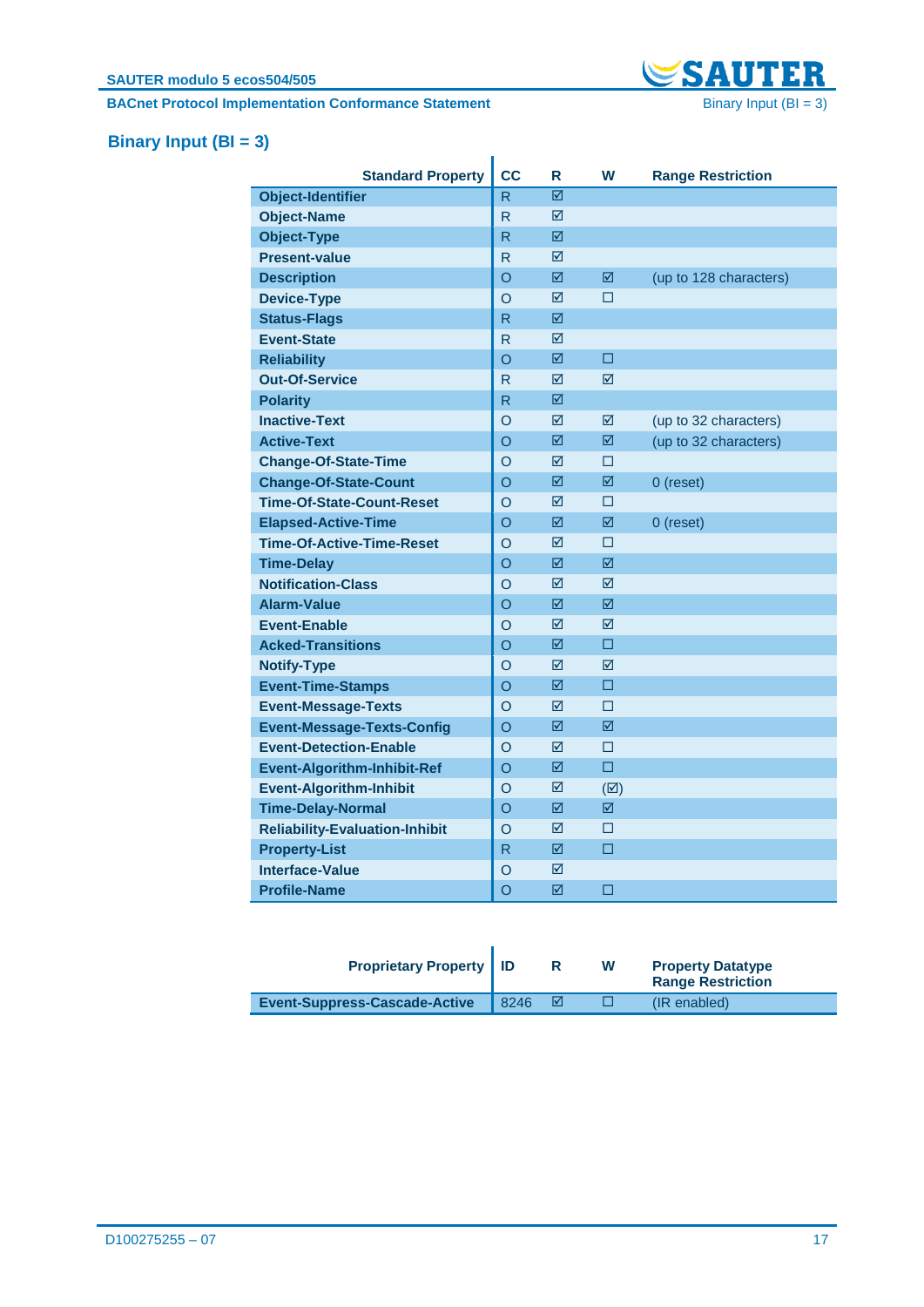**BACnet Protocol Implementation Conformance Statement** Binary Output (BO = 4)



# <span id="page-17-0"></span>**Binary Output (BO = 4)**

|                                                      | <b>CC</b>          |                        | W                      |                          |
|------------------------------------------------------|--------------------|------------------------|------------------------|--------------------------|
| <b>Standard Property</b><br><b>Object-Identifier</b> | R                  | R<br>☑                 |                        | <b>Range Restriction</b> |
| <b>Object-Name</b>                                   | $\mathsf{R}$       | ☑                      |                        |                          |
| <b>Object-Type</b>                                   | R                  | ☑                      |                        |                          |
| <b>Present-Value</b>                                 | W                  | ☑                      | ☑                      |                          |
|                                                      |                    |                        | 図                      |                          |
| <b>Description</b>                                   | $\circ$<br>$\circ$ | ☑                      |                        | (up to 128 characters)   |
| <b>Device-Type</b>                                   |                    | ☑                      | □                      |                          |
| <b>Status-Flags</b><br><b>Event-State</b>            | R                  | ☑                      |                        |                          |
|                                                      | R                  | ☑                      |                        |                          |
| <b>Reliability</b>                                   | $\circ$            | ☑                      | □                      |                          |
| <b>Out-Of-Service</b>                                | R                  | ☑                      | ☑                      |                          |
| <b>Polarity</b>                                      | R                  | ☑                      |                        |                          |
| <b>Inactive-Text</b>                                 | $\circ$            | ☑                      | ☑                      | (up to 32 characters)    |
| <b>Active-Text</b>                                   | O                  | ☑                      | ☑                      | (up to 32 characters)    |
| <b>Change-Of-State-Time</b>                          | $\circ$            | ☑                      | П                      |                          |
| <b>Change-Of-State-Count</b>                         | $\circ$            | ☑                      | 図                      | 0 (reset)                |
| <b>Time-Of-State-Count-Reset</b>                     | $\circ$            | ☑                      | □                      |                          |
| <b>Elapsed-Active-Time</b>                           | $\circ$            | ☑                      | ☑                      | 0 (reset)                |
| <b>Time-Of-Active-Time-Reset</b>                     | O                  | ☑                      | □                      |                          |
| <b>Minimum-Off-Time</b>                              | $\circ$            | ☑                      | 図                      |                          |
| <b>Minimum-On-Time</b>                               | $\overline{O}$     | ☑                      | ☑                      |                          |
| <b>Priority-Array</b>                                | R                  | ☑                      |                        |                          |
| <b>Relinquish-Default</b>                            | R                  | ☑                      | ☑                      |                          |
| <b>Time-Delay</b>                                    | O                  | ☑                      | ☑                      |                          |
| <b>Notification-Class</b>                            | $\circ$            | ☑                      | ☑                      |                          |
| <b>Feedback-Value</b>                                | $\circ$            | ☑                      | □                      |                          |
| <b>Event-Enable</b>                                  | O                  | ☑                      | ☑                      |                          |
| <b>Acked-Transitions</b>                             | $\circ$            | ☑                      | □                      |                          |
| <b>Notify-Type</b>                                   | $\circ$            | ☑                      | ☑                      |                          |
| <b>Event-Time-Stamps</b>                             | $\circ$            | ☑                      | □                      |                          |
| <b>Event-Message-Texts</b>                           | $\overline{O}$     | ☑                      | □                      |                          |
| <b>Event-Message-Texts-Config</b>                    | O                  | ☑                      | ☑                      |                          |
| <b>Event-Detection-Enable</b>                        | O                  | ☑                      | □                      |                          |
| <b>Event-Algorithm-Inhibit-Ref</b>                   | $\circ$            | $\overline{\boxtimes}$ | $\Box$                 |                          |
| <b>Event-Algorithm-Inhibit</b>                       | O                  | ☑                      | $(\boxtimes)$          |                          |
| <b>Time-Delay-Normal</b>                             | $\overline{O}$     | ☑                      | $\overline{\boxtimes}$ |                          |
| <b>Reliability-Evaluation-Inhibit</b>                | $\overline{O}$     | ☑                      | $\Box$                 |                          |
| <b>Property-List</b>                                 | $\mathsf{R}$       | ☑                      | $\Box$                 |                          |
| <b>Interface-Value</b>                               | $\circ$            | ☑                      |                        |                          |
| <b>Profile-Name</b>                                  | $\circ$            | ☑                      | □                      |                          |

| <b>Proprietary Property   ID</b>     |      | R | w | <b>Property Datatype</b><br><b>Range Restriction</b> |
|--------------------------------------|------|---|---|------------------------------------------------------|
| <b>Event-Suppress-Cascade-Active</b> | 8246 |   |   | (IR enabled)                                         |
| <b>Priority-Array-Reset</b>          | 8309 | ☑ |   |                                                      |
| Hardware-Output-Value                | 8334 | ⋈ |   |                                                      |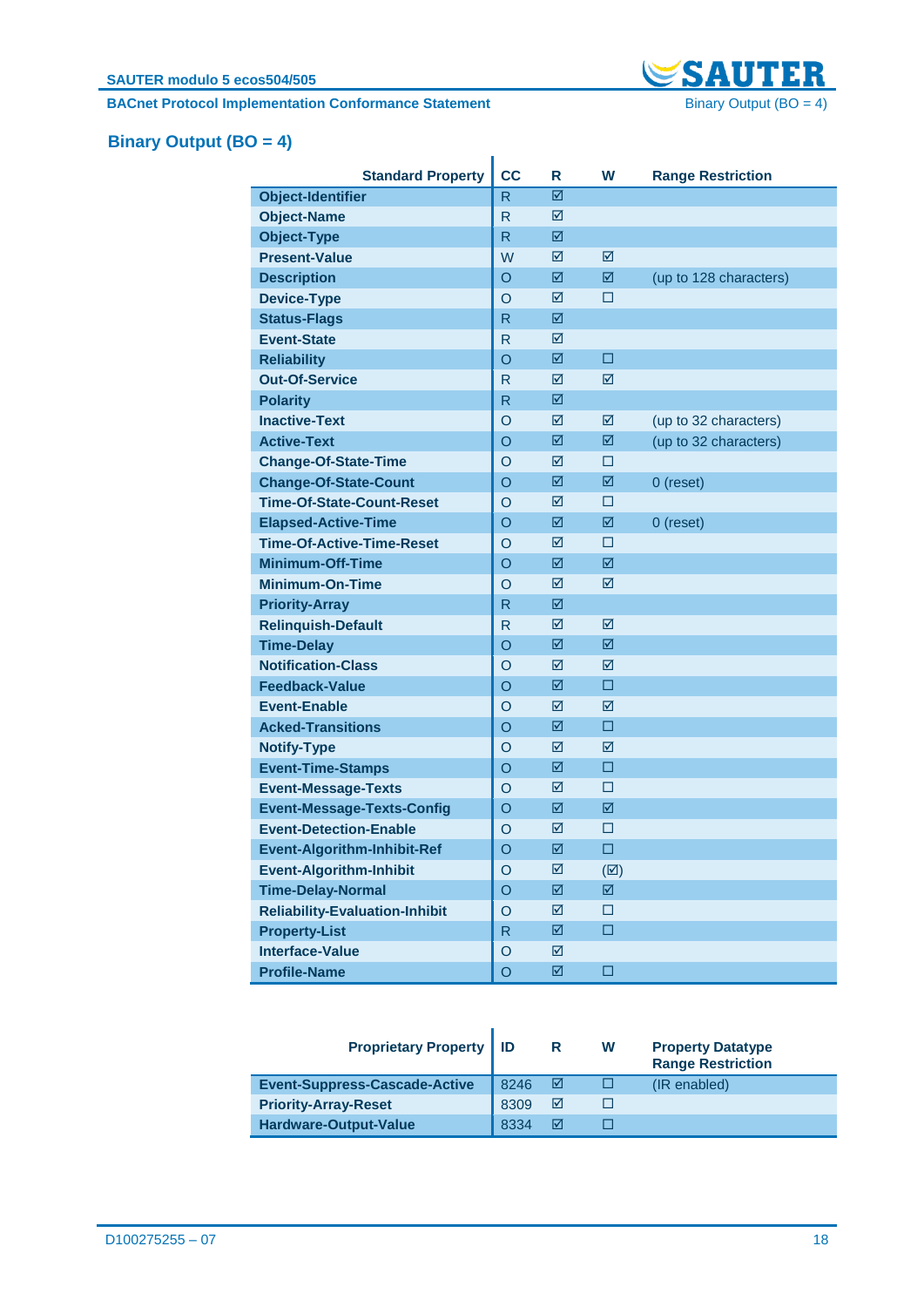**BACnet Protocol Implementation Conformance Statement** Binary Value (BV = 5)



# <span id="page-18-0"></span>**Binary Value (BV = 5)**

| <b>Standard Property</b>              | <b>CC</b> | R | W             | <b>Range Restriction</b> |
|---------------------------------------|-----------|---|---------------|--------------------------|
| <b>Object-Identifier</b>              | R.        | ☑ |               |                          |
| <b>Object-Name</b>                    | R         | ☑ |               |                          |
| <b>Object-Type</b>                    | R         | ☑ |               |                          |
| <b>Present-Value</b>                  | R         | ☑ | ⊠             | (CMD enabled)            |
| <b>Description</b>                    | O         | ☑ | ☑             | (up to 128 characters)   |
| <b>Status-Flags</b>                   | R         | ☑ |               |                          |
| <b>Event-State</b>                    | R         | ☑ |               |                          |
| <b>Reliability</b>                    | O         | ⊠ | П             |                          |
| <b>Out-Of-Service</b>                 | R         | ☑ | ☑             |                          |
| <b>Inactive-Text</b>                  | O         | ☑ | ☑             | (up to 32 characters)    |
| <b>Active-Text</b>                    | O         | ☑ | ☑             | (up to 32 characters)    |
| <b>Change-Of-State-Time</b>           | O         | ☑ | □             |                          |
| <b>Change-Of-State-Count</b>          | O         | ☑ | ⊠             | 0 (reset)                |
| <b>Time-Of-State-Count-Reset</b>      | O         | ☑ | □             |                          |
| <b>Elapsed-Active-Time</b>            | O         | ☑ | ⊠             | $0$ (reset)              |
| <b>Time-Of-Active-Time-Reset</b>      | O         | ☑ | П             |                          |
| <b>Minimum-Off-Time</b>               | $\circ$   | ☑ | ☑             |                          |
| <b>Minimum-On-Time</b>                | O         | ☑ | ⊠             |                          |
| <b>Priority-Array</b>                 | $\circ$   | ⊠ | п             |                          |
| <b>Relinquish-Default</b>             | O         | ☑ | ⊠             |                          |
| <b>Time-Delay</b>                     | O         | ☑ | 冈             |                          |
| <b>Notification-Class</b>             | O         | ⊠ | ⊠             |                          |
| <b>Alarm-Value</b>                    | O         | ☑ | ☑             |                          |
| <b>Event-Enable</b>                   | $\Omega$  | ☑ | ⊠             |                          |
| <b>Acked-Transitions</b>              | O         | ☑ | □             |                          |
| <b>Notify-Type</b>                    | O         | ☑ | ☑             |                          |
| <b>Event-Time-Stamps</b>              | O         | ☑ | □             |                          |
| <b>Event-Message-Texts</b>            | O         | ☑ | □             |                          |
| <b>Event-Message-Texts-Config</b>     | $\circ$   | ☑ | ☑             |                          |
| <b>Event-Detection-Enable</b>         | O         | ☑ | □             |                          |
| <b>Event-Algorithm-Inhibit-Ref</b>    | O         | ☑ | $\Box$        |                          |
| <b>Event-Algorithm-Inhibit</b>        | O         | ☑ | $(\boxtimes)$ |                          |
| <b>Time-Delay-Normal</b>              | $\circ$   | ☑ | ☑             |                          |
| <b>Reliability-Evaluation-Inhibit</b> | $\circ$   | ☑ | □             |                          |
| <b>Property-List</b>                  | R         | ☑ | $\Box$        |                          |
| <b>Profile-Name</b>                   | O         | ⊠ | П             |                          |

| <b>Proprietary Property   ID</b>     |      | R | W | <b>Property Datatype</b><br><b>Range Restriction</b> |
|--------------------------------------|------|---|---|------------------------------------------------------|
| <b>Event-Suppress-Cascade-Active</b> | 8246 |   |   | (IR enabled)                                         |
| <b>Priority-Array-Reset</b>          | 8309 | ⊠ |   | (CMD enabled)                                        |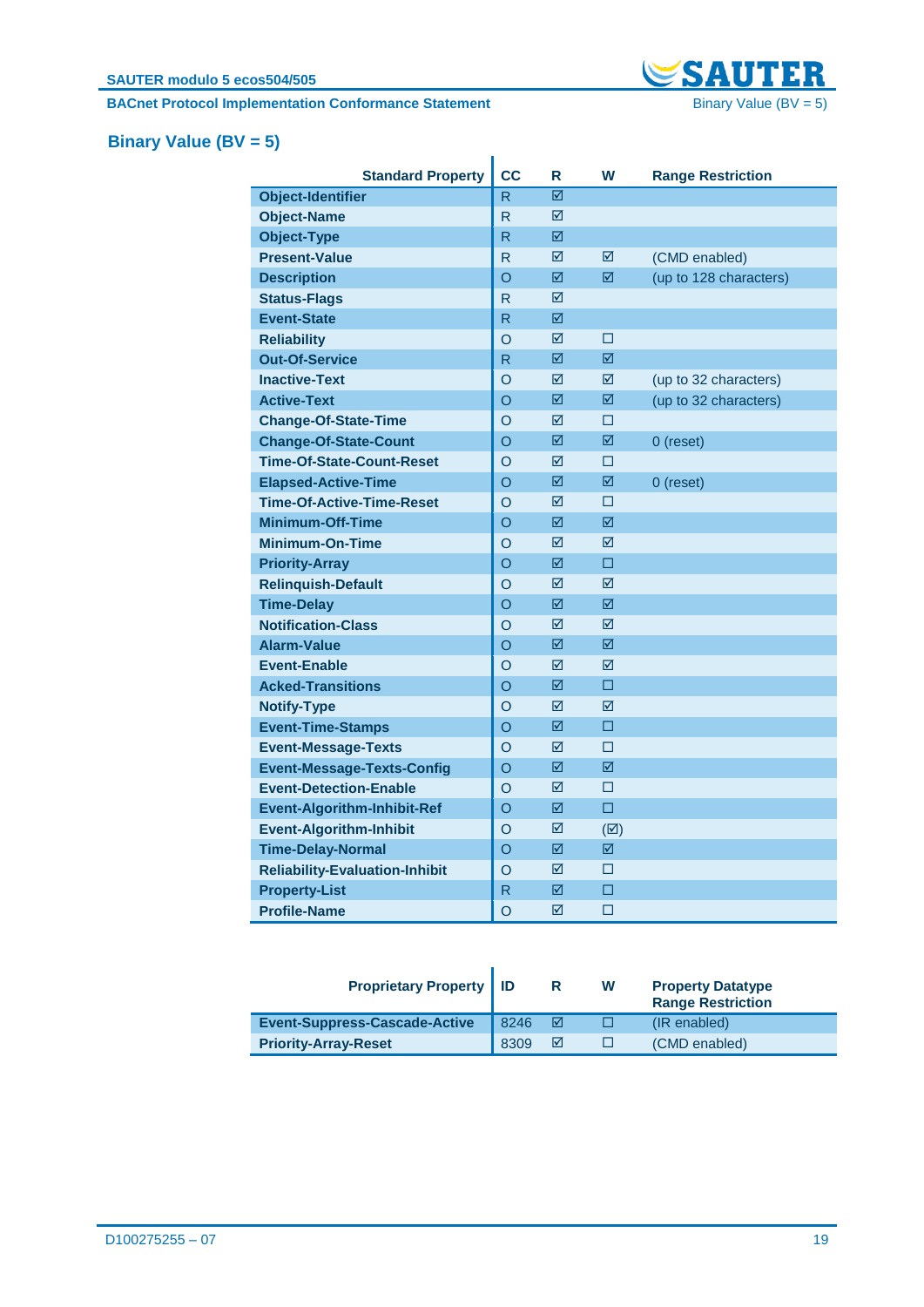**BACnet Protocol Implementation Conformance Statement** Multi-State Input (MI = 13)



# <span id="page-19-0"></span>**Multi-State Input (MI = 13)**

| <b>Standard Property</b>              | cc           | R               | W               | <b>Range Restriction</b> |
|---------------------------------------|--------------|-----------------|-----------------|--------------------------|
| <b>Object-Identifier</b>              | $\mathsf{R}$ | ⊠               |                 |                          |
| <b>Object-Name</b>                    | $\mathsf{R}$ | ☑               |                 |                          |
| <b>Object-Type</b>                    | $\mathsf{R}$ | ☑               |                 |                          |
| <b>Present-Value</b>                  | R            | ⊠               |                 |                          |
| <b>Description</b>                    | $\circ$      | ☑               | ☑               | (up to 128 characters)   |
| <b>Device-Type</b>                    | $\circ$      | ⊠               | П               |                          |
| <b>Status-Flags</b>                   | R            | ⊠               |                 |                          |
| <b>Event-State</b>                    | $\mathsf{R}$ | ☑               |                 |                          |
| <b>Reliability</b>                    | $\circ$      | ☑               | п               |                          |
| <b>Out-Of-Service</b>                 | R            | ☑               | ☑               |                          |
| <b>Number-Of-States</b>               | $\mathsf{R}$ | ☑               |                 |                          |
| <b>State-Text</b>                     | $\circ$      | ⊠               | П               |                          |
| <b>Time-Delay</b>                     | $\circ$      | ☑               | ☑               |                          |
| <b>Notification-Class</b>             | $\circ$      | ☑               | $\triangledown$ |                          |
| <b>Alarm-Values</b>                   | $\circ$      | ☑               | ☑               |                          |
| <b>Fault-Values</b>                   | $\circ$      | ☑               | $\Box$          |                          |
| <b>Event-Enable</b>                   | $\circ$      | $\triangledown$ | $\triangledown$ |                          |
| <b>Acked-Transitions</b>              | $\circ$      | ☑               | □               |                          |
| <b>Notify-Type</b>                    | $\circ$      | ⊠               | 冈               |                          |
| <b>Event-Time-Stamps</b>              | $\circ$      | ☑               | □               |                          |
| <b>Event-Message-Texts</b>            | $\circ$      | ☑               | $\Box$          |                          |
| <b>Event-Message-Texts-Config</b>     | $\circ$      | $\triangledown$ | $\triangledown$ |                          |
| <b>Event-Detection-Enable</b>         | $\circ$      | ☑               | □               |                          |
| <b>Event-Algorithm-Inhibit-Ref</b>    | $\circ$      | ⊠               | $\Box$          |                          |
| <b>Event-Algorithm-Inhibit</b>        | $\circ$      | ☑               | $(\boxtimes)$   |                          |
| <b>Time-Delay-Normal</b>              | $\circ$      | ☑               | $\triangledown$ |                          |
| <b>Reliability-Evaluation-Inhibit</b> | $\circ$      | ☑               | $\Box$          |                          |
| <b>Property-List</b>                  | R            | ☑               | $\Box$          |                          |
| <b>Interface-Value</b>                | $\circ$      | ⊠               |                 |                          |
| <b>Profile-Name</b>                   | $\circ$      | ☑               | □               |                          |

| <b>Proprietary Property   ID</b>     |      |    | w | <b>Property Datatype</b><br><b>Range Restriction</b> |
|--------------------------------------|------|----|---|------------------------------------------------------|
| <b>Event-Suppress-Cascade-Active</b> | 8246 | ∣⊽ |   | (IR enabled)                                         |

ľ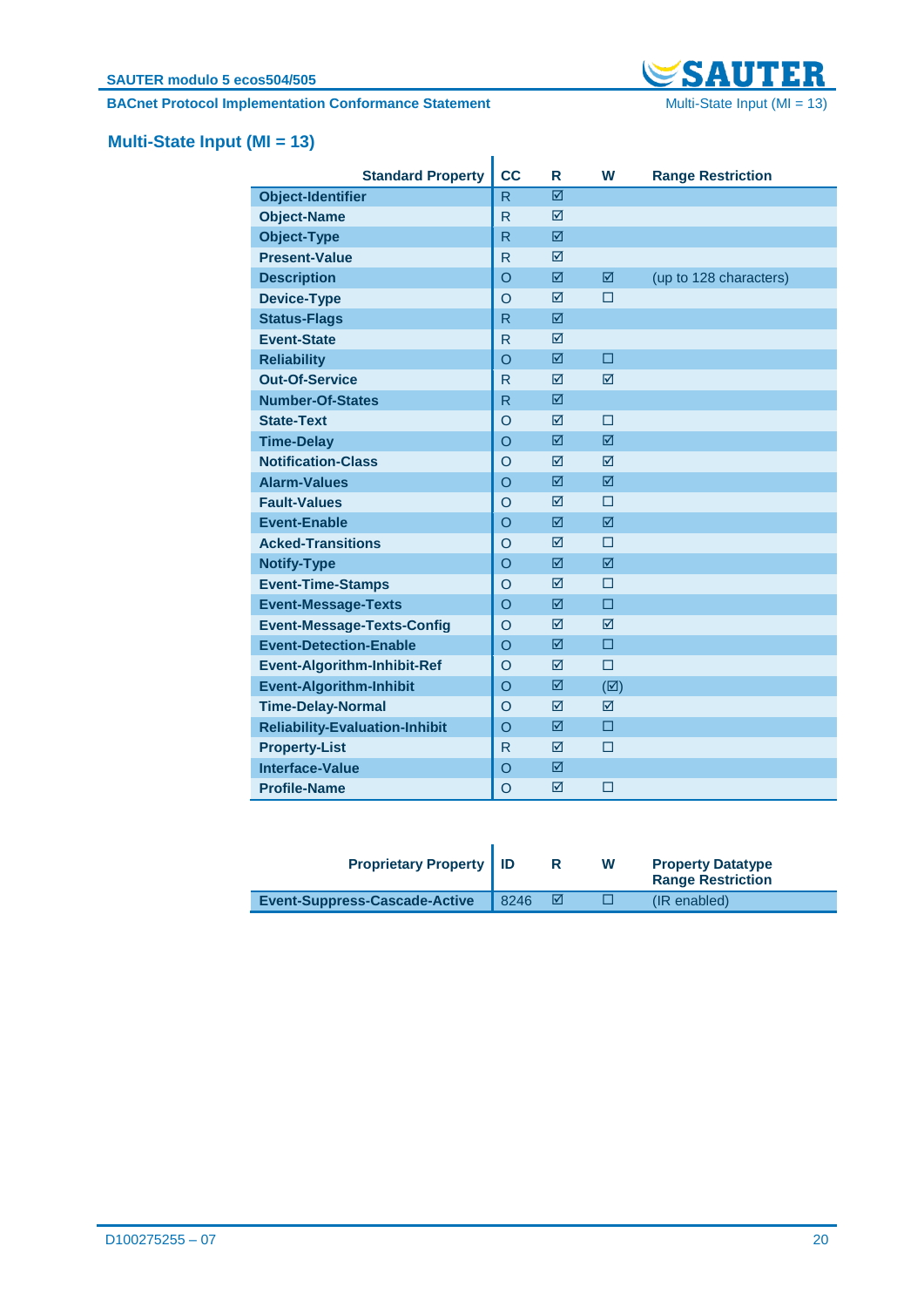**BACnet Protocol Implementation Conformance Statement** Multi-State Output (MO = 14)



# <span id="page-20-0"></span>**Multi-State Output (MO = 14)**

| <b>Standard Property</b>              | <b>CC</b>    | R | W               | <b>Range Restriction</b> |  |  |  |
|---------------------------------------|--------------|---|-----------------|--------------------------|--|--|--|
| <b>Object-Identifier</b>              | R            | ⊠ |                 |                          |  |  |  |
| <b>Object-Name</b>                    | $\mathsf{R}$ | ☑ |                 |                          |  |  |  |
| <b>Object-Type</b>                    | R.           | ☑ |                 |                          |  |  |  |
| <b>Present-value</b>                  | W            | ☑ | ☑               | 1 up to 12               |  |  |  |
| <b>Description</b>                    | $\circ$      | ☑ | ⊠               | (up to 128 characters)   |  |  |  |
| <b>Device-Type</b>                    | $\circ$      | ⊠ | П               |                          |  |  |  |
| <b>Status-Flags</b>                   | R            | ☑ |                 |                          |  |  |  |
| <b>Event-State</b>                    | R            | ☑ |                 |                          |  |  |  |
| <b>Reliability</b>                    | $\circ$      | ☑ | □               |                          |  |  |  |
| <b>Out-Of-Service</b>                 | $\mathsf{R}$ | ⊠ | $\triangledown$ |                          |  |  |  |
| <b>Number-Of-States</b>               | R            | ☑ |                 |                          |  |  |  |
| <b>State-Text</b>                     | O            | ☑ | □               |                          |  |  |  |
| <b>Priority-Array</b>                 | R            | ☑ |                 |                          |  |  |  |
| <b>Relinquish-Default</b>             | $\mathsf{R}$ | ☑ | ☑               |                          |  |  |  |
| <b>Time-Delay</b>                     | $\circ$      | ⊠ | ⊠               |                          |  |  |  |
| <b>Notification-Class</b>             | O            | ☑ | ⊠               |                          |  |  |  |
| <b>Feedback-Value</b>                 | $\circ$      | ☑ | □               |                          |  |  |  |
| <b>Event-Enable</b>                   | $\circ$      | ☑ | ⊠               |                          |  |  |  |
| <b>Acked-Transitions</b>              | $\circ$      | ☑ | □               |                          |  |  |  |
| <b>Notify-Type</b>                    | $\circ$      | ☑ | 冈               |                          |  |  |  |
| <b>Event-Time-Stamps</b>              | $\circ$      | ☑ | □               |                          |  |  |  |
| <b>Event-Message-Texts</b>            | O            | ☑ | □               |                          |  |  |  |
| <b>Event-Message-Texts-Config</b>     | $\circ$      | ⊠ | ⊠               |                          |  |  |  |
| <b>Event-Detection-Enable</b>         | $\circ$      | ☑ | $\Box$          |                          |  |  |  |
| <b>Event-Algorithm-Inhibit-Ref</b>    | $\circ$      | ☑ | $\Box$          |                          |  |  |  |
| <b>Event-Algorithm-Inhibit</b>        | O            | ☑ | $(\boxtimes)$   |                          |  |  |  |
| <b>Time-Delay-Normal</b>              | $\circ$      | ☑ | 図               |                          |  |  |  |
| <b>Reliability-Evaluation-Inhibit</b> | $\circ$      | ☑ | П               |                          |  |  |  |
| <b>Property-List</b>                  | R            | ☑ | □               |                          |  |  |  |
| Interface-Value                       | $\circ$      | ☑ |                 |                          |  |  |  |
| <b>Profile-Name</b>                   | $\circ$      | ☑ | □               |                          |  |  |  |

| <b>Proprietary Property   ID</b>     |      | R | W | <b>Property Datatype</b><br><b>Range Restriction</b> |
|--------------------------------------|------|---|---|------------------------------------------------------|
| <b>Event-Suppress-Cascade-Active</b> | 8246 | ⋈ |   | (IR enabled)                                         |
| <b>Priority-Array-Reset</b>          | 8309 | ☑ |   |                                                      |
| Hardware-Output-Value                | 8334 | ⊠ |   |                                                      |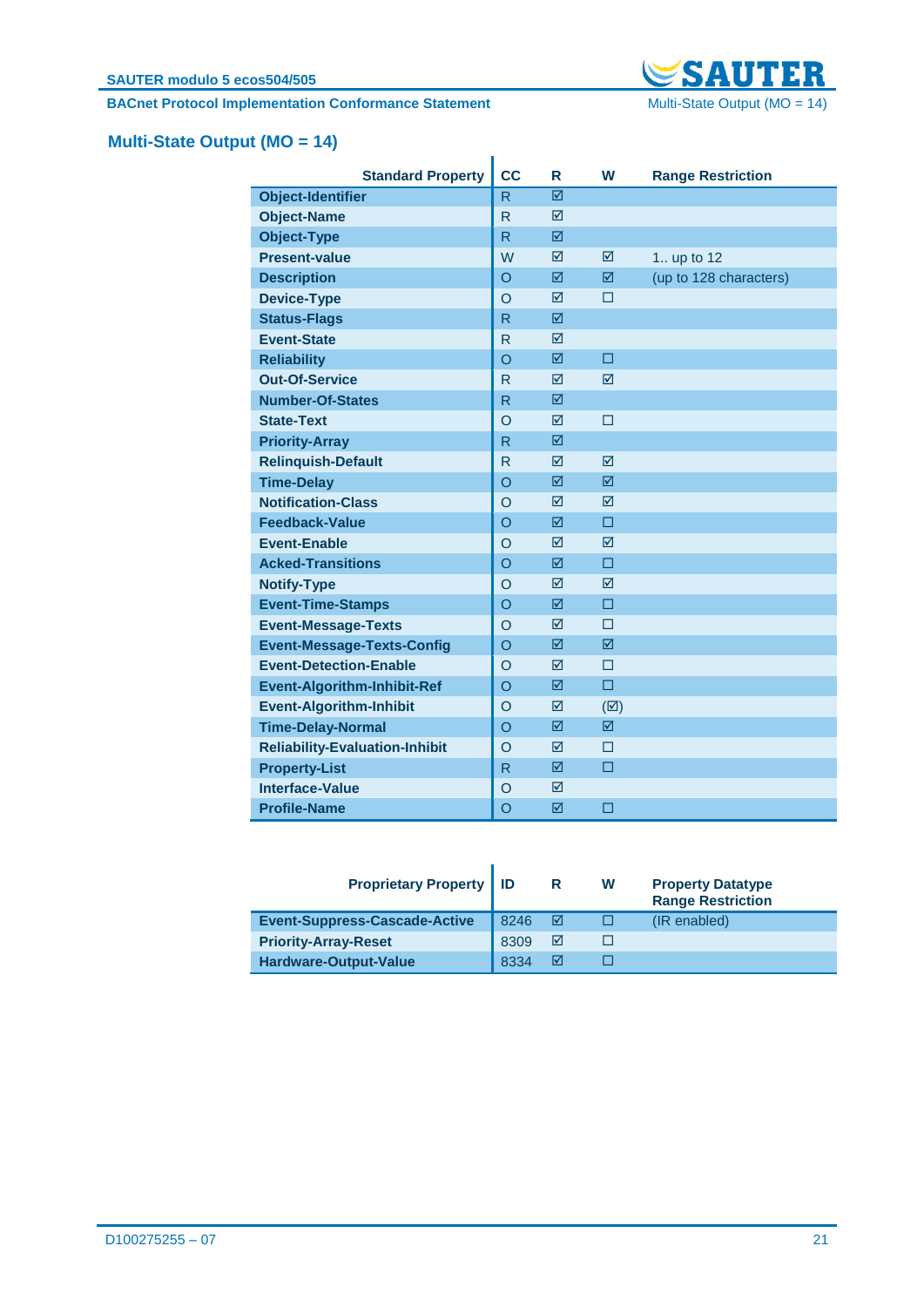#### **SAUTER modulo 5 ecos504/505**

**BACnet Protocol Implementation Conformance Statement** Multi-State Value (MV = 19)



# <span id="page-21-0"></span>**Multi-State Value (MV = 19)**

| <b>Standard Property</b>              | <b>CC</b>    | R | W               | <b>Range Restriction</b> |
|---------------------------------------|--------------|---|-----------------|--------------------------|
| <b>Object-Identifier</b>              | $\mathsf{R}$ | ⊠ |                 |                          |
| <b>Object-Name</b>                    | $\mathsf{R}$ | ⊠ |                 |                          |
| <b>Object-Type</b>                    | $\mathsf{R}$ | ☑ |                 |                          |
| <b>Present-Value</b>                  | $\mathsf{R}$ | ☑ | ⊠               | 1 up to 12 (CMD enbl.)   |
| <b>Description</b>                    | $\circ$      | ☑ | ☑               | (up to 128 characters)   |
| <b>Status-Flags</b>                   | $\mathsf{R}$ | ☑ |                 |                          |
| <b>Event-State</b>                    | $\mathsf{R}$ | ☑ |                 |                          |
| <b>Reliability</b>                    | $\circ$      | ⊠ | $\Box$          |                          |
| <b>Out-Of-Service</b>                 | $\mathsf{R}$ | ☑ | ☑               |                          |
| <b>Number-Of-States</b>               | $\mathsf{R}$ | ⊠ |                 |                          |
| <b>State-Text</b>                     | $\circ$      | ☑ | $\Box$          |                          |
| <b>Priority-Array</b>                 | $\circ$      | ⊠ | П               |                          |
| <b>Relinquish-Default</b>             | $\circ$      | ☑ | ⊠               |                          |
| <b>Time-Delay</b>                     | $\circ$      | ☑ | $\triangledown$ |                          |
| <b>Notification-Class</b>             | $\circ$      | ☑ | ☑               |                          |
| <b>Alarm-Values</b>                   | $\circ$      | ⊠ | П               |                          |
| <b>Fault-Values</b>                   | $\circ$      | ☑ | $\Box$          |                          |
| <b>Event-Enable</b>                   | $\circ$      | ⊠ | $\triangledown$ |                          |
| <b>Acked-Transitions</b>              | $\circ$      | ☑ | $\Box$          |                          |
| <b>Notify-Type</b>                    | $\circ$      | ⊠ | $\triangledown$ |                          |
| <b>Event-Time-Stamps</b>              | $\circ$      | ☑ | п               |                          |
| <b>Event-Message-Texts</b>            | $\circ$      | ☑ | $\Box$          |                          |
| <b>Event-Message-Texts-Config</b>     | $\circ$      | ☑ | ⊠               |                          |
| <b>Event-Detection-Enable</b>         | $\Omega$     | ☑ | □               |                          |
| <b>Event-Algorithm-Inhibit-Ref</b>    | $\circ$      | ☑ | $\Box$          |                          |
| <b>Event-Algorithm-Inhibit</b>        | $\circ$      | ☑ | $(\boxtimes)$   |                          |
| <b>Time-Delay-Normal</b>              | $\circ$      | ☑ | ☑               |                          |
| <b>Reliability-Evaluation-Inhibit</b> | $\circ$      | ☑ | $\Box$          |                          |
| <b>Property-List</b>                  | $\mathsf{R}$ | ☑ | $\Box$          |                          |
| <b>Profile-Name</b>                   | $\circ$      | ☑ | □               |                          |

| <b>Proprietary Property   ID</b>     |      | R | W            | <b>Property Datatype</b><br><b>Range Restriction</b> |
|--------------------------------------|------|---|--------------|------------------------------------------------------|
| <b>Event-Suppress-Cascade-Active</b> | 8246 | ⊽ | 1 I          | (IR enabled)                                         |
| <b>Priority-Array-Reset</b>          | 8309 | ☑ | $\mathsf{L}$ | (CMD enabled)                                        |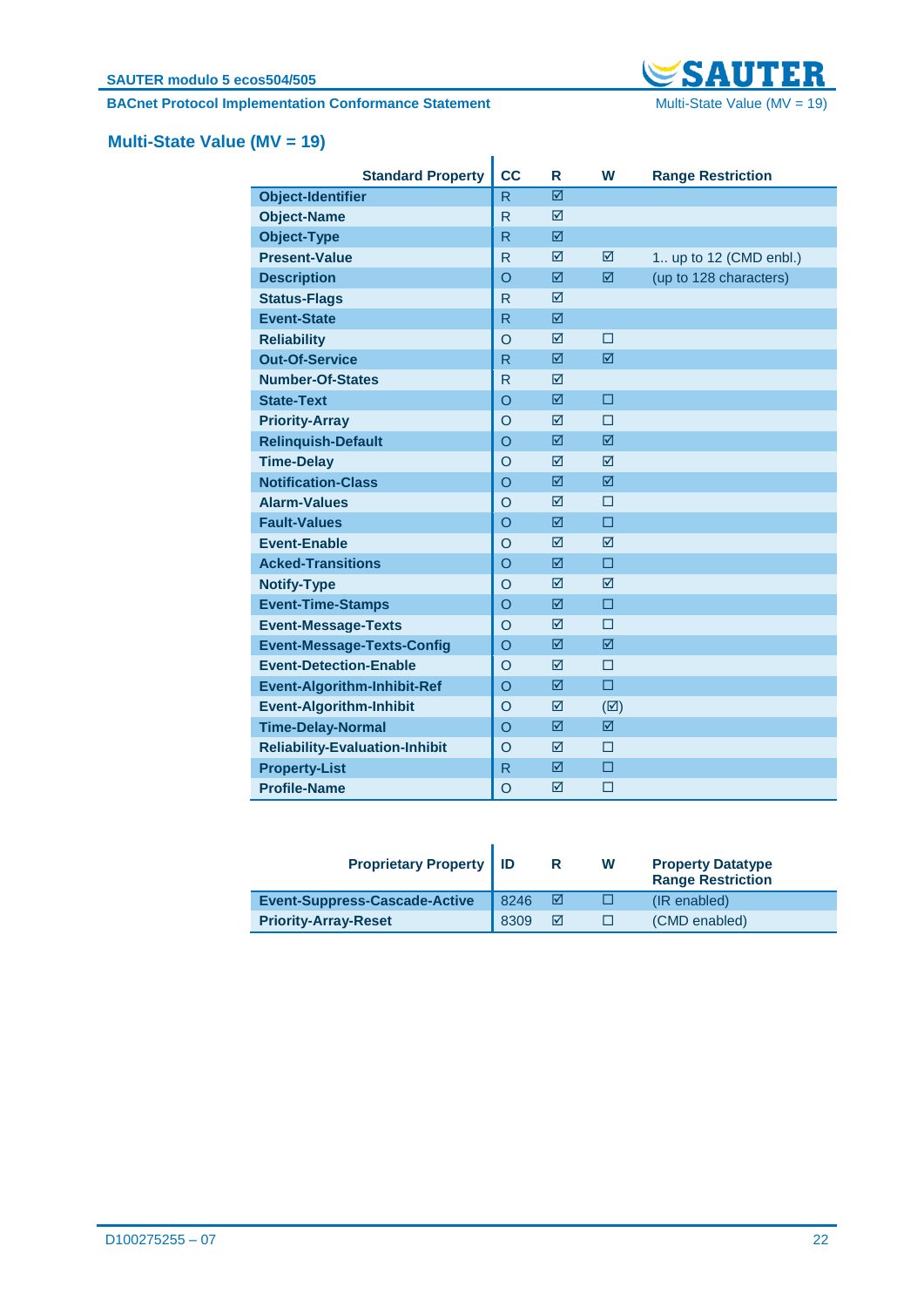**BACnet Protocol Implementation Conformance Statement** Positive Integer Value (PIV = 48)



# <span id="page-22-0"></span>**Positive Integer Value (PIV = 48)**

| <b>Standard Property</b>              | <b>CC</b> | R | W             | <b>Range Restriction</b> |
|---------------------------------------|-----------|---|---------------|--------------------------|
| <b>Object-Identifier</b>              | R         | ☑ |               |                          |
| <b>Object-Name</b>                    | R         | ☑ |               |                          |
| <b>Object-Type</b>                    | R         | ☑ |               |                          |
| <b>Description</b>                    | O         | ☑ | ☑             | (up to 128 characters)   |
| <b>Present-Value</b>                  | R         | ☑ | ☑             | (CMD enabled)            |
| <b>Status-Flags</b>                   | R         | ☑ |               |                          |
| <b>Event-State</b>                    | R         | ☑ |               |                          |
| <b>Reliability</b>                    | O         | ☑ | $\Box$        |                          |
| <b>Out-Of-Service</b>                 | R         | ☑ | ☑             |                          |
| <b>Units</b>                          | R         | ☑ | ⊠             |                          |
| <b>Priority-Array</b>                 | O         | 図 | $\square$     |                          |
| <b>Relinguish-Default</b>             | O         | ☑ | ☑             |                          |
| <b>COV-Increment</b>                  | O         | ☑ | ☑             |                          |
| <b>Time-Delay</b>                     | O         | ☑ | ☑             |                          |
| <b>Notification-Class</b>             | O         | ☑ | ☑             |                          |
| <b>High-Limit</b>                     | O         | ☑ | ☑             |                          |
| <b>Low-Limit</b>                      | O         | ☑ | ⊠             |                          |
| <b>Deadband</b>                       | O         | ☑ | ⊠             |                          |
| <b>Limit-Enable</b>                   | O         | ☑ | ☑             |                          |
| <b>Event-Enable</b>                   | O         | ☑ | ☑             |                          |
| <b>Acked-Transitions</b>              | O         | ☑ | □             |                          |
| <b>Notify-Type</b>                    | O         | ☑ | ⊠             |                          |
| <b>Event-Time-Stamps</b>              | O         | ☑ | п             |                          |
| <b>Event-Message-Texts</b>            | O         | ☑ | П             |                          |
| <b>Event-Message-Texts-Config</b>     | O         | ☑ | ☑             |                          |
| <b>Event-Detection-Enable</b>         | O         | ☑ | □             |                          |
| <b>Event-Algorithm-Inhibit-Ref</b>    | O         | ☑ | $\Box$        |                          |
| <b>Event-Algorithm-Inhibit</b>        | O         | ☑ | $(\boxtimes)$ |                          |
| <b>Time-Delay-Normal</b>              | O         | ☑ | ☑             |                          |
| <b>Reliability-Evaluation-Inhibit</b> | O         | ☑ | П             |                          |
| <b>Min-Pres-Value</b>                 | $\Omega$  | ☑ | 冈             |                          |
| <b>Max-Pres-Value</b>                 | O         | ☑ | ☑             |                          |
| <b>Property-List</b>                  | R         | ☑ | $\Box$        |                          |
| <b>Fault-High-Limit</b>               | O         | ☑ | ☑             |                          |
| <b>Fault-Low-Limit</b>                | O         | ☑ | ☑             |                          |
| <b>Interface-Value</b>                | O         | ☑ |               |                          |
| <b>Profile-Name</b>                   | O         | ☑ | □             |                          |

| <b>Proprietary Property</b>          | l ID | R | w | <b>Property Datatype</b><br><b>Range Restriction</b> |
|--------------------------------------|------|---|---|------------------------------------------------------|
| <b>Event-Suppress-Cascade-Active</b> | 8246 | ⋈ |   | (IR enabled)                                         |
| <b>Priority-Array-Reset</b>          | 8309 | ☑ |   | (CMD enabled)                                        |
| <b>COV-Synchronization-Period</b>    | 8314 | ⋈ | ⊠ |                                                      |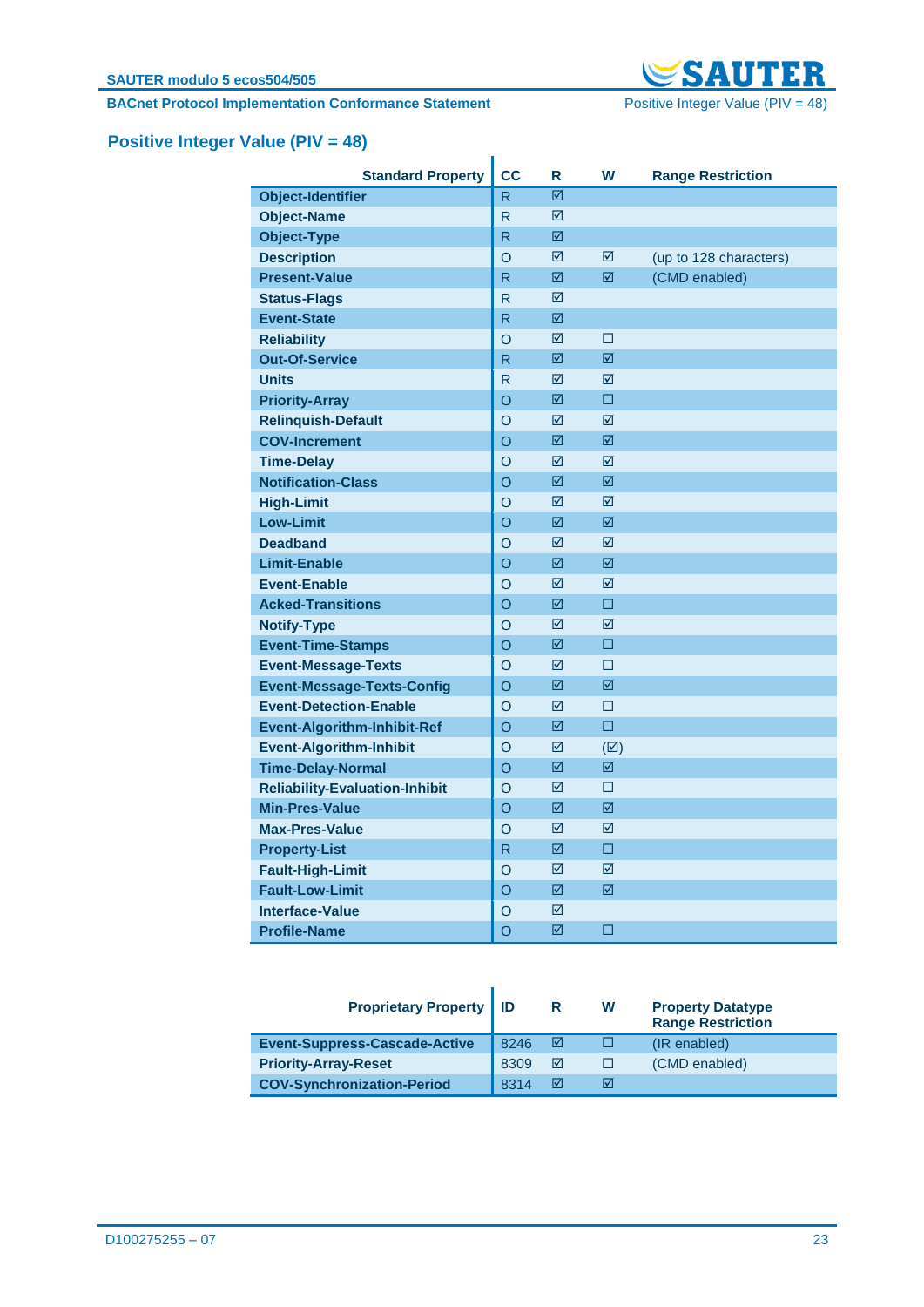

# <span id="page-23-0"></span>**Lighting Output (LO = 54)**

| <b>Standard Property</b>                            | cc           | R               | W               | <b>Range Restriction</b> |
|-----------------------------------------------------|--------------|-----------------|-----------------|--------------------------|
| <b>Object-Identifier</b>                            | R            | ☑               |                 |                          |
| <b>Object-Name</b>                                  | R            | ⊠               |                 |                          |
| <b>Object-Type</b>                                  | R            | ☑               |                 |                          |
| <b>Present-Value</b>                                | W            | $\triangledown$ | $\triangledown$ |                          |
| <b>Tracking-Value</b>                               | R            | ☑               |                 |                          |
| <b>Lighting-Command</b>                             | W            | $\triangledown$ | ☑               |                          |
| <b>In-Progress</b>                                  | R            | ⊠               |                 |                          |
| <b>Description</b>                                  | $\Omega$     | ☑               | ☑               | (up to 128 characters)   |
| <b>Status-Flags</b>                                 | $\mathsf{R}$ | $\triangledown$ |                 |                          |
| <b>Reliability</b>                                  | $\Omega$     | ☑               | П               |                          |
| <b>Out-Of-Service</b>                               | R            | ☑               | ☑               |                          |
| <b>Blink-Warn-Enable</b>                            | W            | ⊠               | $\triangledown$ |                          |
| <b>Egress-Time</b>                                  | R            | ☑               | ☑               |                          |
| <b>Egress-Active</b>                                | $\mathsf{R}$ | $\triangledown$ |                 |                          |
| <b>Default-Fade-Time</b>                            | R            | ☑               | ☑               |                          |
| <b>Default-Ramp-Rate</b>                            | R            | ☑               | $\triangledown$ |                          |
| <b>Default-Step-Increment</b>                       | R            | ⊠               | $\triangledown$ |                          |
| <b>Transition</b>                                   | $\circ$      | ☑               | ☑               |                          |
| <b>Priority-Array</b>                               | R            | $\triangledown$ |                 |                          |
| <b>Relinquish-Default</b>                           | R            | ⊠               | ⊠               |                          |
| <b>Min-Actual-Value</b>                             | $\circ$      | ☑               | $\triangledown$ |                          |
| <b>Max-Actual-Value</b>                             | $\circ$      | ⊠               | $\triangledown$ |                          |
| <b>Lighting-Command-Default-</b><br><b>Priority</b> | $\mathsf{R}$ | ☑               | ☑               |                          |
| <b>COV-Increment</b>                                | $\circ$      | ⊠               | $\triangledown$ |                          |
| <b>Property-List</b>                                | R            | ☑               | П               |                          |
| <b>Profile-Name</b>                                 | $\circ$      | ☑               | □               |                          |

| <b>Proprietary Property</b>       | ID   | R | W   | <b>Property Datatype</b><br><b>Range Restriction</b> |
|-----------------------------------|------|---|-----|------------------------------------------------------|
| <b>Priority-Array-Reset</b>       | 8309 | ☑ | . . |                                                      |
| <b>COV-Synchronization-Period</b> | 8314 | ☑ | ⊠   |                                                      |
| Sauter-Default-On-Value           | 8337 | ☑ | ⊠   |                                                      |
| <b>Sauter-On-Delay</b>            | 8338 | ☑ | ⊠   |                                                      |
| <b>Sauter-Manual-Priority</b>     | 8341 | ☑ | ⊠   |                                                      |
| <b>Sauter-Manual-Timeout</b>      | 8342 | ☑ | ⊠   |                                                      |
| <b>Sauter-Fading-Mode</b>         | 8385 | ☑ | ⊠   |                                                      |
| <b>Sauter-Lamp-Curve</b>          | 8386 | ☑ | ⊠   |                                                      |
| <b>Sauter-Output-Is-Active</b>    | 8387 | ⊠ |     |                                                      |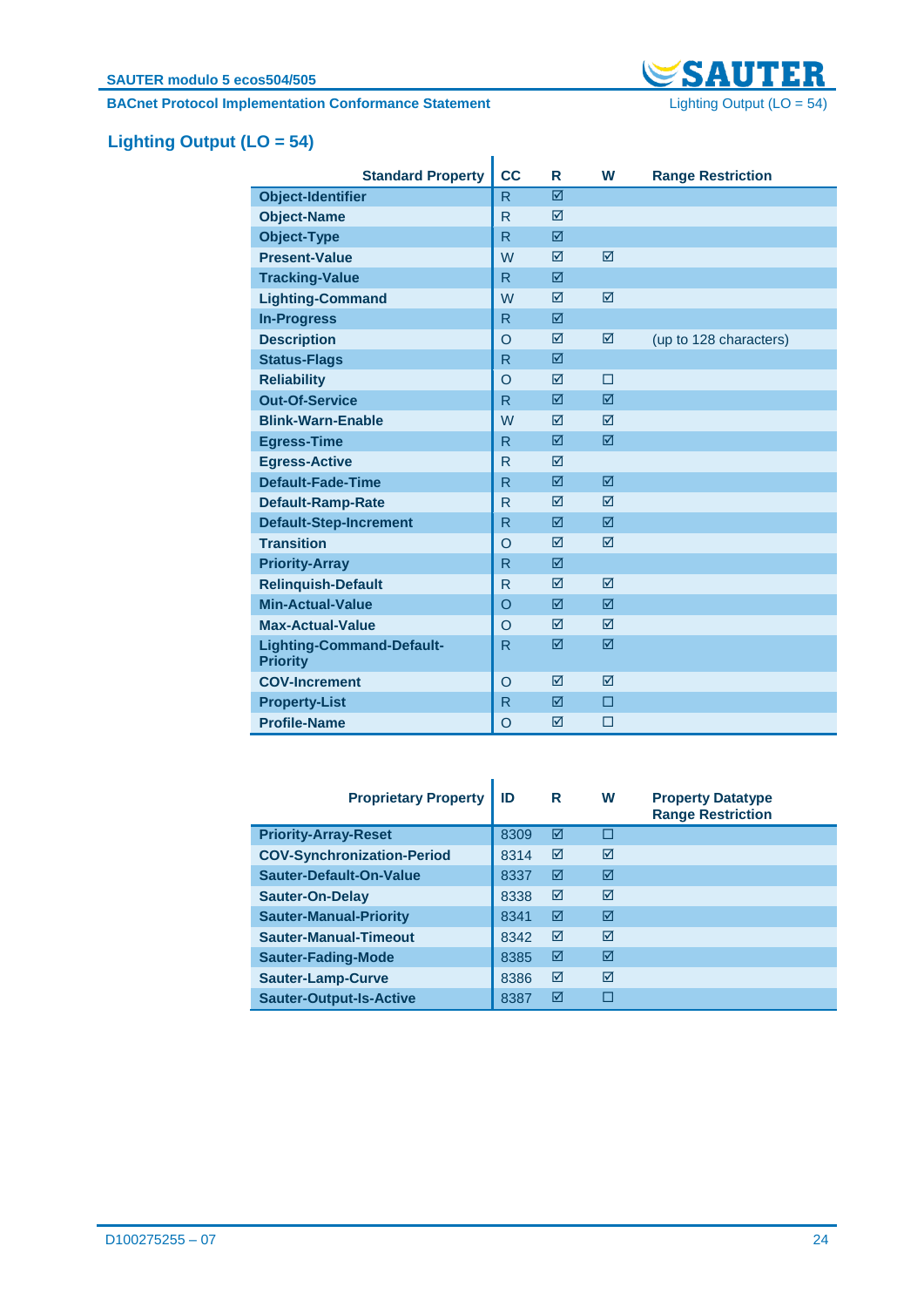#### **BACnet Protocol Implementation Conformance Statement** Calendar (CAL = 6)



### I.1.6.3 Scheduling

### <span id="page-24-0"></span>**Calendar (CAL = 6)**

| <b>Standard Property</b> | cc | R | W | <b>Range Restriction</b> |
|--------------------------|----|---|---|--------------------------|
| <b>Object-Identifier</b> | R  | ☑ |   |                          |
| <b>Object-Name</b>       | R  | ⊠ |   |                          |
| <b>Object-Type</b>       | R  | ⊠ |   |                          |
| <b>Description</b>       | O  | ⊠ | ☑ | (up to 128 characters)   |
| <b>Present-Value</b>     | R  | ☑ |   |                          |
| Date-List                | R  | ⊠ | ⊠ |                          |
| <b>Property-List</b>     | R  | ⊠ |   |                          |
| <b>Profile-Name</b>      | O  | ⊠ |   |                          |

### <span id="page-24-1"></span>**Schedule (SCHD = 17)**

| <b>Standard Property</b>                      | cc           | R | W | <b>Range Restriction</b> |
|-----------------------------------------------|--------------|---|---|--------------------------|
| <b>Object-Identifier</b>                      | R            | ☑ |   |                          |
| <b>Object-Name</b>                            | R            | ⊠ |   |                          |
| <b>Object-Type</b>                            | R            | ☑ |   |                          |
| <b>Present-Value</b>                          | R            | ⊠ |   |                          |
| <b>Description</b>                            | $\Omega$     | ⊠ | ☑ | (up to 128 characters)   |
| <b>Effective-Period</b>                       | R            | ⊠ | ⊠ |                          |
| <b>Weekly-Schedule</b>                        | O            | ⊠ | ☑ |                          |
| <b>Exception-Schedule</b>                     | O            | ⊠ | ⊠ |                          |
| <b>Schedule-Default</b>                       | R            | ⊠ | 冈 |                          |
| List-Of-Object-Property-<br><b>References</b> | $\mathsf{R}$ | ⊠ | ⊠ |                          |
| <b>Priority-For-Writing</b>                   | R            | ☑ | ☑ |                          |
| <b>Status-Flags</b>                           | R            | ☑ |   |                          |
| <b>Reliability</b>                            | R            | ☑ |   |                          |
| <b>Out-Of-Service</b>                         | R            | ☑ | ☑ |                          |
| <b>Property-List</b>                          | R            | ☑ | п |                          |
| <b>Profile-Name</b>                           | O            | ⊠ | П |                          |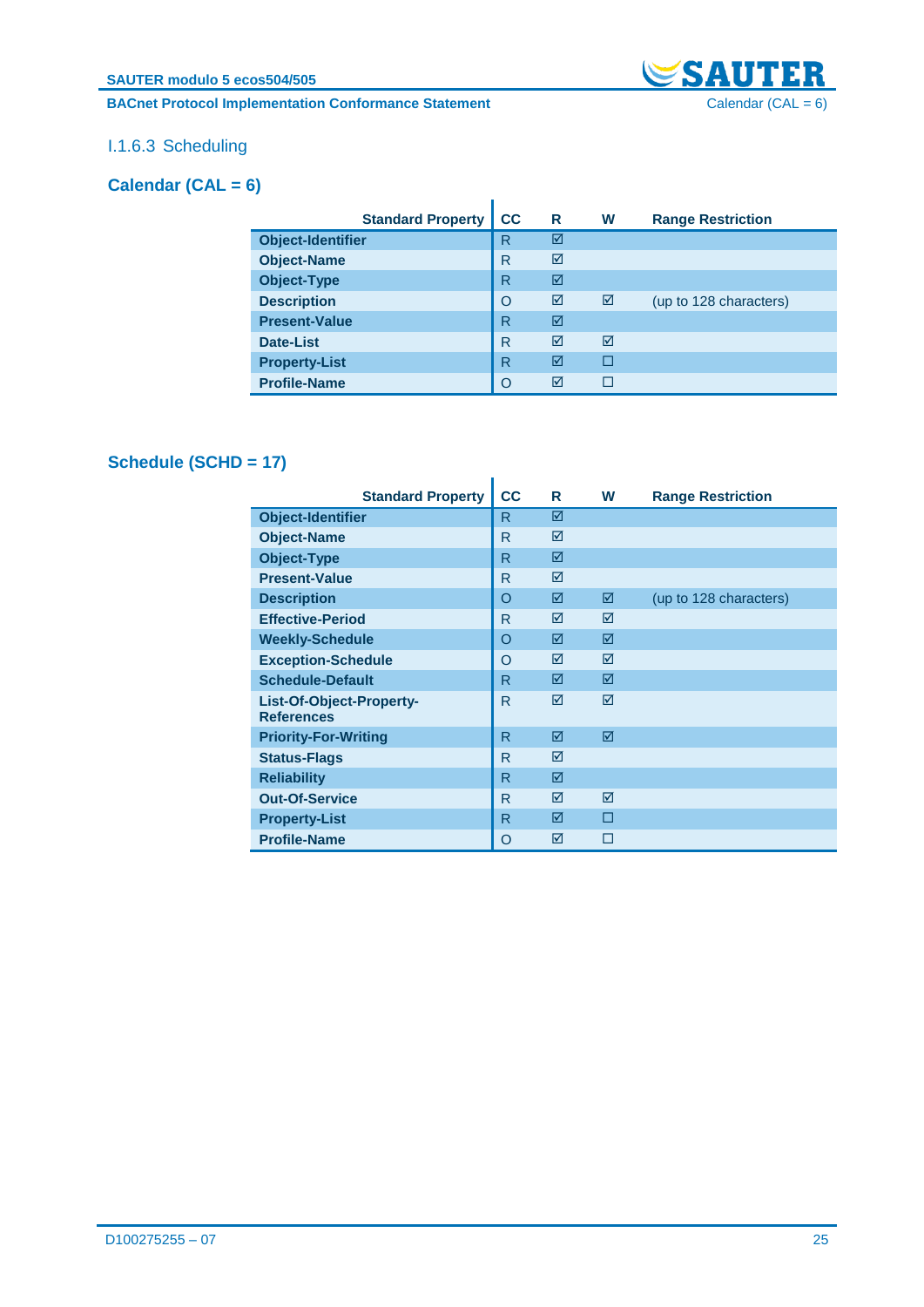**BACnet Protocol Implementation Conformance Statement** Event Enrollment (EE = 9)



### I.1.6.4 Alarm and Event Management

## <span id="page-25-0"></span>**Event Enrollment (EE = 9)**

| <b>Standard Property</b>              | cc           | R               | W               | <b>Range Restriction</b>                                                                                                                                   |
|---------------------------------------|--------------|-----------------|-----------------|------------------------------------------------------------------------------------------------------------------------------------------------------------|
| <b>Object-Identifier</b>              | R            | ⊠               |                 |                                                                                                                                                            |
| <b>Object-Name</b>                    | R            | ⊠               |                 |                                                                                                                                                            |
| <b>Object-Type</b>                    | R.           | ☑               |                 |                                                                                                                                                            |
| <b>Description</b>                    | $\Omega$     | ⊠               | ☑               | (up to 128 characters)                                                                                                                                     |
| <b>Event-Type</b>                     | R            | ⊠               |                 | Floating_Limit (4)<br>Out-of-range (5),<br>Unsigned-range (11),<br>Signed-out-of-range (15),<br>Unsigned-out-of-range (16),<br>Change-of-status-flags (18) |
| <b>Notify-Type</b>                    | R            | ⊠               | $\triangledown$ |                                                                                                                                                            |
| <b>Event-Parameters</b>               | R.           | ☑               | ☑               | (see event-type)                                                                                                                                           |
| <b>Object-Property-Reference</b>      | R            | ⊠               | ⊠               |                                                                                                                                                            |
| <b>Event-State</b>                    | R.           | ⊠               |                 |                                                                                                                                                            |
| <b>Event-Enable</b>                   | R            | $\triangledown$ | $\triangledown$ |                                                                                                                                                            |
| <b>Acked-Transitions</b>              | R            | ☑               |                 |                                                                                                                                                            |
| <b>Notification-Class</b>             | $\mathsf{R}$ | $\triangledown$ | $\triangledown$ |                                                                                                                                                            |
| <b>Event-Time-Stamps</b>              | R            | ⊠               |                 |                                                                                                                                                            |
| <b>Event-Message-Texts</b>            | O            | ⊠               | П               |                                                                                                                                                            |
| <b>Event-Message-Texts-Config</b>     | O            | ☑               | ☑               |                                                                                                                                                            |
| <b>Event-Detection-Enable</b>         | $\mathsf{R}$ | $\triangledown$ | П               |                                                                                                                                                            |
| <b>Event-Algorithm-Inhibit-Ref</b>    | O            | ☑               | $\Box$          |                                                                                                                                                            |
| <b>Event-Algorithm-Inhibit</b>        | $\circ$      | ⊠               | $(\boxtimes)$   | (W, when no Ref set)                                                                                                                                       |
| <b>Time-Delay-Normal</b>              | O            | ⊠               | ⊠               |                                                                                                                                                            |
| <b>Status-flags</b>                   | $\mathsf{R}$ | ⊠               |                 |                                                                                                                                                            |
| <b>Reliability</b>                    | R            | ☑               |                 |                                                                                                                                                            |
| <b>Reliability-Evaluation-Inhibit</b> | O            | ⊠               | п               |                                                                                                                                                            |
| <b>Property-List</b>                  | R            | ⊠               | п               |                                                                                                                                                            |
| <b>Profile-Name</b>                   | O            | ⊠               | П               |                                                                                                                                                            |

| <b>Proprietary Property   ID</b>     |      |   | W | <b>Property Datatype</b><br><b>Range Restriction</b> |
|--------------------------------------|------|---|---|------------------------------------------------------|
| <b>Event-Suppress-Cascade-Active</b> | 8246 | ⊠ |   | (IR enabled)                                         |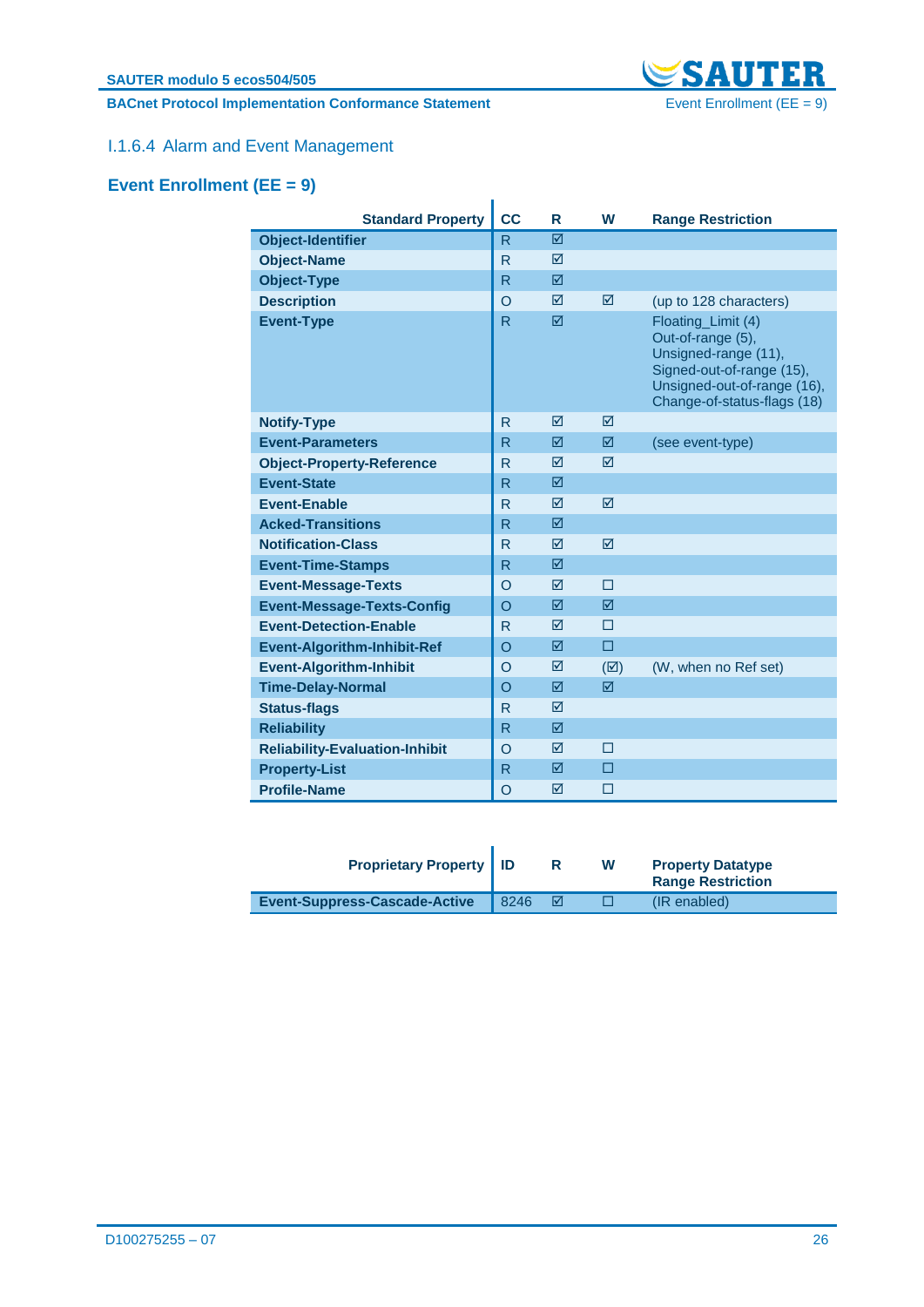**BACnet Protocol Implementation Conformance Statement** Notification Class (NC = 15)



# <span id="page-26-0"></span>**Notification Class (NC = 15)**

|                           | <b>Standard Property</b> | cc       | R | W | <b>Range Restriction</b> |
|---------------------------|--------------------------|----------|---|---|--------------------------|
| <b>Object-Identifier</b>  |                          | R        | ☑ |   |                          |
| <b>Object-Name</b>        |                          | R        | ☑ |   |                          |
| <b>Object-Type</b>        |                          | R        | ☑ |   |                          |
| <b>Description</b>        |                          | $\circ$  | ☑ | ☑ | (up to 128 characters)   |
| <b>Notification-Class</b> |                          | R        | ☑ |   |                          |
| <b>Priority</b>           |                          | R        | ⊠ | ⊠ |                          |
| <b>Ack-Required</b>       |                          | R        | ⊠ | ☑ |                          |
| <b>Recipient-List</b>     |                          | R        | ⊠ | ☑ |                          |
| <b>Property-List</b>      |                          | R        | ⊠ | П |                          |
| <b>Profile-Name</b>       |                          | $\Omega$ | ☑ |   |                          |

| <b>Proprietary Property   ID</b>   |      | R | W | <b>Property Datatype</b><br><b>Range Restriction</b> |
|------------------------------------|------|---|---|------------------------------------------------------|
| <b>Status-Flag-Sum</b>             | 8300 | M |   |                                                      |
| <b>Number-Of-Active-Transition</b> | 8301 | ⋈ |   |                                                      |
| <b>Number-Of-Open-Transition</b>   | 8302 |   |   |                                                      |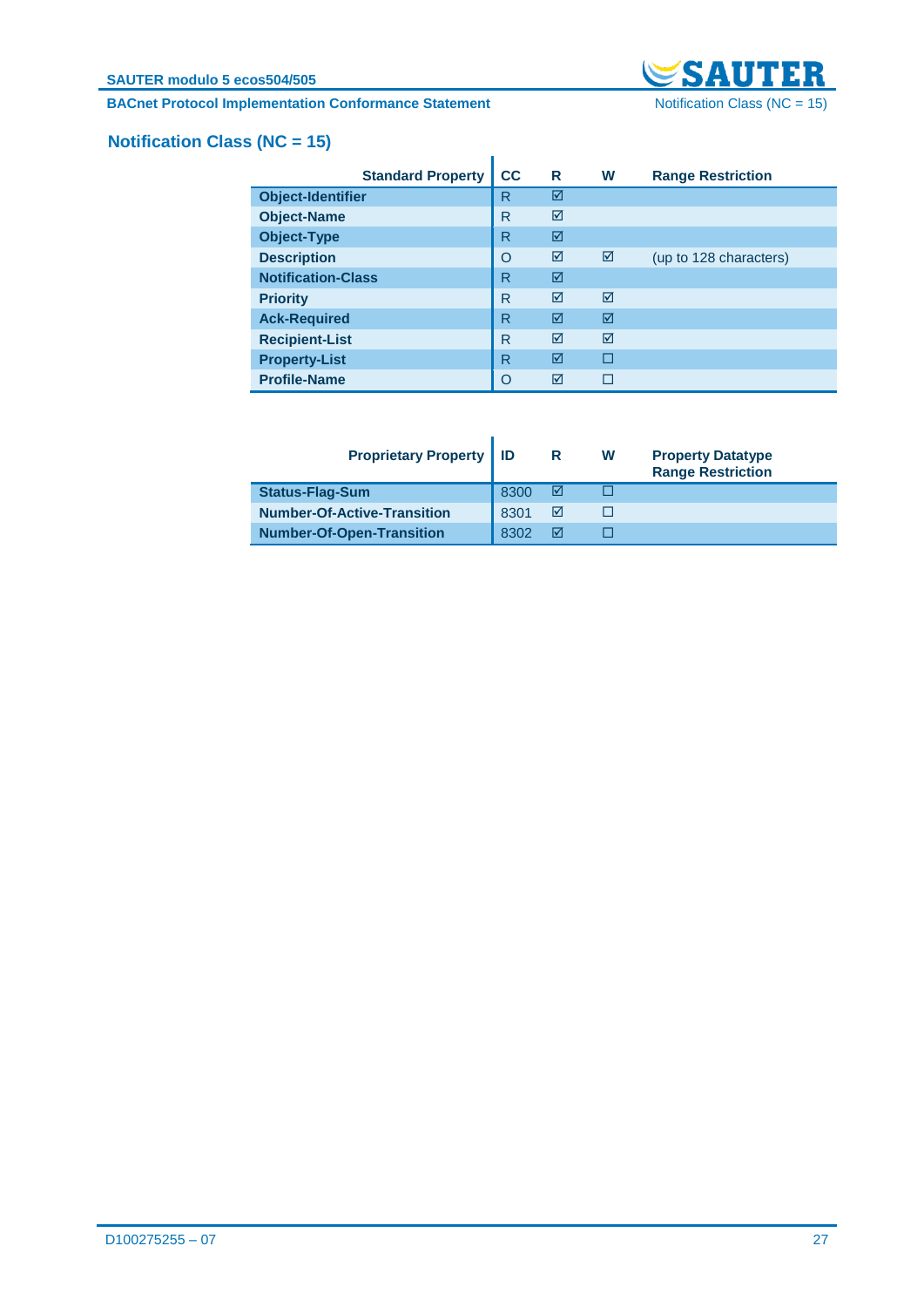**BACnet Protocol Implementation Conformance Statement** Trend Log (TL = 20)



# I.1.6.5 Trending and Logging

# <span id="page-27-0"></span>**Trend Log (TL = 20)**

| <b>Standard Property</b>              | <b>CC</b>    | R           | W             | <b>Range Restriction</b> |
|---------------------------------------|--------------|-------------|---------------|--------------------------|
| Object-Identifier                     | $\mathsf{R}$ | ☑           |               |                          |
| <b>Object-Name</b>                    | R            | ☑           |               |                          |
| <b>Object-Type</b>                    | $\mathsf{R}$ | ☑           |               |                          |
| <b>Description</b>                    | $\circ$      | ☑           | ☑             | (up to 128 characters)   |
| <b>Enable</b>                         | W            | ☑           | ☑             |                          |
| <b>Start-Time</b>                     | O            | ☑           | ☑             |                          |
| <b>Stop-Time</b>                      | $\circ$      | ☑           | ☑             |                          |
| Log-DeviceObjectProperty              | O            | ☑           | □             |                          |
| <b>Log-Interval</b>                   | $\circ$      | ☑           | 図             |                          |
| <b>COV-Resubscription-Interval</b>    | $\circ$      | □           | □             |                          |
| <b>Client-COV-Increment</b>           | $\circ$      | ☑           | ☑             | (NULL)                   |
| <b>Stop-When-Full</b>                 | R            | ☑           | ☑             |                          |
| <b>Buffer-Size</b>                    | R.           | ☑           |               | (Create only)            |
| <b>Log-Buffer</b>                     | R.           | ☑           |               |                          |
| <b>Record-Count</b>                   | W            | ☑           | ☑             | 0 (Reset)                |
| <b>Total-Record-Count</b>             | $\mathsf{R}$ | ☑           |               |                          |
| <b>Logging-Type</b>                   | R.           | ☑           | 図             |                          |
| <b>Align-Intervals</b>                | $\circ$      | ☑           | ☑             |                          |
| <b>Interval-Offset</b>                | $\circ$      | ☑           | 図             |                          |
| <b>Trigger</b>                        | $\circ$      | ☑           | ☑             |                          |
| <b>Status-Flags</b>                   | R.           | ☑           | □             |                          |
| <b>Reliability</b>                    | $\circ$      | ☑           | □             |                          |
| <b>Notification-Threshold</b>         | $\circ$      | ☑           | ☑             |                          |
| <b>Records-Since-Notification</b>     | O            | ☑           | □             |                          |
| <b>Last-Notify-Record</b>             | $\circ$      | ☑           | □             |                          |
| <b>Event-State</b>                    | $\mathsf{R}$ | ☑           |               |                          |
| <b>Notification-Class</b>             | $\circ$      | ☑           | ☑             |                          |
| <b>Event-Enable</b>                   | O            | ☑           | ☑             |                          |
| <b>Acked-Transitions</b>              | $\circ$      | ☑           | $\Box$        |                          |
| <b>Notify-Type</b>                    | $\circ$      | ☑           | ☑             |                          |
| <b>Event-Time-Stamps</b>              | $\circ$      | ☑           | □             |                          |
| <b>Event-Message-Texts</b>            | $\circ$      | ☑           | □             |                          |
| <b>Event-Message-Texts-Config</b>     | $\circ$      | $\boxtimes$ | ☑             |                          |
| <b>Event-Detection-Enable</b>         | $\circ$      | ☑           | □             |                          |
| <b>Event-Algorithm-Inhibit-Ref</b>    | $\circ$      | 図           | $\square$     |                          |
| <b>Event-Algorithm-Inhibit</b>        | $\circ$      | ☑           | $(\boxtimes)$ |                          |
| <b>Reliability-Evaluation-Inhibit</b> | $\circ$      | ☑           | $\Box$        |                          |
| <b>Property-List</b>                  | $\mathsf{R}$ | ☑           | $\Box$        |                          |
| <b>Profile-Name</b>                   | $\circ$      | ☑           | $\Box$        |                          |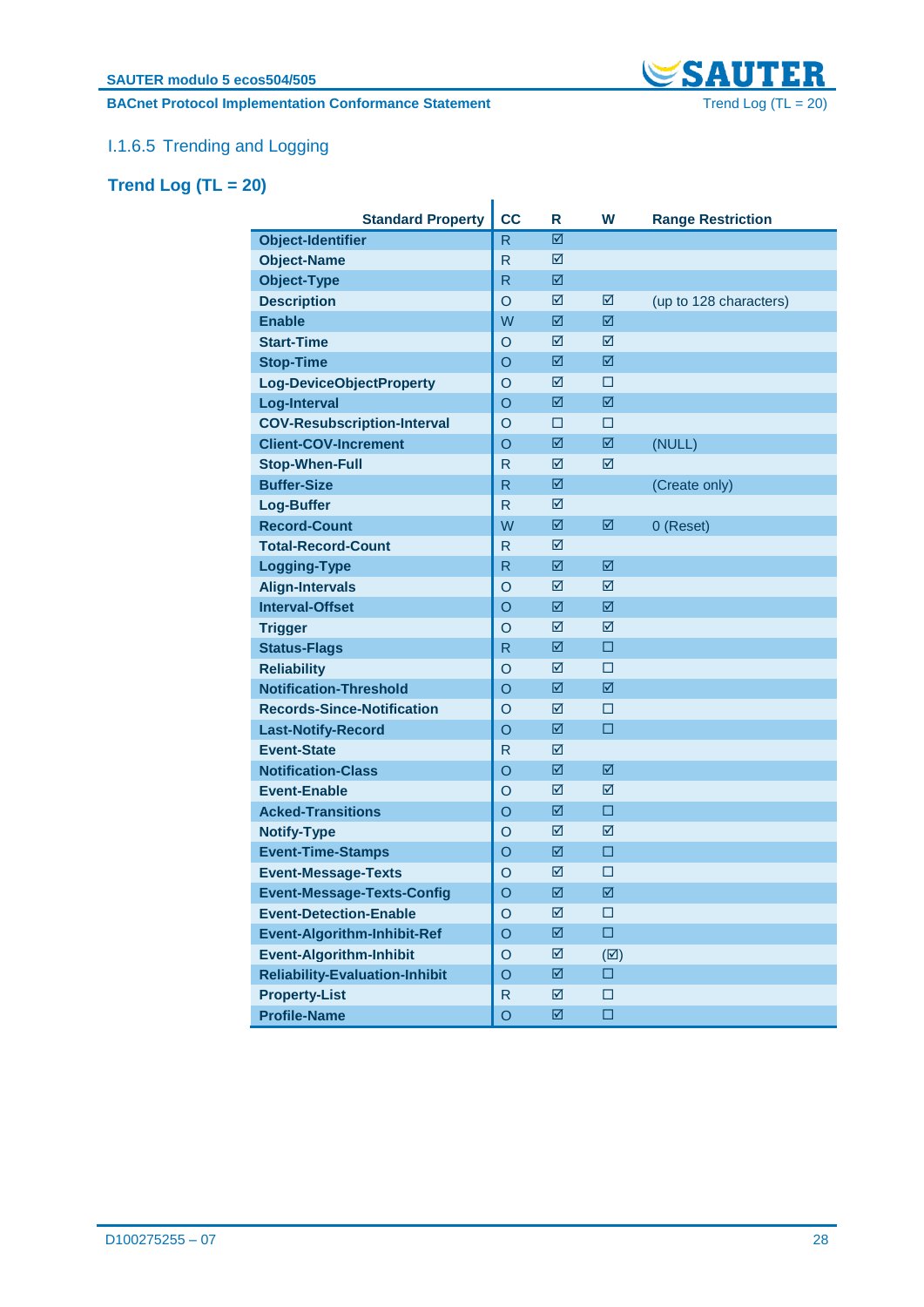

# <span id="page-28-0"></span>**Event Log (EL = 25)**

| <b>CC</b>    | R | W             | <b>Range Restriction</b> |
|--------------|---|---------------|--------------------------|
| R            | ⊠ |               |                          |
| R            | ⊠ |               |                          |
| R            | ☑ |               |                          |
| R            | ☑ |               |                          |
| $\Omega$     | ☑ | ☑             | (up to 128 characters)   |
| $\mathsf{R}$ | ⊠ |               |                          |
| R.           | ☑ |               |                          |
| O            | ☑ | □             |                          |
| W            | ⊠ | ⊠             |                          |
| $\circ$      | ⊠ | ⊠             |                          |
| $\circ$      | ☑ | ⊠             |                          |
| R            | ☑ | ⊠             |                          |
| R            | ⊠ |               | Max. 8 (Create only)     |
| R            | ⊠ |               |                          |
| W            | ☑ | ☑             | 0 (Reset)                |
| $\mathsf{R}$ | ⊠ |               |                          |
| O            | ☑ | ☑             |                          |
| $\circ$      | ⊠ | П             |                          |
| $\circ$      | ☑ | □             |                          |
| O            | ☑ | ⊠             |                          |
| O            | ☑ | ☑             |                          |
| $\circ$      | ⊠ | П             |                          |
| $\circ$      | ⊠ | ⊠             |                          |
| O            | ⊠ | П             |                          |
| $\circ$      | ☑ | □             |                          |
| $\circ$      | ⊠ | ⊠             |                          |
| $\circ$      | ⊠ | ⊠             |                          |
| $\circ$      | ☑ | $\Box$        |                          |
| $\circ$      | ☑ | $(\boxtimes)$ |                          |
| O            | ⊠ | П             |                          |
| $\circ$      | ⊠ | □             |                          |
|              |   |               |                          |

| <b>Proprietary Property   ID</b> |      |   | W | <b>Property Datatype</b><br><b>Range Restriction</b> |
|----------------------------------|------|---|---|------------------------------------------------------|
| Sauter-Event-Log-Accepted-List   | 8413 | ☑ |   |                                                      |

٠,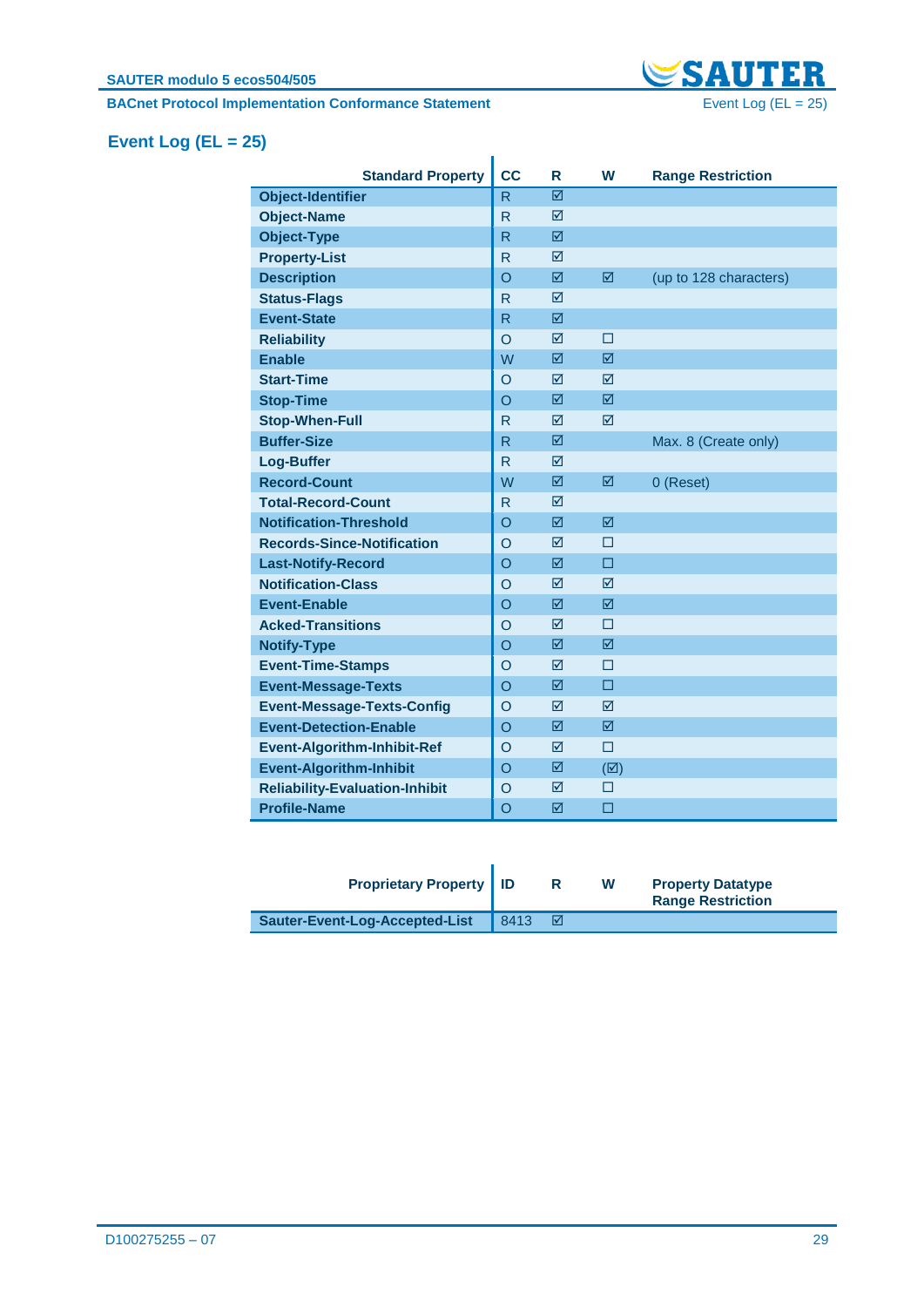**SAUTER modulo 5 ecos504/505**

### **BACnet Protocol Implementation Conformance Statement** Command (CMD = 7)



### I.1.6.6 Application

### <span id="page-29-0"></span>**Command (CMD = 7)**

| <b>Standard Property</b>     | cc       | R | W | <b>Range Restriction</b>                             |
|------------------------------|----------|---|---|------------------------------------------------------|
| <b>Object-Identifier</b>     | R        | ☑ |   |                                                      |
| <b>Object-Name</b>           | R        | ⊠ |   |                                                      |
| <b>Object-Type</b>           | R        | ⊠ |   |                                                      |
| <b>Present-Value</b>         | W        | ⊠ | ☑ | [012]                                                |
| <b>Description</b>           | $\Omega$ | ⊠ | ⊠ | (up to 128 characters)                               |
| <b>In-Process</b>            | R        | ⊠ |   |                                                      |
| <b>All-Writes-Successful</b> | R        | ⊠ |   |                                                      |
| <b>Action</b>                | R        | ⊠ | ⊠ | (array, up to 12, max. $16$<br>action commands each) |
| <b>Action-Text</b>           | O        | ⊠ | ⊠ | (array, up to 12, max. $32$<br>characters long each) |
| <b>Property-List</b>         | R        | ⊠ | П |                                                      |
| <b>Profile-Name</b>          | O        | ⊠ |   |                                                      |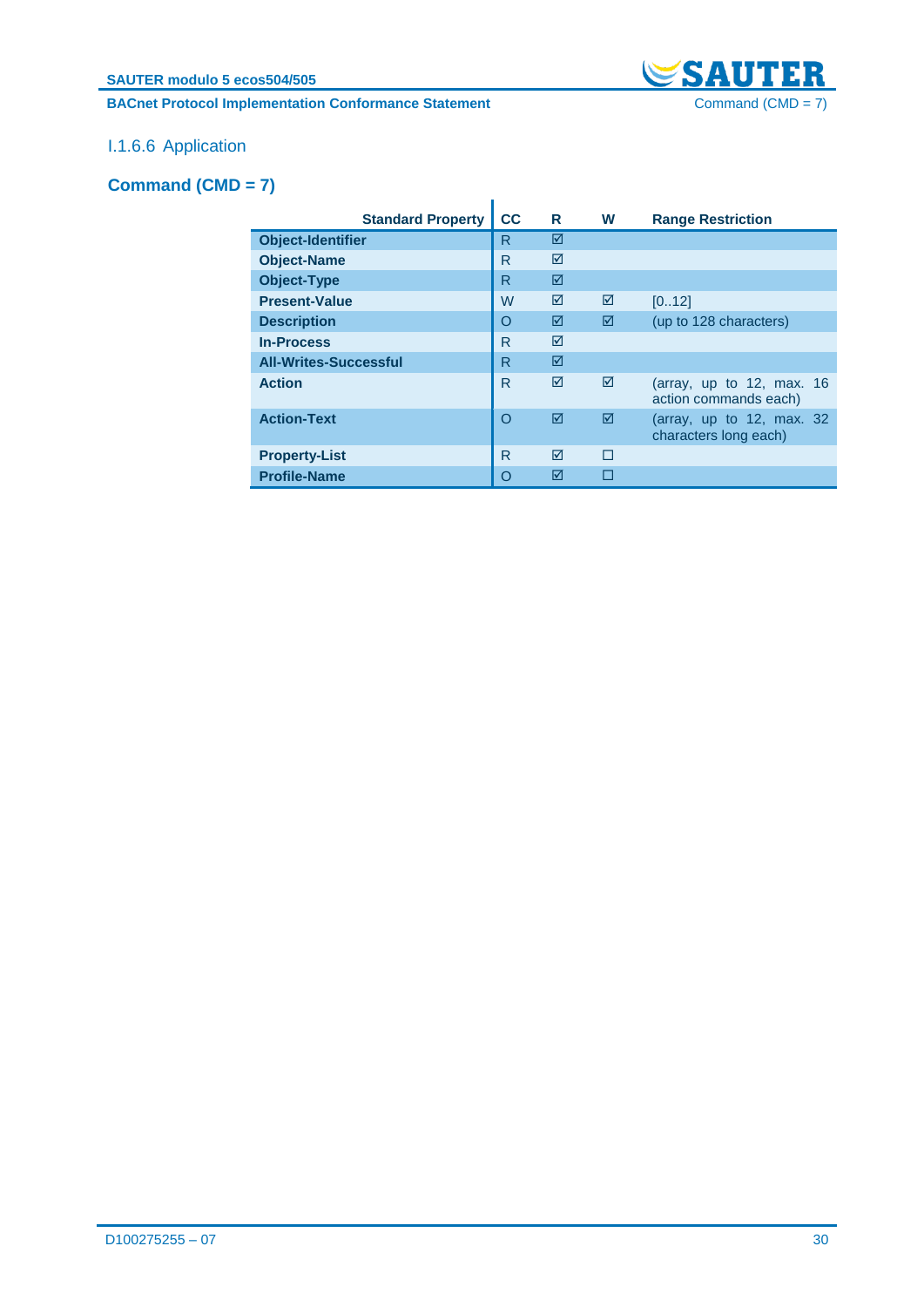**BACnet Protocol Implementation Conformance Statement** Pulse Converter (PC = 24)



# <span id="page-30-0"></span>**Pulse Converter (PC = 24)**

| <b>Standard Property</b>              | <b>CC</b>               | R | W             | <b>Range Restriction</b> |
|---------------------------------------|-------------------------|---|---------------|--------------------------|
| <b>Object-Identifier</b>              | R                       | ☑ |               |                          |
| <b>Object-Name</b>                    | R                       | ☑ |               |                          |
| <b>Object-Type</b>                    | R                       | ☑ |               |                          |
| <b>Description</b>                    | O                       | ☑ | ☑             | (up to 128 characters)   |
| <b>Present-Value</b>                  | R                       | ☑ |               |                          |
| <b>Status-Flags</b>                   | R                       | ☑ |               |                          |
| <b>Event-State</b>                    | R                       | ☑ |               |                          |
| <b>Reliability</b>                    | O                       | ☑ | □             |                          |
| <b>Out-Of-Service</b>                 | R                       | ☑ | ☑             |                          |
| <b>Units</b>                          | R                       | ☑ | ☑             |                          |
| <b>Scale-Factor</b>                   | $\overline{\mathsf{R}}$ | 図 | 図             |                          |
| <b>Adjust-Value</b>                   | W                       | ☑ | ☑             |                          |
| <b>Count</b>                          | R                       | ☑ |               |                          |
| <b>Update-Time</b>                    | R                       | ☑ |               |                          |
| <b>Count-Change-Time</b>              | R                       | ☑ |               |                          |
| <b>Count-Before-Change</b>            | R                       | ☑ |               |                          |
| <b>COV-Increment</b>                  | O                       | ☑ | ⊠             |                          |
| <b>COV-Period</b>                     | O                       | ☑ | ⊠             |                          |
| <b>Notification-Class</b>             | O                       | ☑ | ☑             |                          |
| <b>Time-Delay</b>                     | O                       | ☑ | ☑             |                          |
| <b>High-Limit</b>                     | O                       | ☑ | ☑             |                          |
| <b>Low-Limit</b>                      | O                       | ☑ | ⊠             |                          |
| <b>Deadband</b>                       | O                       | 冈 | 冈             |                          |
| <b>Limit-Enable</b>                   | O                       | ☑ | ⊠             |                          |
| <b>Event-Enable</b>                   | O                       | ☑ | ☑             |                          |
| <b>Acked-Transitions</b>              | O                       | ☑ | □             |                          |
| <b>Notify-Type</b>                    | O                       | ☑ | ☑             |                          |
| <b>Event-Time-Stamps</b>              | O                       | ☑ | □             |                          |
| <b>Event-Message-Texts</b>            | O                       | ☑ | $\Box$        |                          |
| <b>Event-Message-Texts-Config</b>     | $\overline{O}$          | ☑ | ⊠             |                          |
| <b>Event-Detection-Enable</b>         | $\Omega$                | ☑ | □             |                          |
| <b>Event-Algorithm-Inhibit-Ref</b>    | O                       | ☑ | □             |                          |
| <b>Event-Algorithm-Inhibit</b>        | O                       | ☑ | $(\boxtimes)$ |                          |
| <b>Time-Delay-Normal</b>              | O                       | ☑ | ☑             |                          |
| <b>Reliability-Evaluation-Inhibit</b> | O                       | ☑ | □             |                          |
| <b>Property-List</b>                  | R                       | ☑ | □             |                          |
| <b>Profile-Name</b>                   | O                       | ☑ | □             |                          |

| <b>Proprietary Property</b>          | ID   | R | W | <b>Property Datatype</b><br><b>Range Restriction</b> |
|--------------------------------------|------|---|---|------------------------------------------------------|
| <b>Event-Suppress-Reference</b>      | 8244 | ☑ | П | (IR enabled)                                         |
| <b>Event-Suppress-Active</b>         | 8245 | ☑ |   | (IR enabled)                                         |
| <b>Event-Suppress-Cascade-Active</b> | 8246 | ☑ | П | (IR enabled)                                         |
| Hardware-Input-Module-Id             | 8263 | ☑ | П |                                                      |
| Hardware-Input-Channel-Id            | 8264 | ☑ | П |                                                      |
| <b>PC-Limit-Monitoring-Interval</b>  | 8281 | ⊠ | ⊠ | Unsigned, 186400                                     |
| <b>PC-Pulse-Rate</b>                 | 8282 | ⊠ | ⊠ | <b>REAL</b>                                          |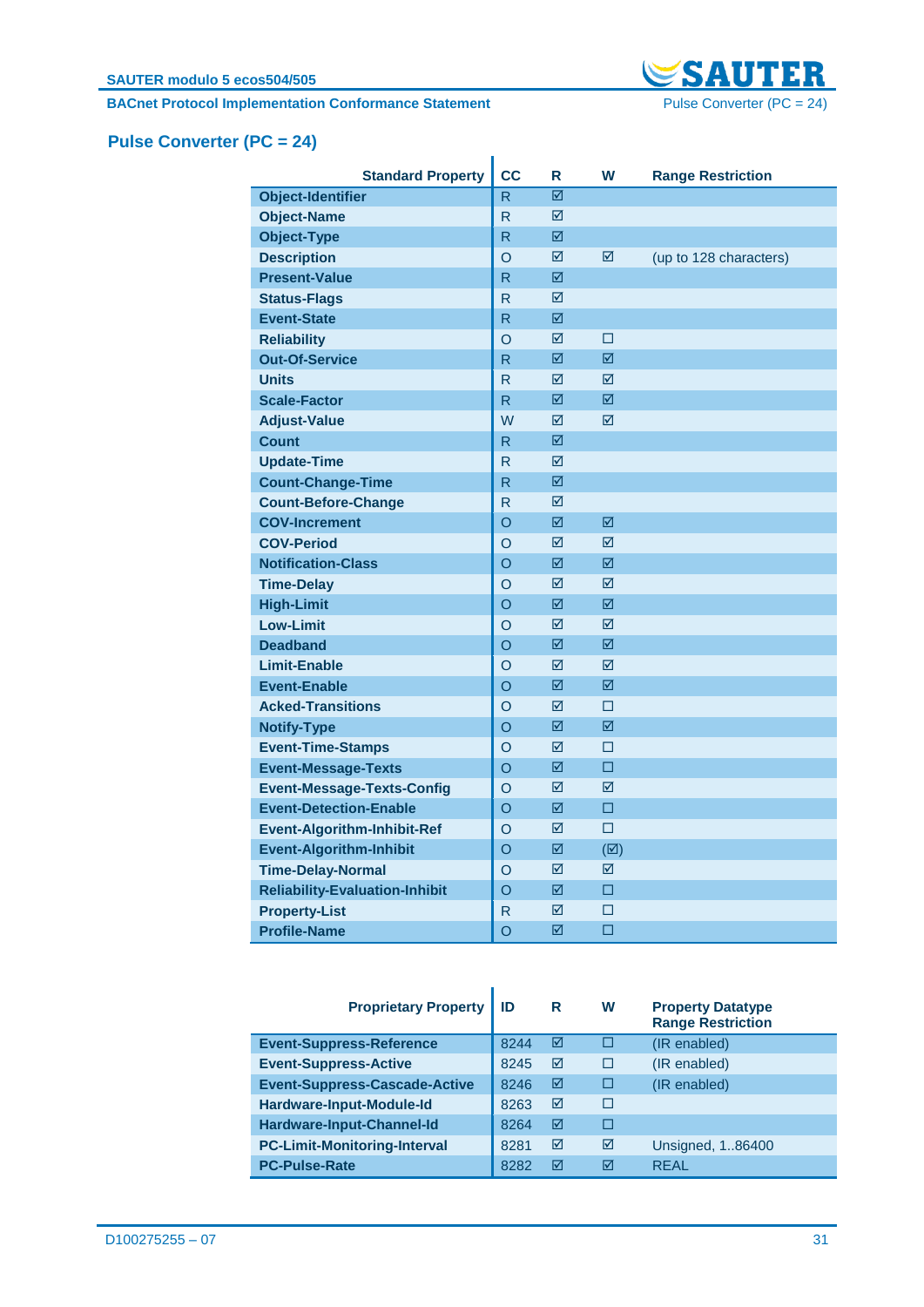**BACnet Protocol Implementation Conformance Statement** Loop (LP = 12)



### <span id="page-31-0"></span>**Loop (LP = 12)**

| <b>Standard Property</b>              | <b>CC</b>      | R | W                       | <b>Range Restriction</b> |
|---------------------------------------|----------------|---|-------------------------|--------------------------|
| <b>Object-Identifier</b>              | $\mathsf{R}$   | ☑ |                         |                          |
| <b>Object-Name</b>                    | $\mathsf{R}$   | ☑ |                         |                          |
| <b>Object-Type</b>                    | R              | ☑ |                         |                          |
| <b>Present-Value</b>                  | R              | ☑ |                         |                          |
| <b>Description</b>                    | $\circ$        | ☑ | ☑                       | (up to 128 characters)   |
| <b>Status-Flags</b>                   | R              | ☑ |                         |                          |
| <b>Event-State</b>                    | R              | ☑ |                         |                          |
| <b>Reliability</b>                    | $\circ$        | ☑ | □                       |                          |
| <b>Out-Of-Service</b>                 | R              | ☑ | ☑                       |                          |
| <b>Update-Interval</b>                | $\circ$        | ☑ | □                       |                          |
| <b>Output-Units</b>                   | R              | ☑ | ☑                       |                          |
| <b>Manipulated-Variable-Reference</b> | R              | ☑ |                         |                          |
| <b>Controlled-Variable-Reference</b>  | R              | ☑ |                         |                          |
| <b>Controlled-Variable-Value</b>      | R              | ☑ |                         |                          |
| <b>Controlled-Variable-Units</b>      | R              | 図 | ☑                       |                          |
| <b>Setpoint-Reference</b>             | R              | ☑ |                         |                          |
| <b>Setpoint</b>                       | R              | ☑ | $(\boxtimes)$           | (W, if no Setpoint-Ref)  |
| <b>Action</b>                         | R              | ☑ | ☑                       |                          |
| <b>Proportional-Constant</b>          | $\circ$        | ☑ | ☑                       |                          |
|                                       |                | ☑ | ☑                       |                          |
| <b>Proportional-Constant-Units</b>    | $\circ$        |   |                         |                          |
| <b>Integral-Constant</b>              | $\circ$        | ☑ | ☑                       |                          |
| <b>Integral-Constant-Units</b>        | O              | ☑ | ☑                       |                          |
| <b>Derivative-Constant</b>            | O              | ☑ | ☑                       |                          |
| <b>Derivative-Constant-Units</b>      | O              | ☑ | ☑                       |                          |
| <b>Bias</b>                           | $\circ$        | ☑ | 図                       |                          |
| <b>Maximum-Output</b>                 | $\circ$        | ☑ | ☑                       |                          |
| <b>Minimum-Output</b>                 | $\circ$        | ☑ | 図                       |                          |
| <b>Priority-For-Writing</b>           | R              | ☑ | □                       |                          |
| <b>COV-Increment</b>                  | $\circ$        | ☑ | ☑                       |                          |
| <b>Time-Delay</b>                     | $\circ$        | ☑ | ☑                       |                          |
| <b>Notification-Class</b>             | $\circ$        | ☑ | ☑                       |                          |
| <b>Error-Limit</b>                    | O              | ☑ | ☑                       |                          |
| <b>Deadband</b>                       | $\overline{O}$ | ☑ | $\overline{\mathbb{Z}}$ |                          |
| <b>Event-Enable</b>                   | O              | ☑ | ☑                       |                          |
| <b>Acked-Transitions</b>              | $\circ$        | ☑ | $\Box$                  |                          |
| <b>Notify-Type</b>                    | $\circ$        | ☑ | ☑                       |                          |
| <b>Event-Time-Stamps</b>              | O              | ☑ | □                       |                          |
| <b>Event-Message-Texts</b>            | O              | ☑ | □                       |                          |
| <b>Event-Message-Texts-Config</b>     | O              | ☑ | ☑                       |                          |
| <b>Event-Detection-Enable</b>         | O              | ☑ | □                       |                          |
| <b>Event-Algorithm-Inhibit-Ref</b>    | O              | ☑ | $\Box$                  |                          |
| <b>Event-Algorithm-Inhibit</b>        | O              | ☑ | $(\boxtimes)$           | (W, when no Ref set)     |
| <b>Time-Delay-Normal</b>              | O              | ☑ | ☑                       |                          |
| <b>Reliability-Evaluation-Inhibit</b> | O              | ☑ | □                       |                          |
| <b>Property-List</b>                  | $\mathsf{R}$   | ☑ | $\Box$                  |                          |
| <b>Profile-Name</b>                   | O              | ☑ | $\Box$                  |                          |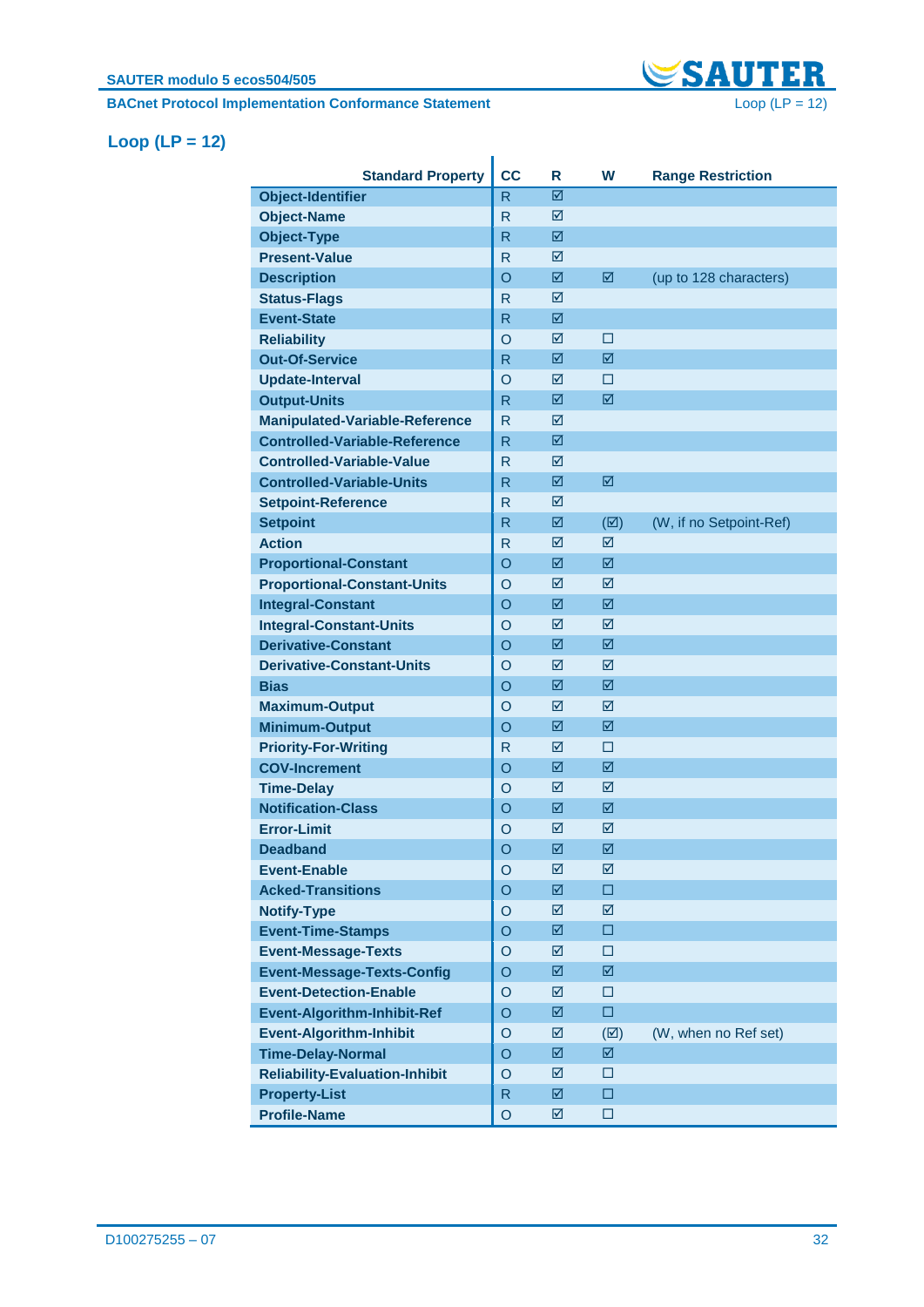#### **SAUTER modulo 5 ecos504/505**



| <b>Proprietary Property   ID</b>     |      | R | w | <b>Property Datatype</b><br><b>Range Restriction</b> |
|--------------------------------------|------|---|---|------------------------------------------------------|
| <b>Event-Suppress-Cascade-Active</b> | 8246 | M |   | (IR enabled)                                         |
| <b>Controller-Deadband</b>           | 8262 | ☑ |   |                                                      |
| <b>COV-Synchronization-Period</b>    | 8314 | M | ⋈ |                                                      |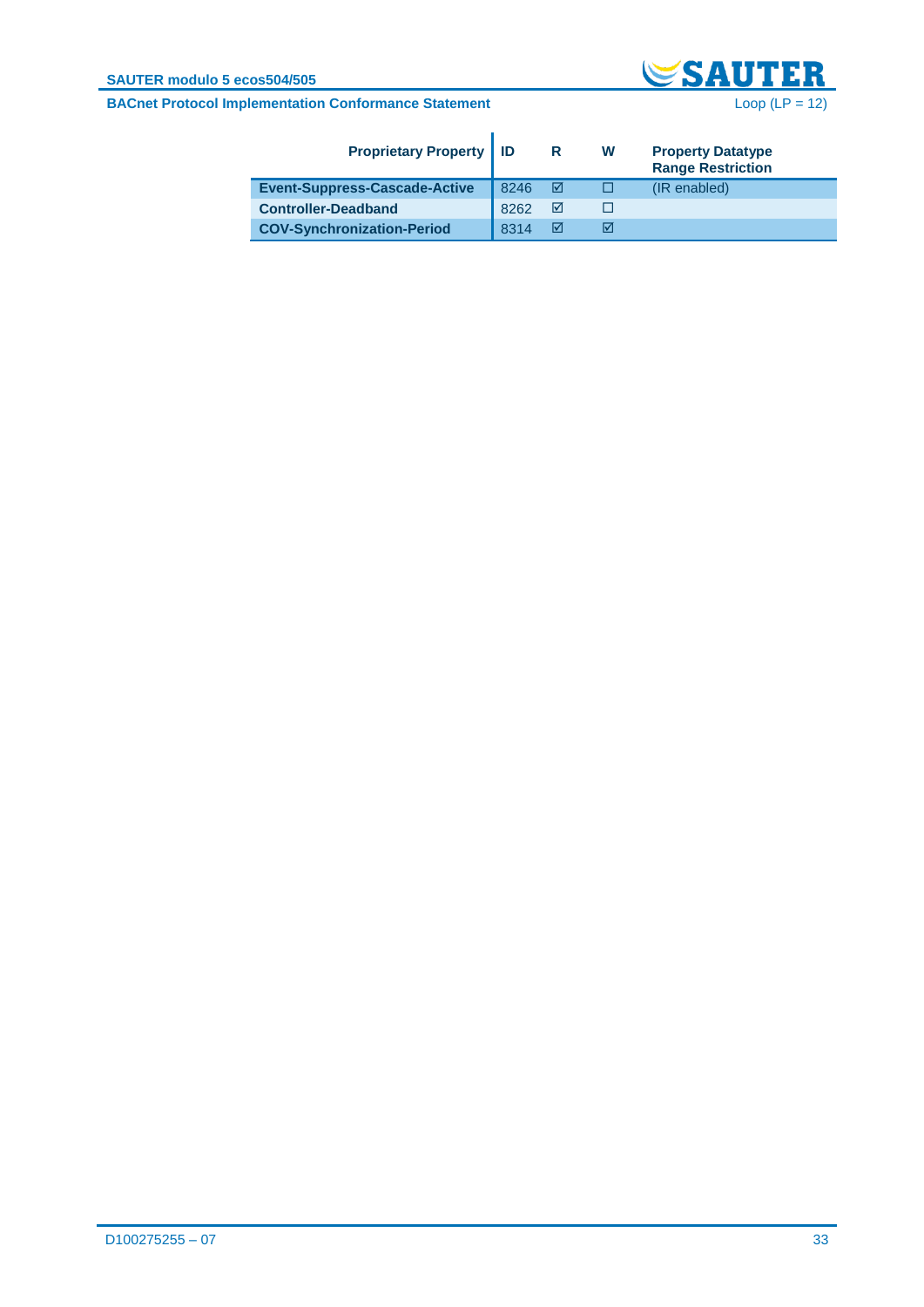**BACnet Protocol Implementation Conformance Statement** IO Unit (IOU = 384)



### I.1.6.7 Proprietary Objects

The proprietary objects are implemented according to all requirements for Conformance and Interoperability (Clause 22) and according to Extending BACnet To Accommodate Vendor Proprietary Information (Clause 23).

There are no specific property range restrictions except those specified in the BACnet Standard.

Proprietary object types are supported as listed:

#### <span id="page-33-0"></span>**IO Unit (IOU = 384)**

Description: The IO-Unit object type defines the hardware units and represents the hardware inputs and outputs from the BACnet building controller and from the I/Omodules, the operating panel and the communication modules connected to the controller.

 $\mathbf{r}$ 

|                          | <b>Standard Property</b> | cc       | R | W | <b>Range Restriction</b> |
|--------------------------|--------------------------|----------|---|---|--------------------------|
| <b>Object-Identifier</b> |                          | R        | ☑ |   |                          |
| <b>Object-Name</b>       |                          | R        | ⊠ |   |                          |
| <b>Object-Type</b>       |                          | R        | ☑ |   |                          |
| <b>Description</b>       |                          | $\Omega$ | ☑ | ☑ | (up to 128 characters)   |
| <b>Firmware-Revision</b> |                          | O        | ⊠ | П |                          |
| <b>Property-List</b>     |                          | R        | ⊠ | П |                          |
| <b>Profile-Name</b>      |                          | O        | ⊠ | П |                          |
| <b>System-Status</b>     |                          | O        | ⊠ |   | $\Omega$ <sup>1</sup>    |

| <b>Proprietary Property</b>           | ID   | R | W | <b>Property Datatype</b><br><b>Range Restriction</b> |
|---------------------------------------|------|---|---|------------------------------------------------------|
| <b>Hardware-Revision</b>              | 8208 | ☑ | П |                                                      |
| <b>IOunit-Idx</b>                     | 8227 | ⊠ | П |                                                      |
| <b>Plugged-In</b>                     | 8228 | ☑ | П |                                                      |
| Serial-Number-Actual                  | 8230 | ⊠ | П |                                                      |
| <b>OP-Unit-Serial-Number-Expected</b> | 8235 | ☑ | п |                                                      |
| <b>Model-Name-Expected</b>            | 8237 | ⊠ | П |                                                      |
| <b>Model-Name-Actual</b>              | 8238 | ☑ | П |                                                      |
| <b>Channel-Values</b>                 | 8239 | ☑ | П | O <sup>1</sup>                                       |
| <b>Channel-Types</b>                  | 8240 | ⊠ | П | O <sup>1</sup>                                       |
| <b>Sauter-On-Delay</b>                | 8338 | ☑ | П | $\Omega$ <sup>1</sup>                                |
| cm-protocol-id-actual                 | 8269 | ☑ | П | O <sup>2</sup>                                       |
| cm-protocol-id-expected               | 8270 | ⊠ | П | $\Omega^2$                                           |
| cm-protocol-version                   | 8271 | ☑ | П | O <sup>2</sup>                                       |
| cm-status                             | 8276 | ⊠ | ⊠ | O <sup>2</sup>                                       |

- O<sup>1</sup> : Properties only present for ecoLink (EY-EM: IO modules), ecoUnit (EY-RU: room units), ecosCom581 (EY-CM581: EnOcean-GW), when IOunit-Idx ∈ [1000,1031;2000,2031;1500,1503;2500,2503;1498,1499;2498,2499]
- O<sup>2</sup> : Properties only present for ecosCom (EY-CM: COM modules), when IOunit-Idx  $\in$  [1,3]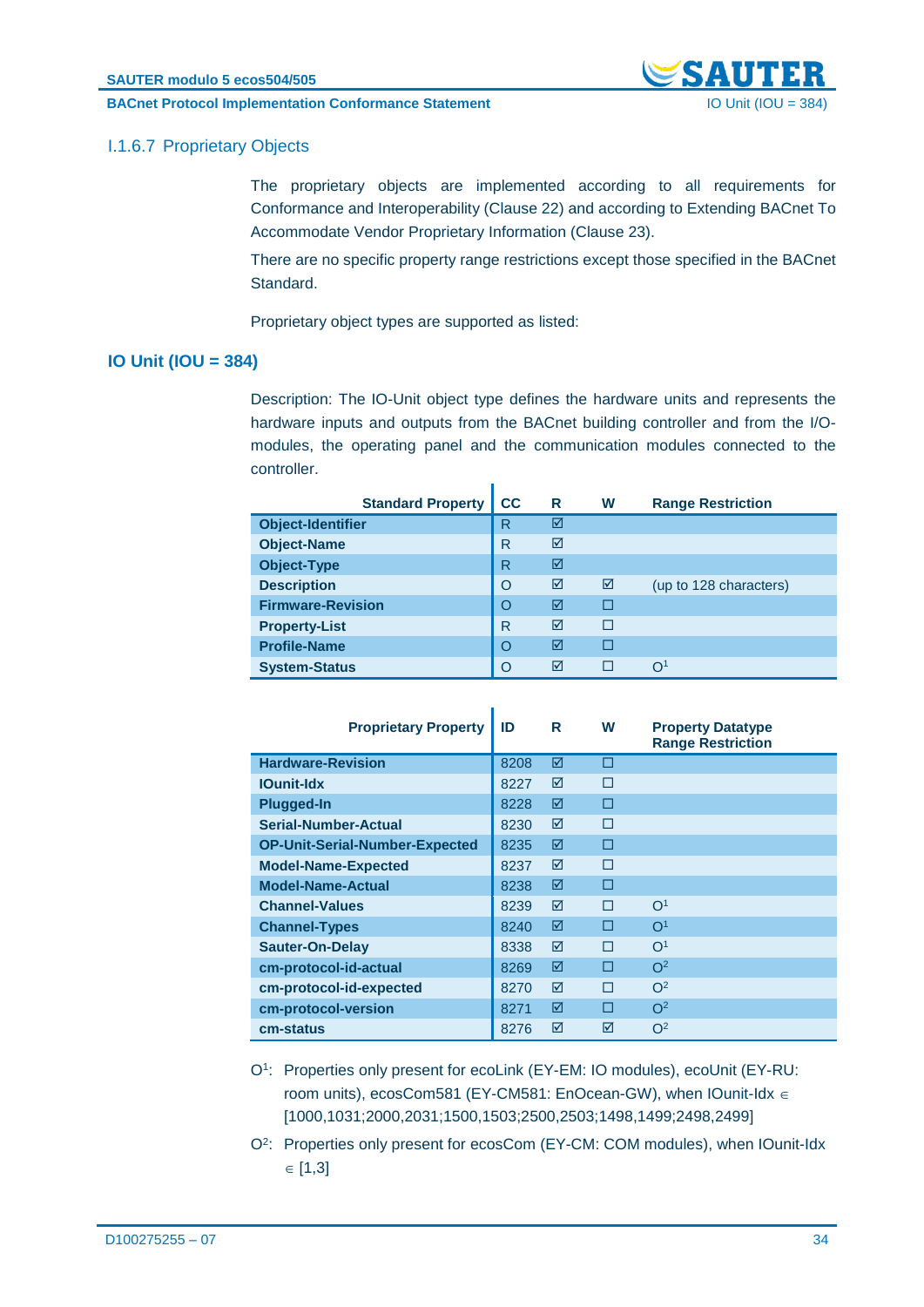

#### **BACnet Protocol Implementation Conformance Statement**

#### <span id="page-34-0"></span>I.1.7 Data Link Layer Options

- ⊠ BACnet IP, (Annex J)<br>☑ BACnet IP, (Annex J)
- 
- 

 $\boxtimes$  BACnet IP, (Annex J) BACnet Broadcast Management Device (BBMD) <br>□ BACnet IP, (Annex J) Network Address Translation (NAT Traversal) Network Address Translation (NAT Traversal)

#### <span id="page-34-1"></span>I.1.8 Device Address Binding

 $\Box$  Static device binding supported 1

#### <span id="page-34-2"></span>I.1.9 Networking Options

- $\Box$  Router (Clause 6) List of all routing configurations:<br>  $\Box$  BACnet Tunneling Router over IP (Annex H)
- BACnet Tunneling Router over IP (Annex H)

#### <span id="page-34-3"></span>I.1.10 Character Sets

Supports following character sets<sup>2</sup>:

| $\boxtimes$ ISO 10646 (UTF-8) | □ IBM™/Microsoft™ DBCS   | $\boxtimes$ ISO 8859-1 |
|-------------------------------|--------------------------|------------------------|
| $\Box$ ISO 10646 (UCS-2)      | $\Box$ ISO 10646 (UCS-4) | $\Box$ JIS 0208        |

Outgoing character strings are communicated according to the selected character set (Sauter-character-set).

Incoming character strings with character sets other than ISO 10646 (UTF-8) will be mapped to ISO 10646 (UTF-8) internally.

#### <span id="page-34-4"></span>I.1.11 Communication Gateway

In conjunction with the extension module ecosCom581, EnOcean devices can be supported (ISO/IEC 14543-3-10).

The room automation stations ecos504/505 can have up to 3 communication modules with a various combination of physical interfaces to communicate with Non-BACnet devices on a sub-network. Following sub-network communication protocols are supported:

- KNX/TP1 for KNX integration (ISO/IEC 14543-3)
- DALI as DALI-2 application controller (IEC 62386)
- SMI(LoVo) as SMI actuator (Standard Motor Interface)
- RS-485 for Modbus/RTU- and Modbus/ASCII-Master
- M-Bus (EN 13757-2) and RS-232 as M-Bus-Master (EN 13757-3)

The room automation stations ecos504/505 uses the basic approach to be a BACnet gateway as of Clause H.1.1.3 of ASHRAE 135-2020.

1

<sup>1</sup> This is currently necessary for two-way communication with MS/TP slaves and certain other devices.

<sup>&</sup>lt;sup>2</sup> Indicating support for multiple character sets does not imply that they can all be supported simultaneously.